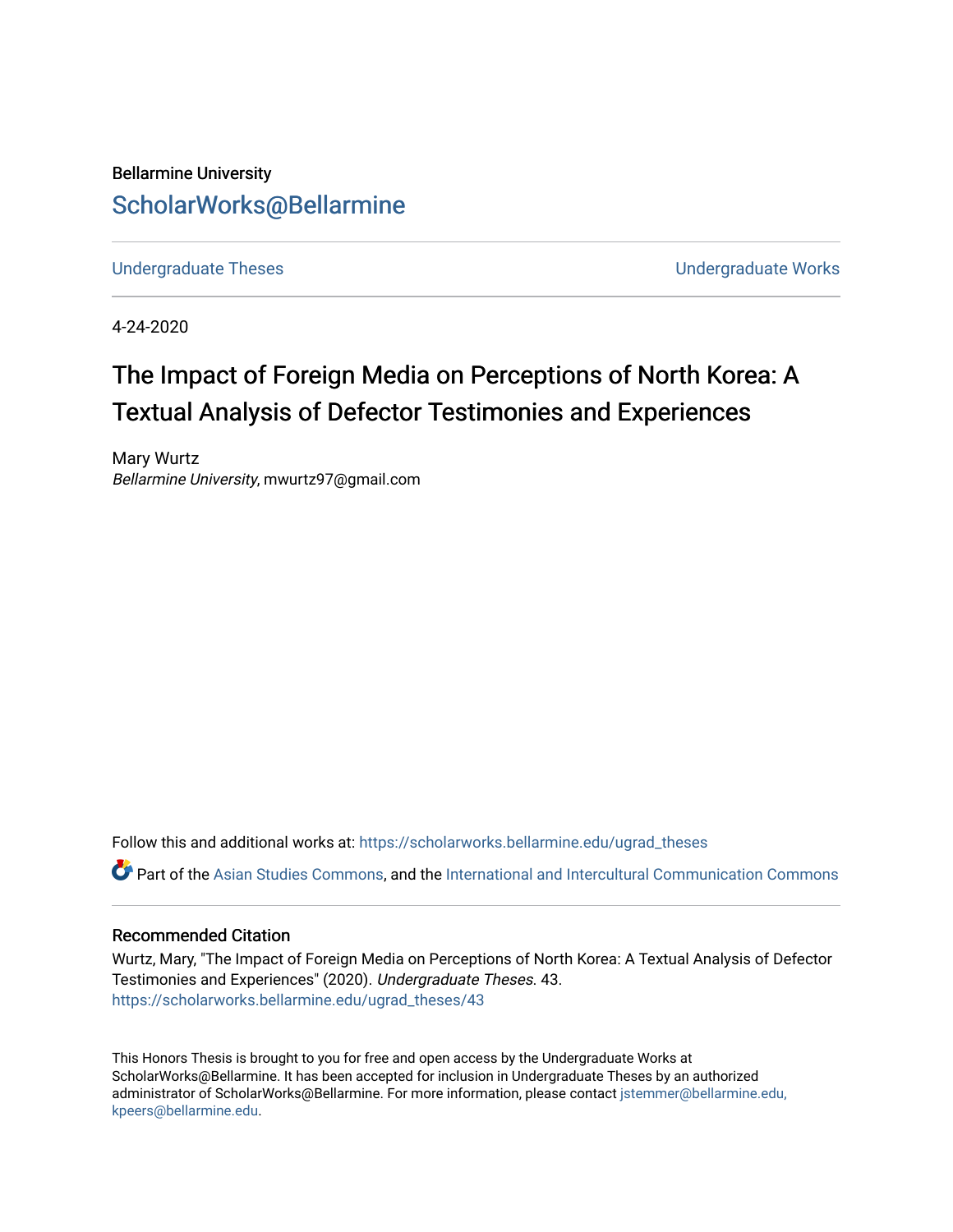# Bellarmine University

# The Impacts of Foreign Media on Perceptions of North Korea:

A Textual Analysis of Defector Testimonies and Experiences

Mary Wurtz

Advisor: Dr. Kyle Barnett

24 April 2019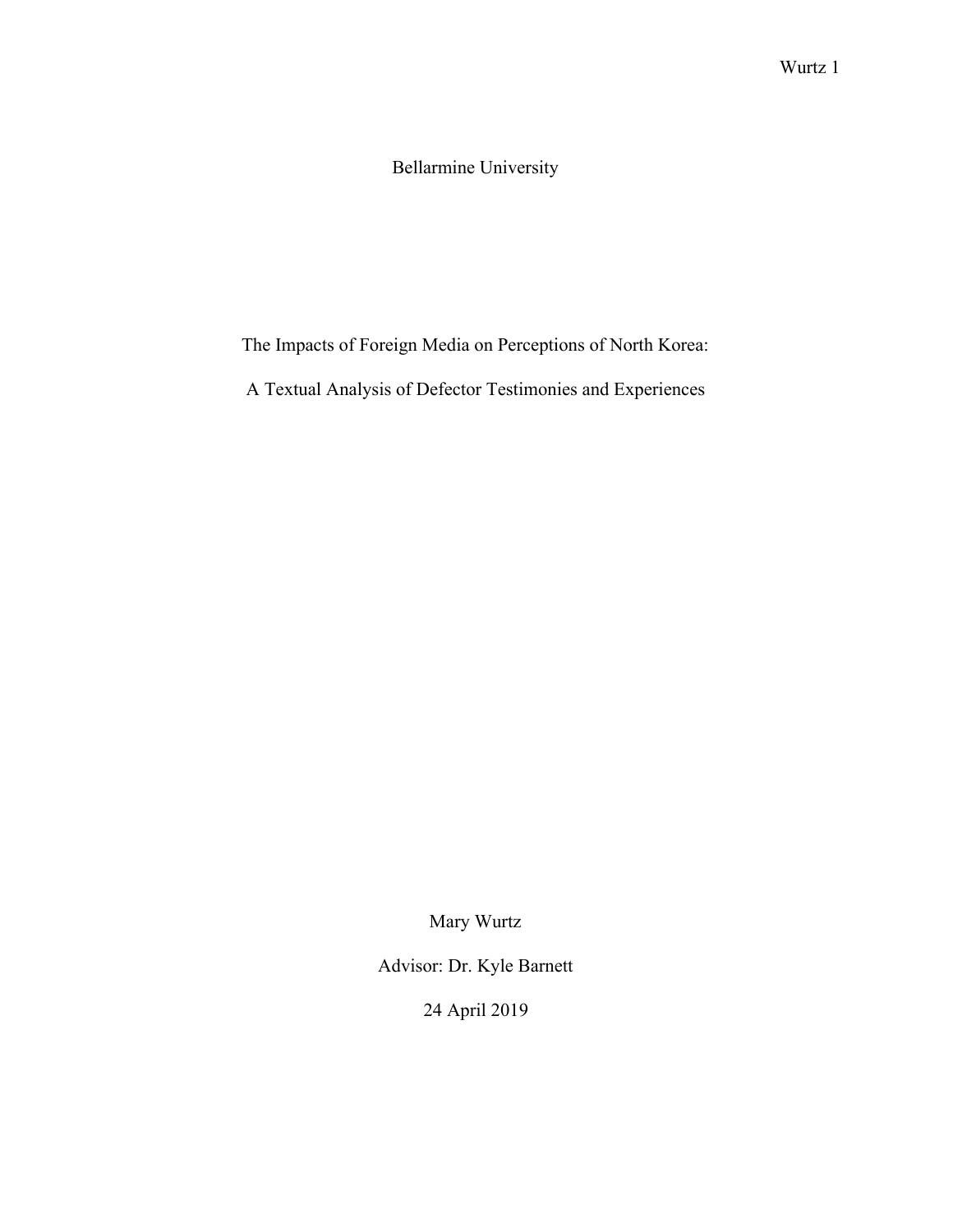# **Table of Contents**

| Acknowledgements             | Page 3  |
|------------------------------|---------|
| Introduction                 | Page 4  |
| <b>Literature Review</b>     | Page 10 |
| Methods                      | Page 28 |
| <b>Findings and Analysis</b> | Page 34 |
| Conclusion                   | Page 54 |
| <b>Works Cited</b>           | Page 60 |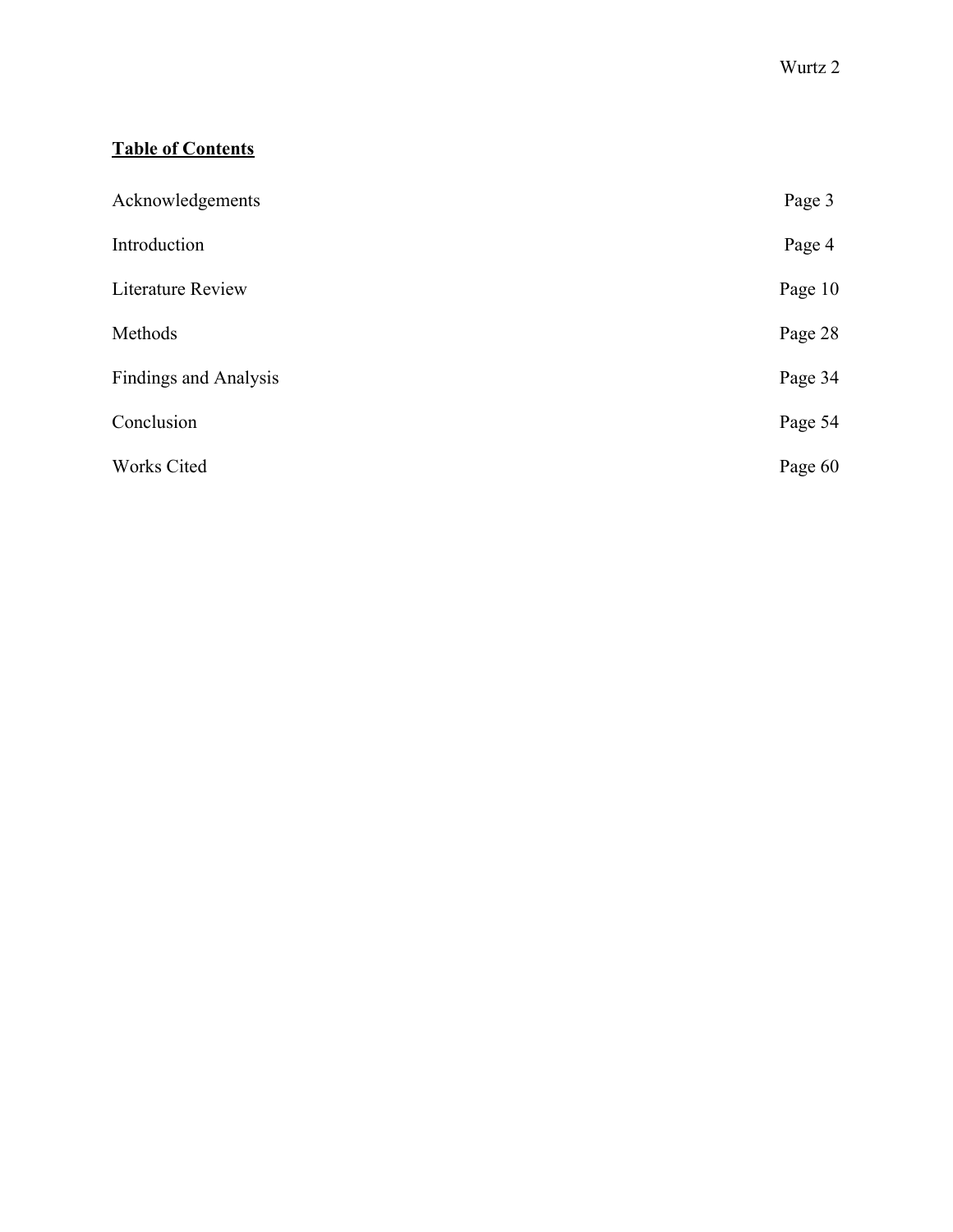## **Acknowledgements**

Thank you to Dr. Kyle Barnett for the countless hours you have devoted to mentoring me throughout this process. Thank you for saying yes to a project outside of your area of expertise, and for your willingness to learn alongside me while finishing a book at the same time. You have further ignited my passion for studying media and the meaning each of us creates out of it. Thank you also to Dr. Kristen Wallitsch and Dr. Frank Hutchins for your work as readers on this project. Your insights and encouragements have been invaluable to me throughout this process.

Thank you to Dr. Jon Blandford for welcoming me into the program from my first hours on campus and continuing to support me unconditionally up until the present day. Thank you for every word of encouragement, every piece of advice, and every opportunity to lead you have gifted me these past four years. Thank you for advocating for all of your students in and outside of the classroom. You are the Platonic ideal of a teacher, mentor, and friend.

Thank you to my parents, for all of your love and support. Thank you for prioritizing my education, for saving money for college from the day I was born, and for reading to me everyday until I learned to read on my own. Thank you for instilling me with the work ethic that it takes to complete a project of this size, and for teaching me integrity and respect for others.

Thank you to Audrie Lamb, Jillian Sauer, Savannah Trussell, Breena Frazier, Anna Zimlich, Eli Megibben, Molly Phelps, and Andrew Hampton for just being along for the ride.

Thank you to Mr. Bob Henson for helping me discover my passion for international affairs and public policy, and for providing me with channels through which I could develop these interests. Thank you to Eve Jung and Elizabeth Byun for teaching me about your home, Korea, and for a lifetime of friendship and inspiration.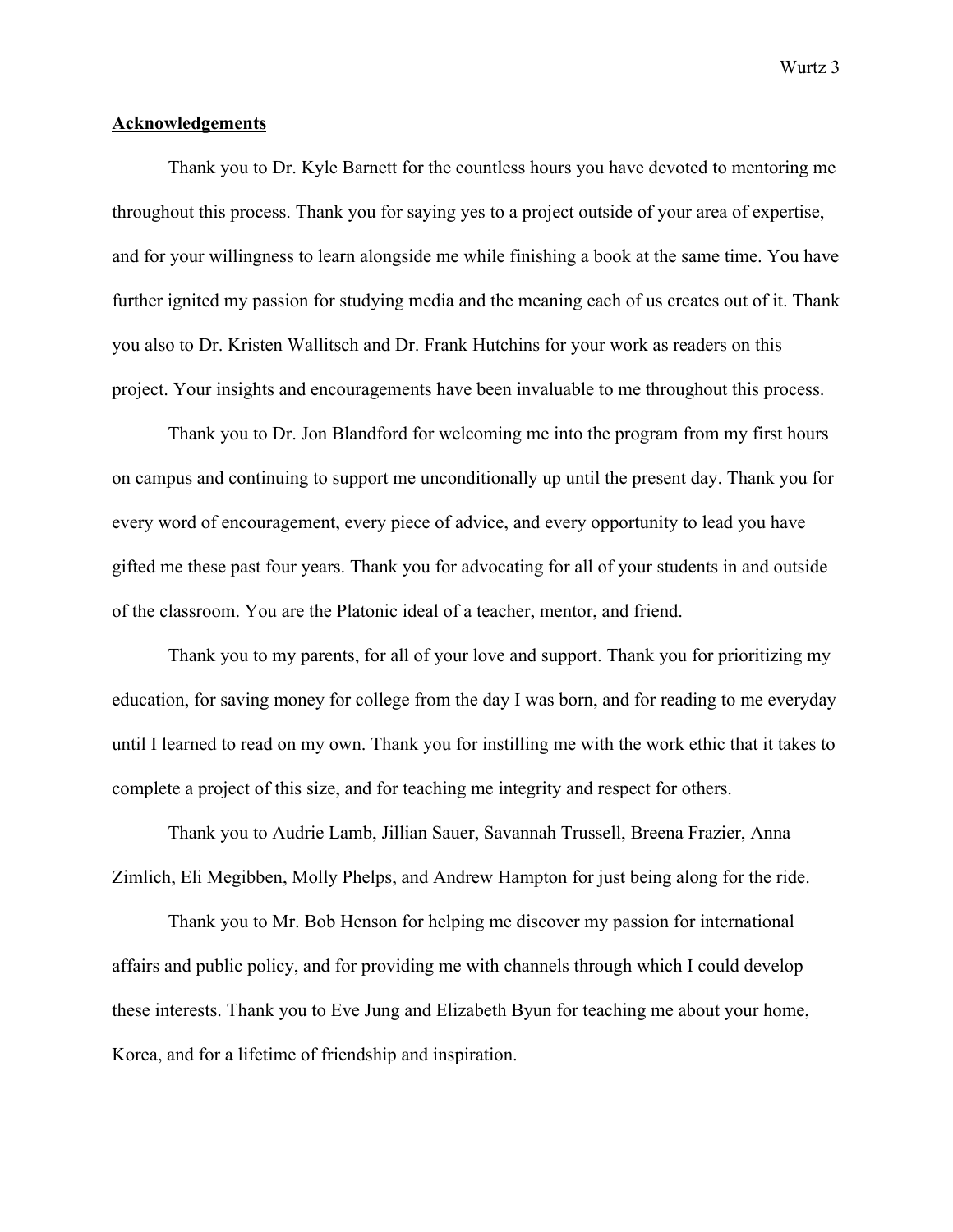#### **Introduction**

In the Democratic People's Republic of Korea (hereafter North Korea), citizens risk their lives everyday to consume outside information and media illegally. From the beginning of its history, the North Korean government has worked to restrict access to outside information in nearly all forms. Despite North Korea's isolation from the outside world, North Koreans still manage to access foreign movies, music, television shows, and radio, in addition to other word of mouth forms of communication. This thesis will explore why North Koreans consume this media, at great risk to themselves, and how consumption of foreign media impacts their perceptions of the state, based on firsthand accounts from North Korean defectors.

North Korea works to prevent its citizens from sharing information with each other at all levels, and the scrutiny on information entering from outside the country is even more intense. Despite its proximity to some of the world's wealthiest and most densely populated countries, such as the Democratic People's Republic of China (hereafter China), the Republic of Korea (hereafter South Korea), and Japan, North Korea is considered one of the most isolated nation states on the planet ("Freedom of the Press 2017"). In North Korea, it is illegal to consume any media (radio, books, television, films, or music) that is not sanctioned by the state. As a result, the only legal sources of information are those produced by the all powerful Korean Workers' Party. Initially, North Korean permitted books and films from other communist countries, mainly the Soviet Union and the newly declared People's Republic of China, but over time, even outside communist media was banned as well (Lankov 43-4.). Today, North Koreans caught possessing foreign DVDs, listening to foreign radio stations, or watching foreign movies or television shows risk a range of punishment by the state, from a few months in a political prison camp to public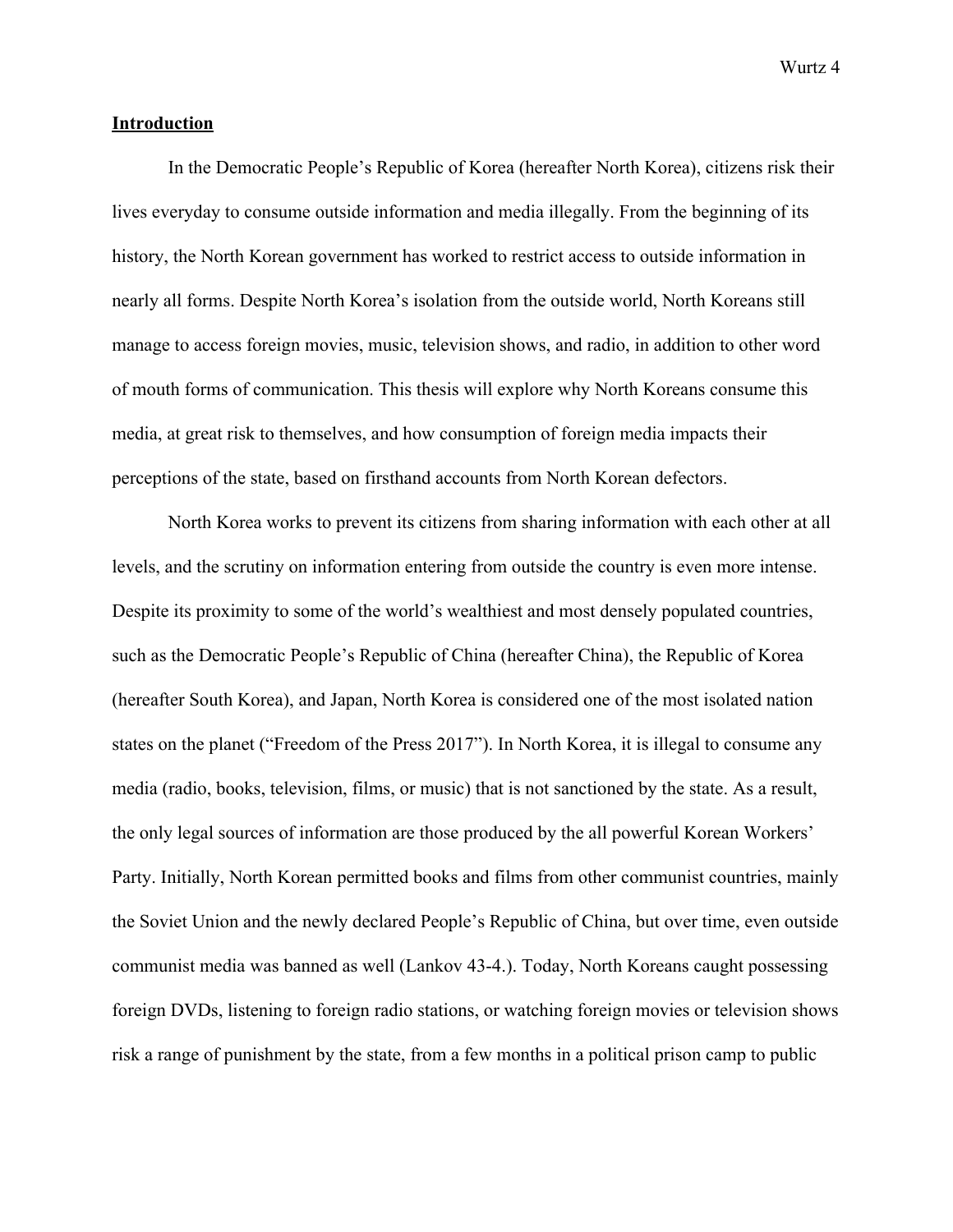execution. News publications from as recently as 2015 and 2017 report North Koreans who have been sentenced to death for the crime of listening to music and watching movies produced in South Korea (Choe, C. Kim). To understand why the North Korean regime considers foreign information so dangerous and subversive, it is necessary to review the history of its origins.

On September 9, 1948, the Democratic People's Republic of Korea was declared in Pyongyang by Kim Il-Sung, a famed guerilla fighter from the Second World War notorious for his attacks against the Japanese empire in China and Korea (Lankov 4). Kim, in an effort to bolster his own legitimacy as a leader, created a cult of personality for himself and his family, crafting North Korean society in a way that placed the state at the center of each citizen's life. Early on in his reign, private trade was totally banned and the state was positioned as the sole provider for food and other daily necessities. All able bodied men were required to work for the state, and free movement between cities was outlawed, requiring a permit to travel even to the nearest village (Lankov 38). The results of these restrictions were twofold. First, it made North Koreans wholly dependent on the state for all of its basic necessities, legitimizing the power of the socialist state and fostering support for Kim Il-Sung. Second, by ensuring that North Koreans only needed the state for their survival, the Kim regime effectively isolated generations of its citizens. There were no marketplaces in which citizens could meet each other to share personal stories and discuss the events of the day; food only came through the ration system. One did not have to network to look for jobs; each person was only an employee of the state. And finally, even if one had family in another village, they were strictly limited on when they were able to leave their town for another. These policies, which began under the leadership of Kim Il-Sung,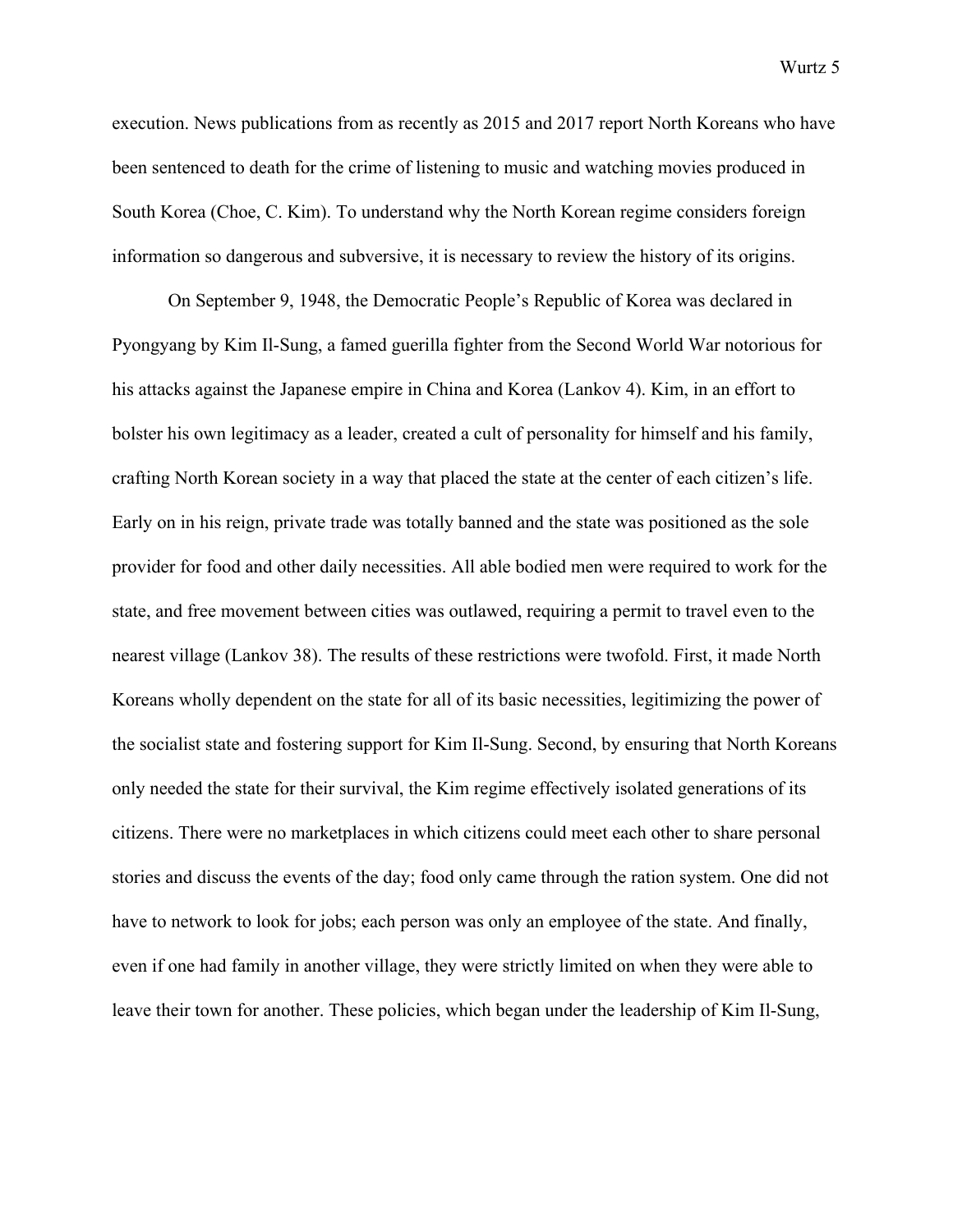have remained mostly static throughout the subsequent rule of his son, Kim Jong-Il, and his grandson, Kim Jong-Un.

Additionally, North Koreans are forbidden from being in a house that is not their own after a certain time of night without prior approval. Each night, the local police will perform checks on randomly selected houses to make sure no one is inside that is not assigned to the property. Often, this is framed as a way to prevent people from gathering to secretly plot resistance to the state, but it also prevents citizens who are not related to each other from spending extended periods of time together and developing feelings of kinship for each other. Any sense of comradery would limit the effectiveness of the *inminban* system, in which citizens within a village are placed into groups that are expected to spy on each other and keep each other in line. An *inminban* might be an entire neighborhood block or an entire floor of an apartment building. Each *inminban* is headed up by a local leader who reports directly to the local police (Lankov 38-9). Citizens also attend weekly criticism meetings with their entire *inminban*, in which people offer criticism about themselves and their neighbors regarding how they could have better served the socialist state. Criticism meetings are also an occasion for propaganda sessions and continuing education about the victories of the Kim family and the evils of the United States (Lankov 41).

Another way in which North Koreans are separated from each other is through their *songbun* status, a strict class system based on one's family's loyalties during World War II and the Korean War (Baek 7-9). Everyone alive in the 21st century, which increasingly includes people with no memory of these wars and their aftermath, have had their economic opportunities already assigned to them based on whom their grandparents or great-grandparents supported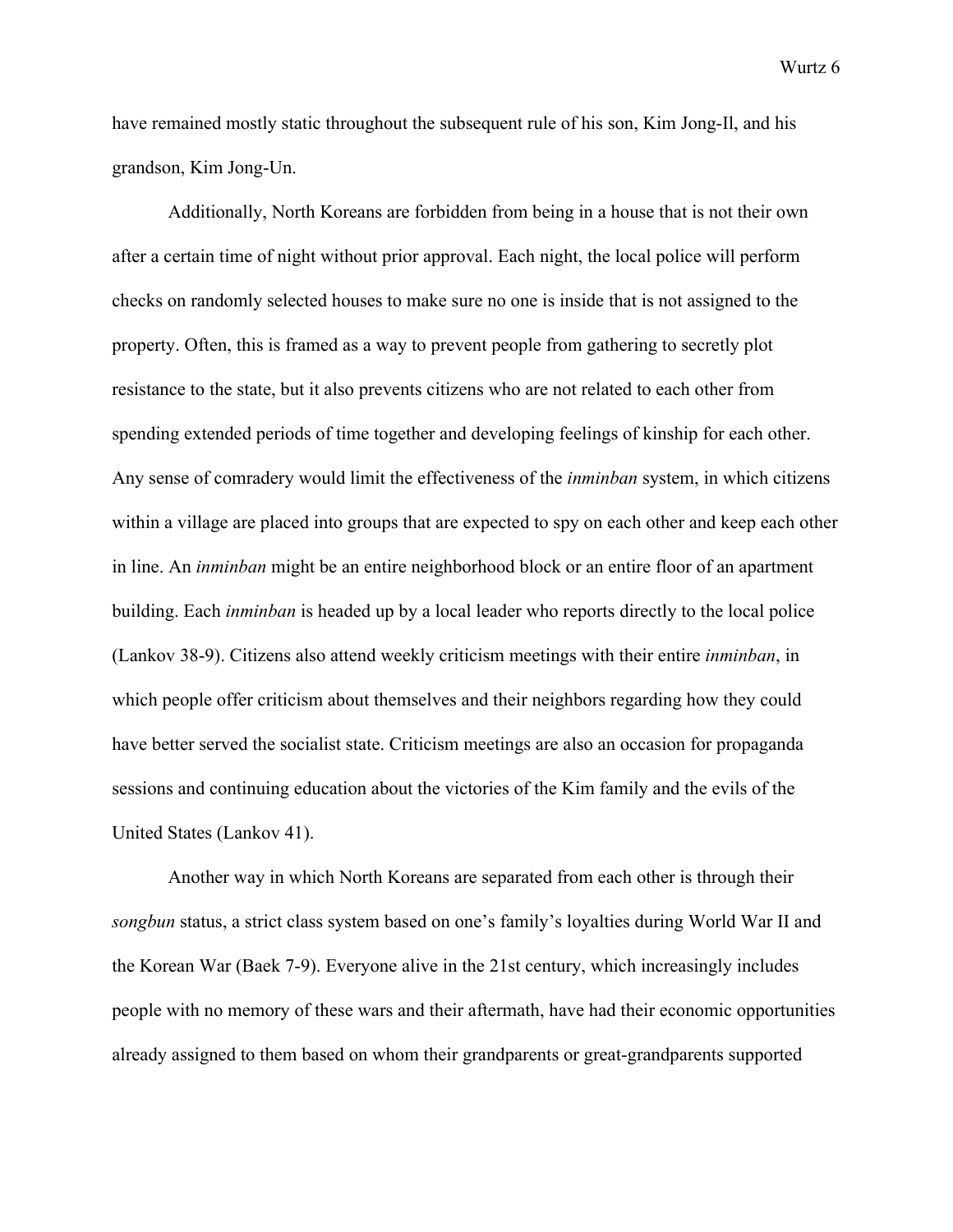during the conflicts. There are 51 categories in total, but the three major classes are the core class, the wavering class, and the hostile class. If a citizen's family members fought against the Japanese during World War II, they and all of their descendents will occupy the core class. Additionally, if one's parent or grandparent was killed during the Korean War, that person would also be in the core class. The wavering class is made up of citizens whose family members may

have defected and those who have spent time in political prison camps but were released (Baek 8). The hostile class consists of the children and grandchildren of former Japanese colonial administrators, landlords, priests, and entrepreneurs. *Songbun* status is almost entirely unchangeable, and when one's class ranking changes, it is almost always a downward movement (Lankov 41-2).

A 2014 report from the United Nations General Assembly referred to the *songbun* system as "state sponsored discrimination." Throughout North Korea's history, *songbun* has been used to determine housing, occupation, university entrance, food rations, and marriage opportunities for all citizens (United Nations, General Assembly). The influence of *songbun* has begun to gradually wane in North Korea due to marketization, because now wealth and the ability to bribe supervisors, teachers, and police also factor into access to these privileges. However, the goal of *songbun* is still clear: divide citizens, and limit interactions between groups of people who may have differing life experiences, especially those who are well off in society and those who are barely surviving. *Songbun* restricts interactions between the rich and the poor, barring citizens from gaining information about the increasingly wide wealth gap in North Korea.

The goal of the North Korean state is to create an environment in which citizens cannot trust anyone. By preventing citizens from gathering in each other's homes or public spaces, the

Wurtz 7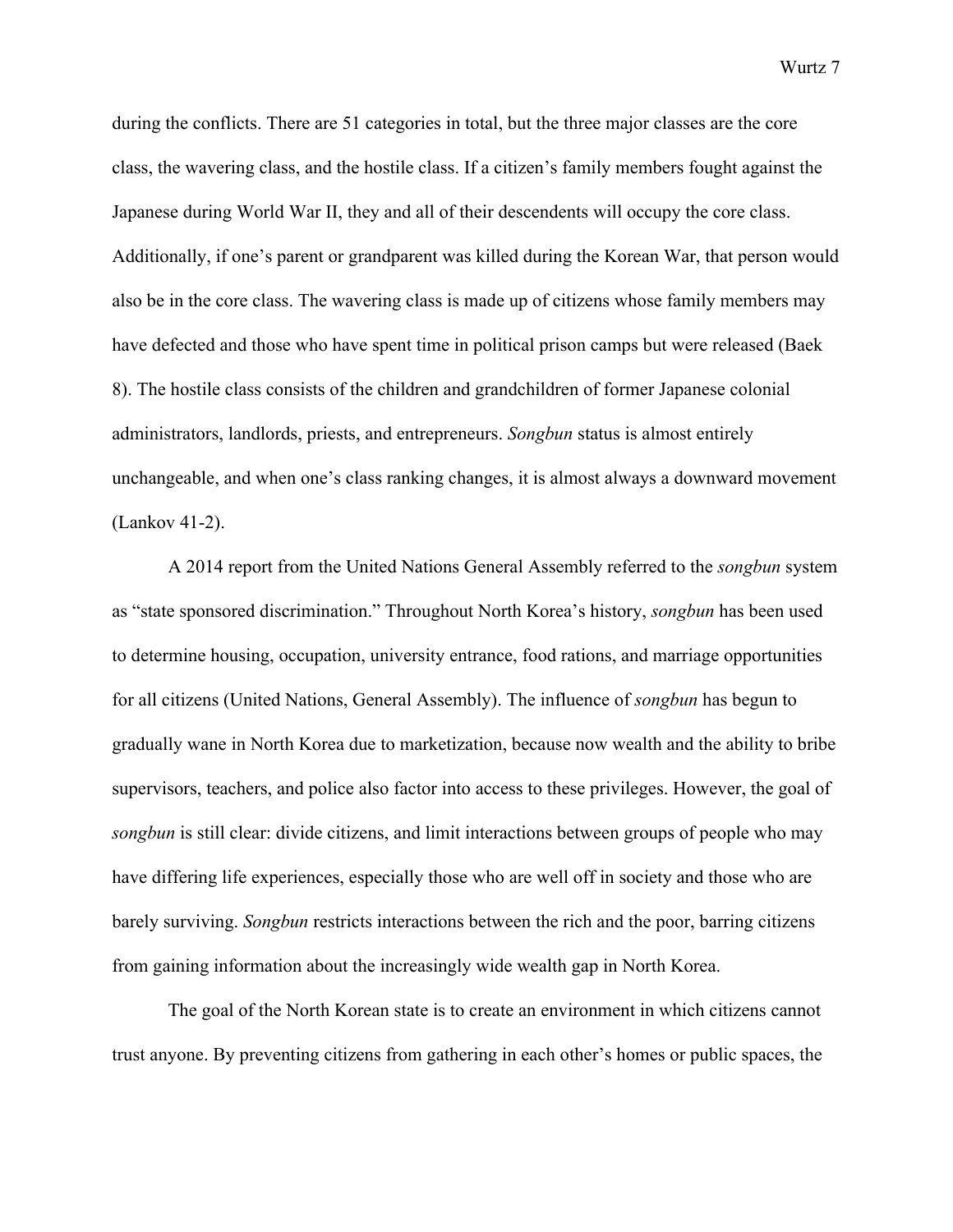state limits the opportunities for citizens to commiserate with each other and compare their standards of living. By creating a system in which citizens are expected to spy on each other, the state guarantees that even when citizens interact with each other outside the home, those interactions will be shallow and will not reveal anyone's true attitudes toward the regime. Even if a person thought there was a chance that someone might share in their frustrations or confirm their suspicions that life is better on the outside, that someone might also be an undercover police officer, and to say something might mean risking their life or years in a political prison camp. Moreover, to say something might mean your family members are arrested as well, or at the very least blacklisted for life (Baek 33). International public hearings conducted by the United Nations Human Rights Council, in addition to individual interviews and memoirs of North Korean defectors, reveal the hellish conditions inside these prison complexes, in which the use of forced labor, torture, forced abortions, and random public executions are widespread (United Nations, General Assembly). Repeatedly expressing discontent to a fellow citizen can be punishable by months in a prison camp, but North Korea's fear-based regime hinges upon the fact that the state does not need a reason to arrest and sentence citizens without a trial.

Yet despite threats of imprisonment, torture, or death, North Korea is undergoing what the research firm Intermedia calls a "quiet opening" (Kretchun). Since the late 1990s, North Korea's borders, while remaining closed on paper, have gradually begun to open up in practice. North Koreans today have access to foreign media that is smuggled over the country's border with China, which they purchase illegally in now legal market settings. North Koreans have learned to tune their state-issued radios to pick up illegal frequencies and purchase small laptop computers on the black market with USB drives filled with entire movies or seasons of a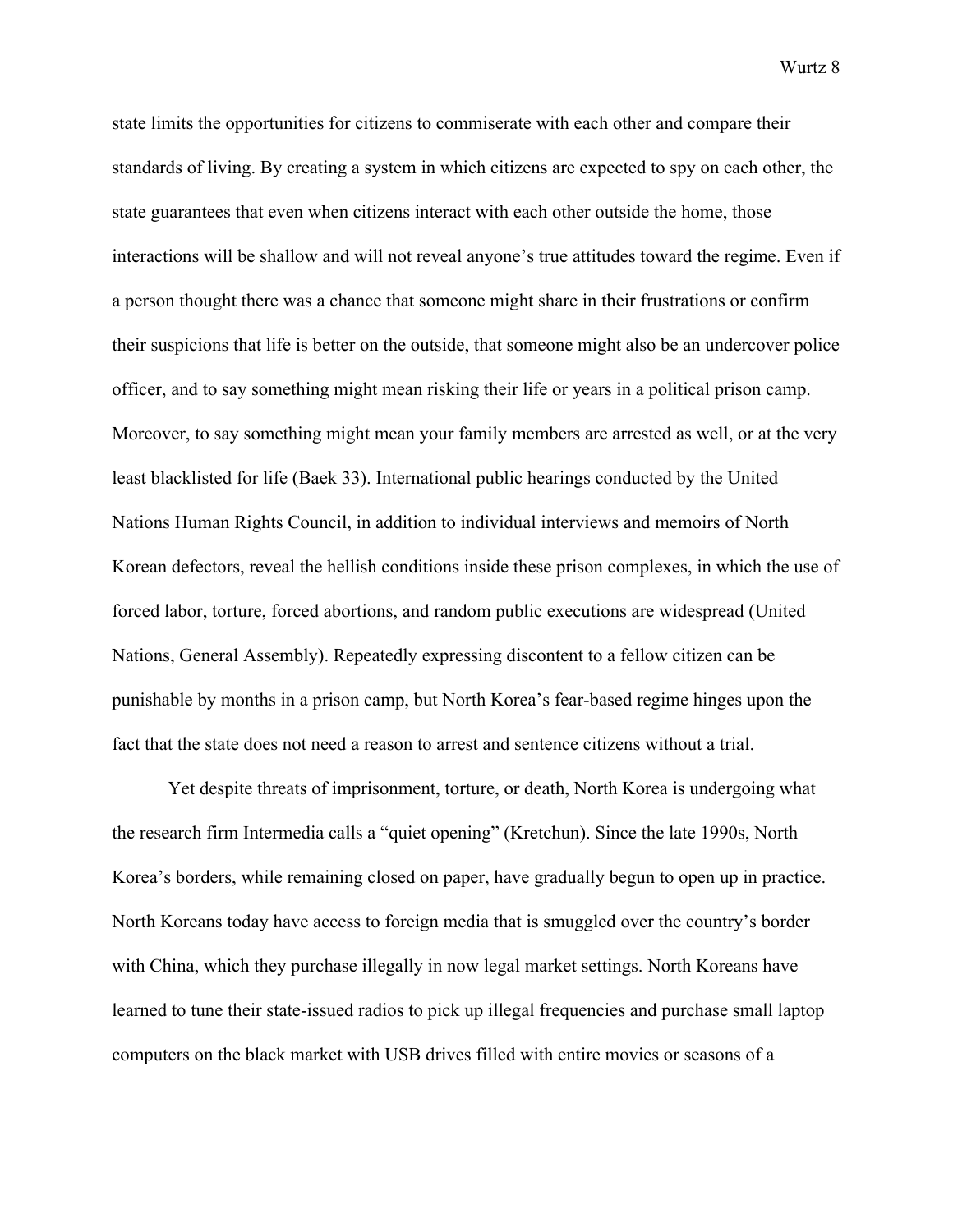television series, mostly from South Korea and the United States. They trade DVDs and USB drives with their neighbors, and they gather in houses late at night to watch these programs together (Baek). According to an Intermedia study from 2012, based on interviews with North Korean defectors, 39% of respondents admitted to watching foreign DVDs while in North Korea (Kretchun 11), and 24% had watched a foreign television show (Kretchun 13).

Why are North Koreans willing to risk their lives to consume foreign media? What are the methods of consumption, and what have North Koreans themselves stated about what they are willing to put on the line in order to watch a South Korean television drama or listen to an American radio broadcast? The goal of this thesis is to uncover the motivations of North Korean defectors to consume foreign media in spite of its risks. This will be accomplished by cataloguing interviews conducted by researchers with North Korean defectors regarding their lives within North Korea and their interactions with foreign media sources. This project will conclude with a discussion of common themes through defector testimonies and speculation on what foreign media flows within North Korean mean for the future of the authoritarian Kim family regime.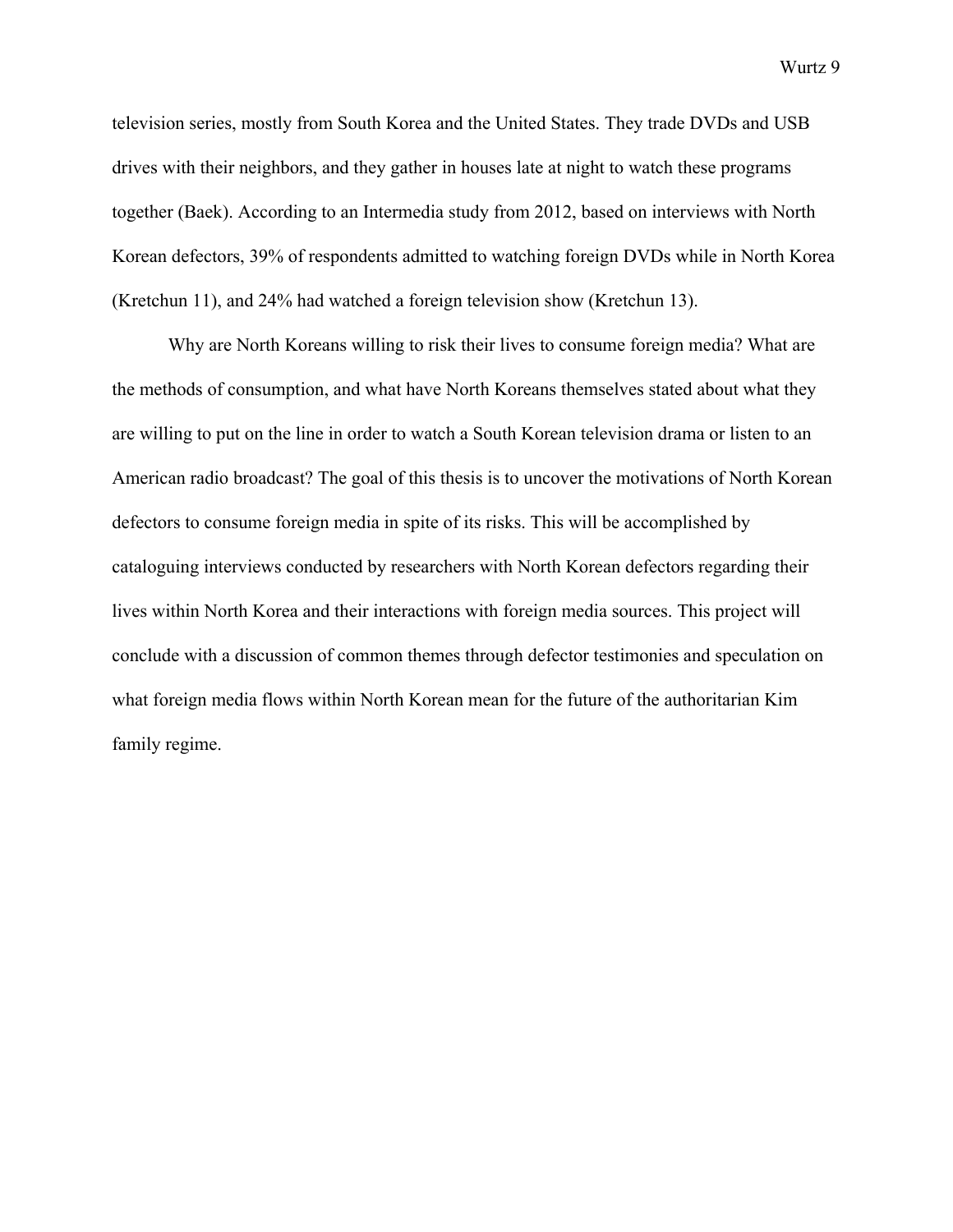#### **Literature Review**

## *North Korean Defectors and Their Testimonies*

North Korea and its people are inherently difficult subjects to research, due to strict, state-enforced isolation. Even though outside information now flows into the country through a variety of conduits, it is impossible to hear about it from anyone currently living inside North Korea. Reporters and tourists are permitted entrance into the country on a limited basis, but every aspect of their visit is staged. Foreigners are constantly accompanied by handlers from the North Korean government who monitor every moment of their visit and prevent them from freely interacting with North Korean citizens. When foreigners are permitted to speak with "average citizens," these conversations remain at a surface level and never venture into criticism of the regime or the daily challenges faced by North Koreans (Hassig and Oh 6). Thus, the only way to gather firsthand knowledge about the experiences of North Koreans is from those who have defected and illegally left the country.

According to data from the South Korean Ministry of Unification, 33,523 defectors have entered South Korea since the year 1998. Provisional data from 2019 reported 1,047 defectors resettled in South Korea that year. 202 of these defectors were men, whereas 845 defectors were women ("Policy on North Korean Defectors"). In fact, since 2006, women have made up 75% or more of defectors resettled in South Korea every single year. This is generally because North Korean women, unlike men, do not have state assigned jobs, so they are not always "missed" once they leave North Korea. Many women make numerous trips between China and North Korea in order to work in China and bring money back home to their families (Fahy 110-14). Inevitably, some of those women leave North Korea permanently.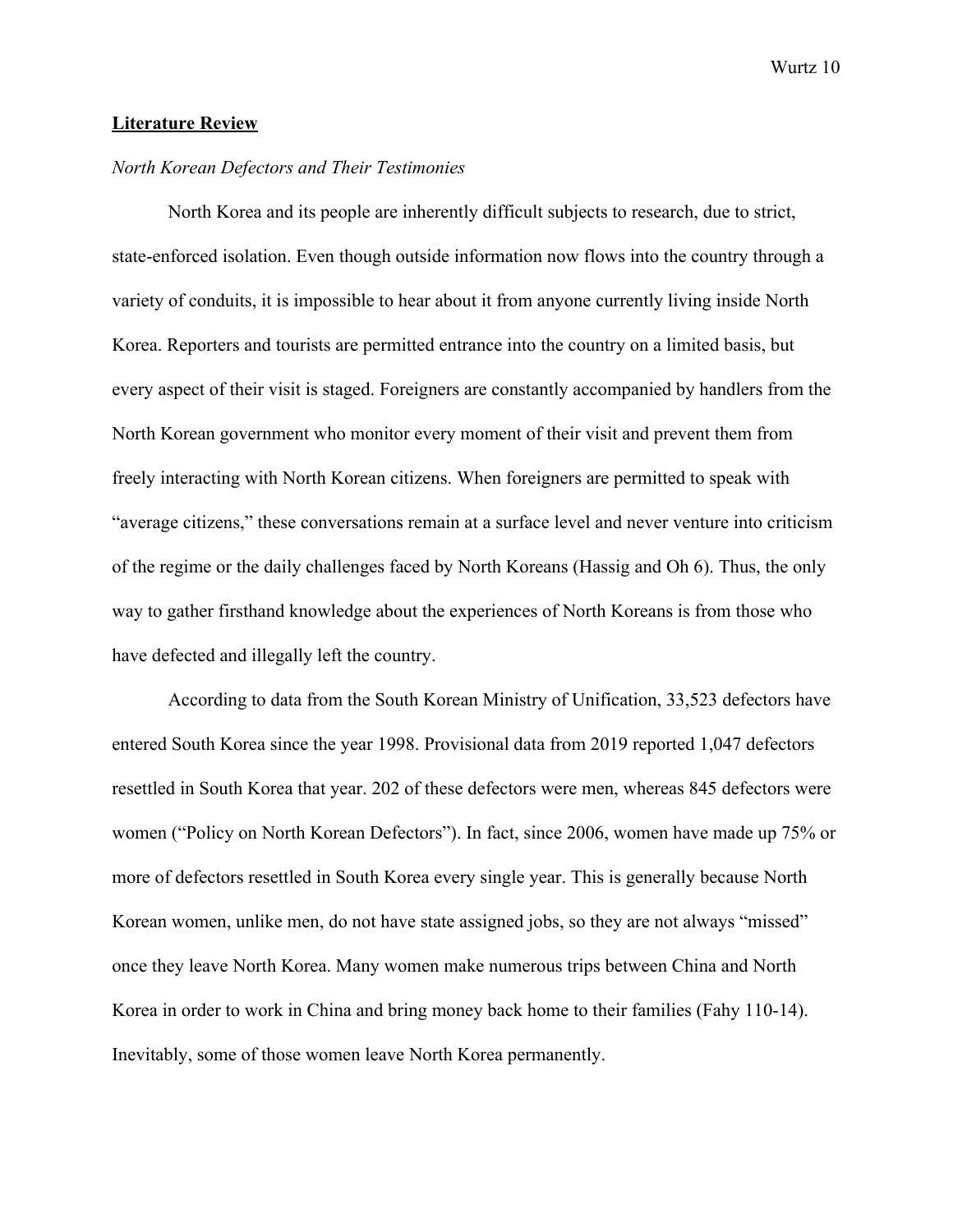North Korean defectors usually exit the country via its northern border with China, although rarely a North Korean soldier will miraculously cross over the Demilitarized Zone, heavily guarded by both sides and riddled with land mines, into South Korea. Often, a former family member who has already defected, or a professional smuggler, will assist with the defection (Baek xxi). Once in China, defectors face a constant risk of deportation back to North Korea if they are detained by Chinese authorities, until they either leave China or arrive at a South Korean embassy in China. The dangers faced by North Korean defectors outside of South Korea means it is difficult to calculate the number of defectors not officially resettled through the Ministry of Unification. Since Kim Jong-Un took power in 2011, the number of North Korean defectors resettled has dropped sharply, due to a reinforcement of the northern border by both North Korea and China. Since then, North Korea has increased both legal penalties for those caught attempting to escape and the incentives for citizens who provide the police with tips about attempted escapes by neighbors or family members (Gyupchanova).

Once North Koreans arrive on South Korean soil, they are immediately granted citizenship, per the South Korean constitution. Before they are released into South Korean society - and after they have been vetted and confirmed to not be spies - all North Koreans undergo a three-month entry program at a facility run by the Ministry of Unification called Hanawon. At Hanawon, North Koreans are taught life skills to help them to cope with their new environment and to learn to live in a free and open society. Hanawon also offers instruction on themes such as democracy, free market capitalism, human rights, and civic duties (Baek xxii). The South Korean government spends nearly \$70 million per year on the resettlement of North Korean refugees, but the program has received criticism for what some claim is its failure to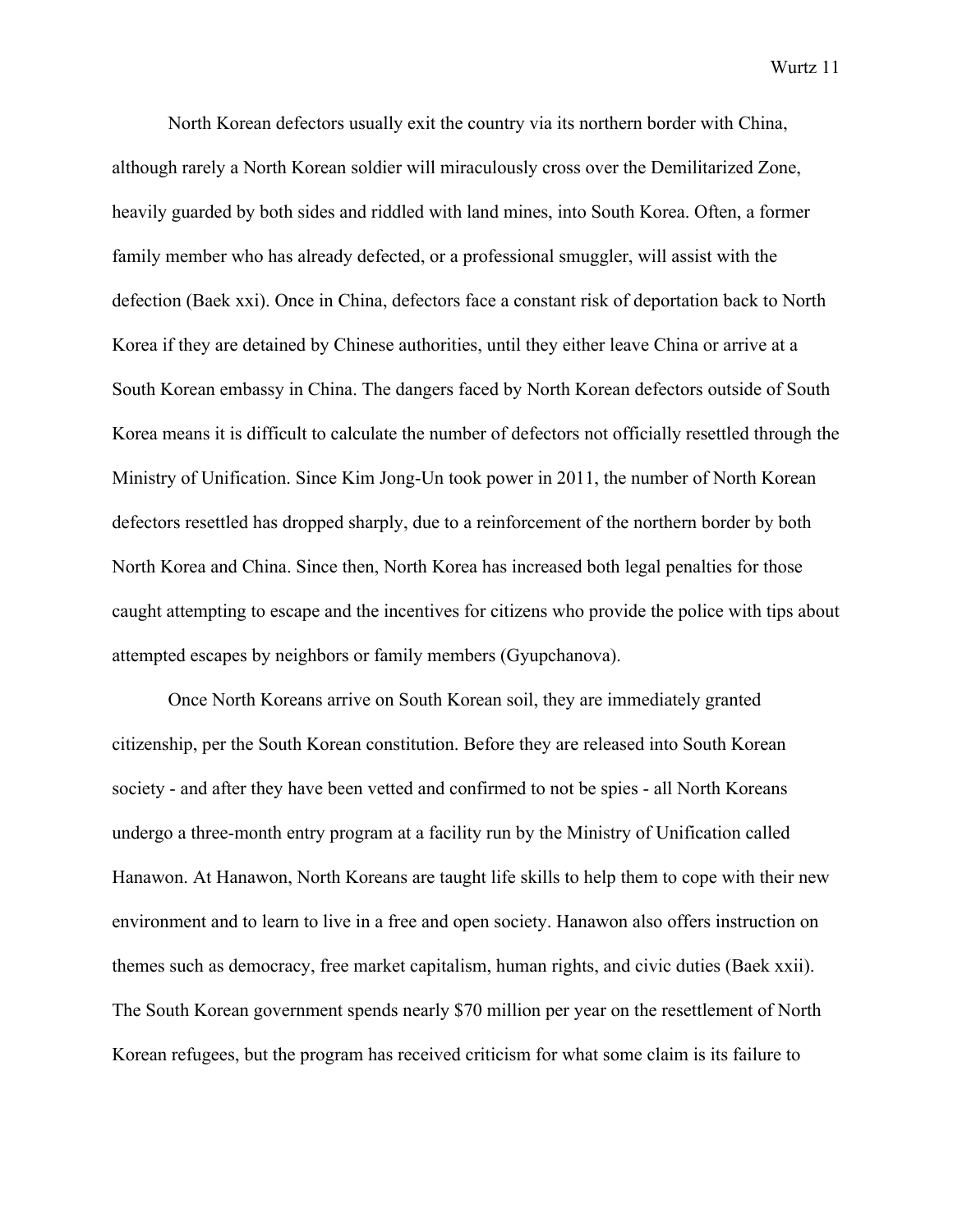adequately provide for North Koreans after the three month period has passed, and to prepare them for the discrimination they will face from South Koreans (Kang). Additionally, there are some questions surrounding the impact of the initial Hanawon interview process on the accuracy of defector testimonies. According to one anonymous university professor based in Seoul, in an interview with Jieun Baek, "Every North Korean defector's story is contaminated by the National Intelligence Services' interrogation process before they even enter Hanawon. They naturally gain a bias of whatever to say to future interviewers" (195). Questions regarding the effectiveness of Hanawon arose again in September 2019, when a North Korean mother and her three year old son were found dead in their Seoul apartment among speculation that the pair had starved to death (V. Kim).

The alleged priming of defectors that takes place at Hanawon is just one reason why skepticism, if not outright dismissal, of the memoirs and testimonies of North Korean defectors pervades the field of North Korea studies. While many North Koreans face discrimination in South Korea, there has been a recent trend of North Korea defector celebrities, who gain fame through publishing memoirs about their harrowing escapes and are eventually granted television interviews, TED talks, and upwards of tens of thousands of dollars in speaking fees. Reality television shows featuring North Korean defectors, such as *Now On My Way to Meet You* and *Let's Go Together*, have experienced some popularity in South Korea (Cussen 143). Because of the fame rewarded to some defectors, who share tales of human trafficking, rape, starvation, and torture, academics studying North Korea have dismissed them as propaganda tools of the South Korean government. Condemnations of defector memoirs and testimonies have been strengthened by the discovery in recent years of factual inaccuracies in two of the most famous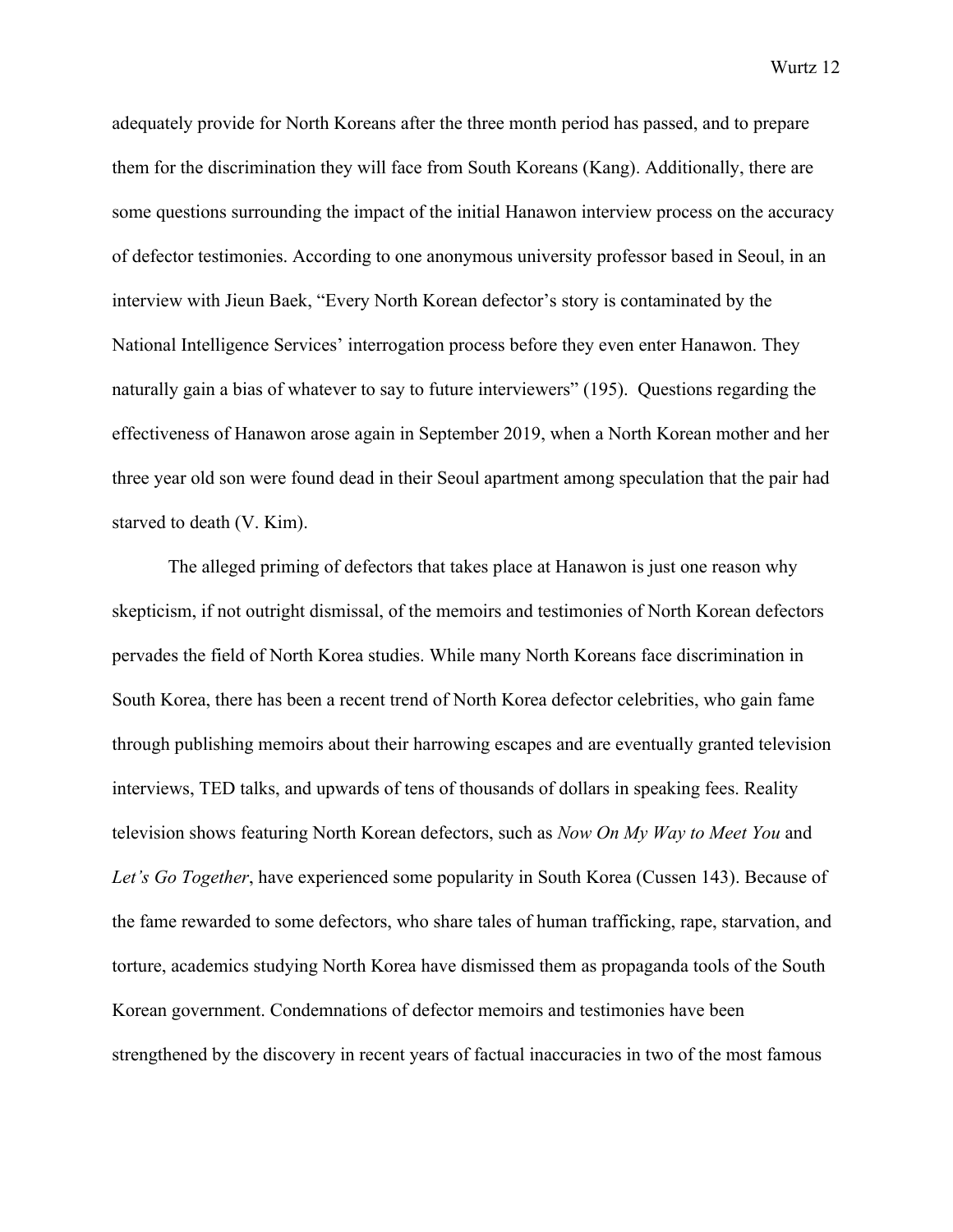defector memoirs, Yeonmi Park and Maryanne Vollers's *In Order to Live: A North Korean Girl's Journey to Freedom* and Shin Dong-hyuk and Blaine Harden's *Escape From Camp 14* (Jolley, Fifield 2015).

There are several prongs to the case for disregarding firsthand accounts from defectors about life inside North Korea. First, critics on the left of South Korea's political spectrum claim that conservatives in the government manipulate the testimonies of North Korean defectors to continually agitate anti-North sentiments. Indeed, there is a historical basis for this argument, given that the government of right-wing military dictators in the 1960s and 70s actively recruited defectors to serve in its "war of public opinion" against North Korea (Martin). Critics of defector accounts believe that the government feeds ideas to North Koreans regarding how they should talk about their experiences, through programs like Hanawon. Similarly, many experts discredit these accounts because they believe defectors are fed narratives from the publishing companies that produce popular defector memoirs, in order to produce headlines and create a buzz around their releases. Feminist academics argue that these accounts are grounded in sexist tropes about helpless, innocent, and damaged women, especially because the majority of defectors are female. Finally, another common argument is that North Korean defectors have been brought up in a society of brainwashing in which lying is a necessary survival technique. Thus, we cannot be surprised when these same people show inconsistencies in their accounts, if not outrightly lie to the media (Cussen 143-6).

In the pursuit of studying North Korea, it is impossible to find a "pure" defector testimony free of bias. This is true when relying on primary sources for any research project, and should not be attributed to any particular deceptiveness on the part of the defectors themselves.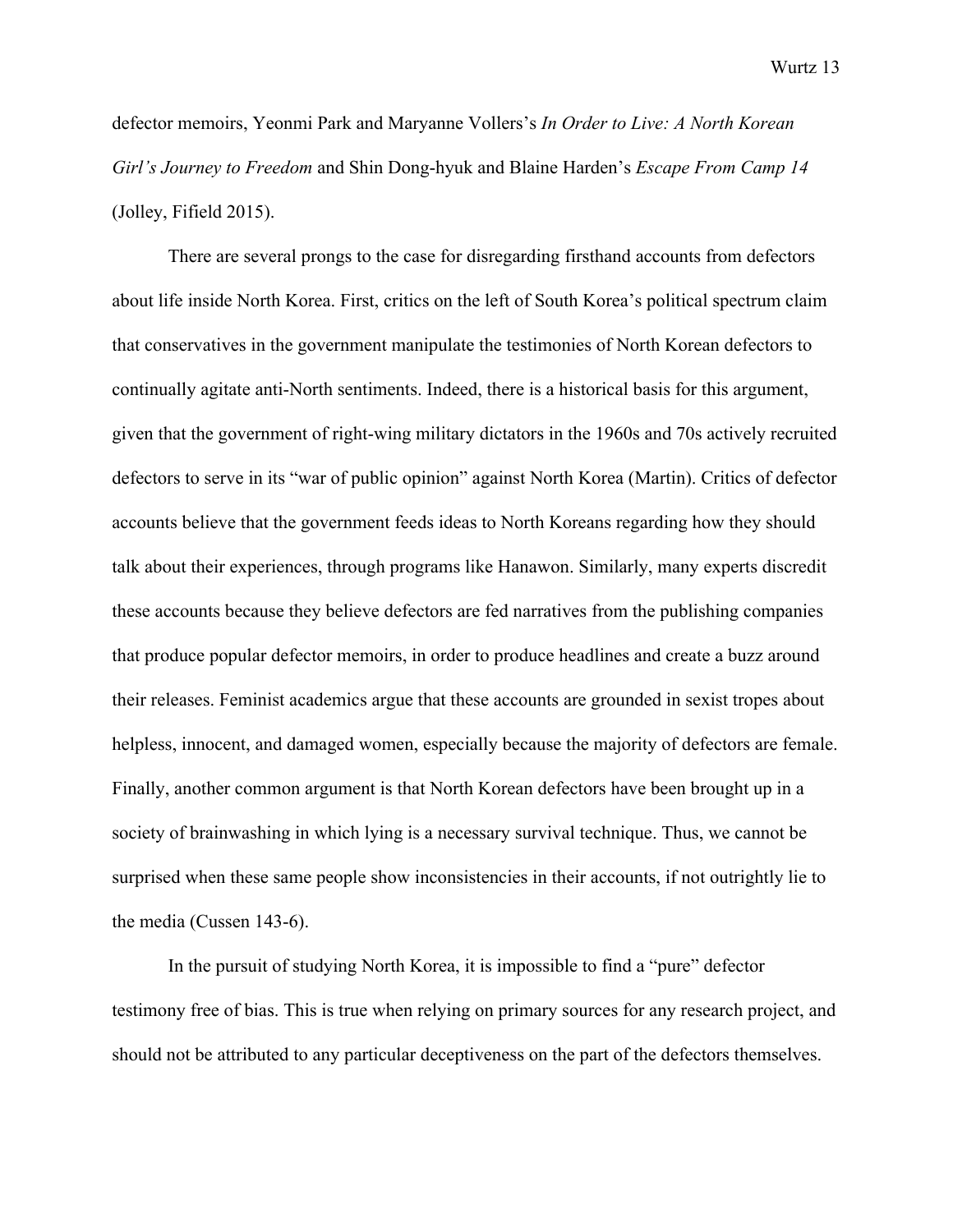For this project, I have elected to rely on testimonies from defectors through interviews conducted in academic or journalistic settings. I will avoid using memoirs that have been published for mainstream audiences, many of which have been accused of inconsistencies or fabrications. I have chosen these sources knowing the inherent limitations of them, because I believe that in spite of the potential for minor inconsistencies in the details, these accounts are useful to understand life in North Korea and to educate the public on the seriousness of human rights abuses. I do not intend to pass negative judgment on the genre of North Korean defector memoirs as a whole, but I avoid them for this project because nearly all of them are co-written or partially ghost written by journalists. I trust that these journalists have good intentions, but they inevitably distort the messages of their interlocutors.

## *The Origins of Foreign Media in North Korea*

Regardless of the challenges in relying on first hand defector testimonies, these accounts have helped North Korea analysts and historians to understand how foreign media enters and diffuses through North Korea. The rise in access to outside information can be traced back to the early 1990s, during North Korea's famine, euphemistically branded by the Kim government as the "Arduous March." The collapse of the Soviet Union in 1991 and the end of the Cold War was disastrous for the North Korean economy, which was almost wholly dependent on foreign aid from the Moscow government (Lankov 75). During the first decades after the ceasefire of the Korean War, the North Korean economy, which was reliant on heavy industry, was stronger than the economy in South Korea. Soviet leaders guided Kim Il-Sung through the development of North Korea's command socialist economy, which provided for all citizens through a highly centralized ration system (Hassig and Oh 69). However, the 1970s marked a shift from focusing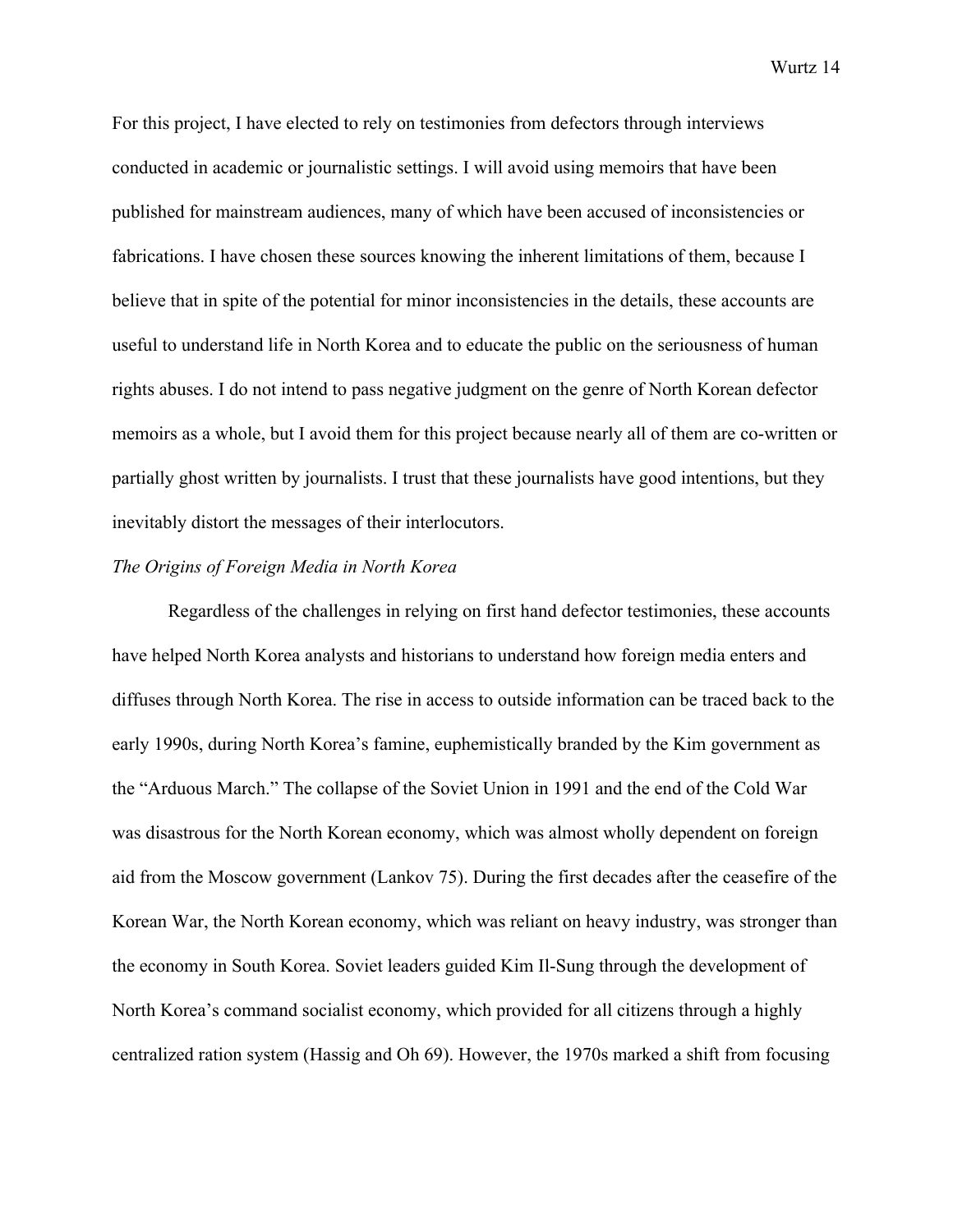on overall postwar development to military technology, weakening the North Korean economy and increasing its reliance on patronage from the Soviet Union and from the Chinese communist government.

The first signs of famine came in the late 1980s, when economic reforms between 1987 and 1993 failed to strengthen the economy. These failures were immediately followed by the death of Kim Il-sung, which triggered a nationwide period of mourning in which the government essentially shut down for three years. After a series of catastrophic floods in 1995, the "Arduous March" was in full swing, which would last the rest of the decade and take more than 500,000 North Korean lives. During the three year shut down, the ration system that citizens had relied on for food, clothing, and other staples of daily life completely collapsed (Hassig and Oh 70). At the time, there was no organized market system, and private enterprise was illegal, so North Koreans had to develop their own market infrastructure to exchange goods and services in order to stay alive. Eventually, what was available in the markets evolved from basic necessities, like food and medicine, to foreign radios, DVD players, and even smart phones.

In 2001, North Korea's new leader, Kim Jong-Il, declared a new economic reform plan called the July 1 Economic Management Improvement Measures, which allowed the establishment of markets for local goods, with prices still pre-determined by the state (Hassig and Oh 71-2). All citizens were still required to work for the state, but they could now use their small income to purchase daily necessities at price-controlled, state-sanctioned markets. North Korea experts have come to a general consensus that the years during and following the famine marked the beginning of outside information regularly entering North Korea, capped off by the 2001 reforms that allowed the market exchange of goods. At this point, citizens struggled to eat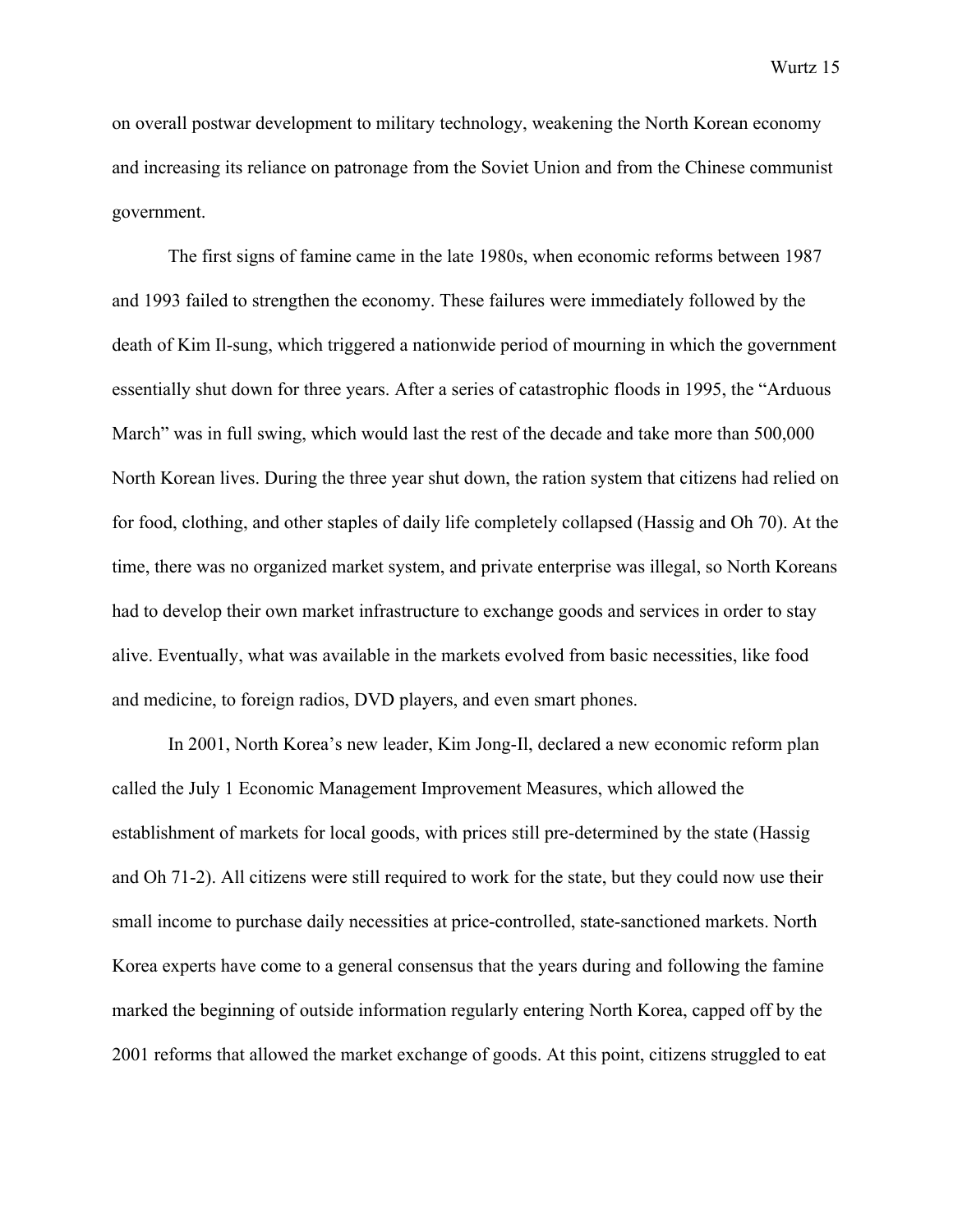more than once a day, let alone purchase access to foreign media. Even if they could afford it, the technology that facilitated easy pirating and transfer of movies, television shows, and music, did not exist yet. However, thousands of North Koreans migrated back and forth across the border in order to work in China and bring money or food home to their families.

While abroad, North Koreans bore witness to the gradually increasing prosperity available to Chinese citizens as the Chinese Communist Party began to enact its own market-oriented reforms, in response to the end of the Cold War. North Koreans left for China in pursuit of money to bring back to their families, but they also returned with information about the world outside of North Korea. The realizations these trips to China brought about are perhaps best summed up by Park Se-joon, a North Korean doctor who traveled to China several times before eventually defecting permanently: "Why do people in my country have to starve so much?" (Baek 53).

Over time, as North Koreans turned to the markets to survive, the selection of what could be purchased through the markets increased in variety. Today, North Koreans can purchase radios, televisions, small laptop computers, DVDs and USB drives with American and South Korean television shows, music, and movies, and even smart phones through the markets in their cities and villages. According to North Korea expert Lee Soo-jung, "The market has brought with it a decrease in control and an increase in mobility and has spurred the creation of human and information networks" (Kretchun and Kim 9). The farther north a town is, and therefore closer to China, the more accessible these materials are, and the stronger that information network is. A mass survey of North Korean defectors in 2012 conducted by Intermedia shows that 50% of defectors watched a foreign DVD while they were living in North Korea, and one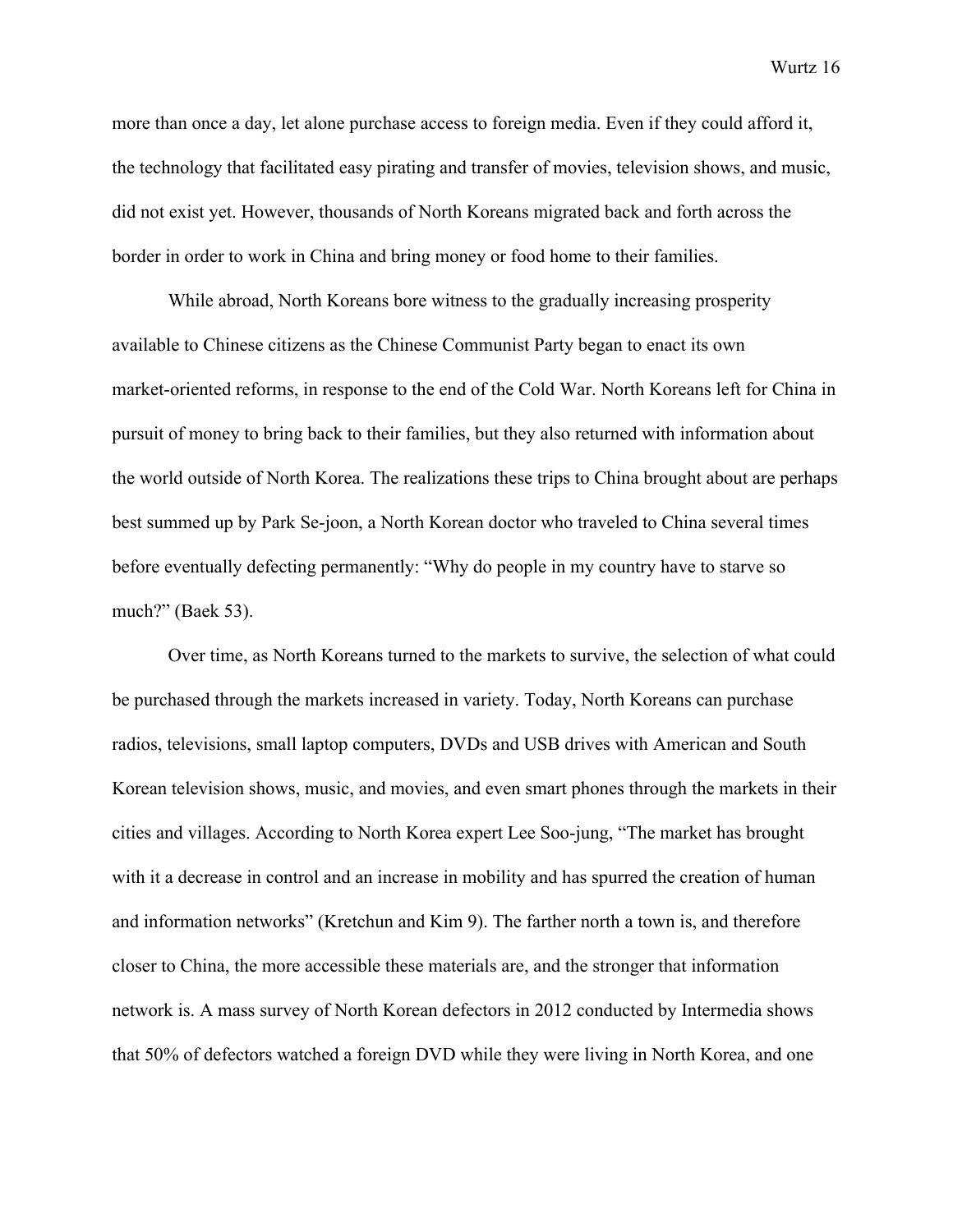third had watched a non-North Korean television program (Kretchun and Kim). Although there exists a heavy police presence in all markets to try to prevent the exchange of illegal items, in reality, this flow takes place mostly unimpeded.

Border guards and police officers have always patrolled these public gathering spaces and borders, and this was the case even during the worst years of famine. Today, these authorities are still a large part of North Korean society, but foreign information flows openly through North Korean despite their presence due to the increased effectiveness of bribes. When a security officer discovers a North Korean in possession of illicit media, or attempting to cross the border illegally (or both), the markets have created a greater incentive for that officer to accept a small bribe to look the other way rather than detain that person (Kretchen, Lee, and Tuohy 25). Monetary bribes are much more effective than they were in the years leading up to the famine, because now officers can take that money to the markets themselves in exchange for goods and services. In a 2015 study of 350 North Korean defectors, 184 people reported having bribed someone to avoid punishment for some offense, often foreign media possession, and 82% of those defectors had bribed a state security officer (Kretchen, Lee, and Tuohy 26-7). Media flows in North Korea are so facilitated both by local entrepreneurs and security officers that consuming foreign media is seen as completely ordinary by many North Koreans, in spite of their country's status as one of the most isolated places in the world.

The marketization of North Korea - albeit highly limited - since the late 1990s has played a critical role in increasing citizens' access to information about the outside world. North Koreans travel between North Korea and China for work and return with information about living conditions and wages outside of North Korea. Even more notably, North Koreans return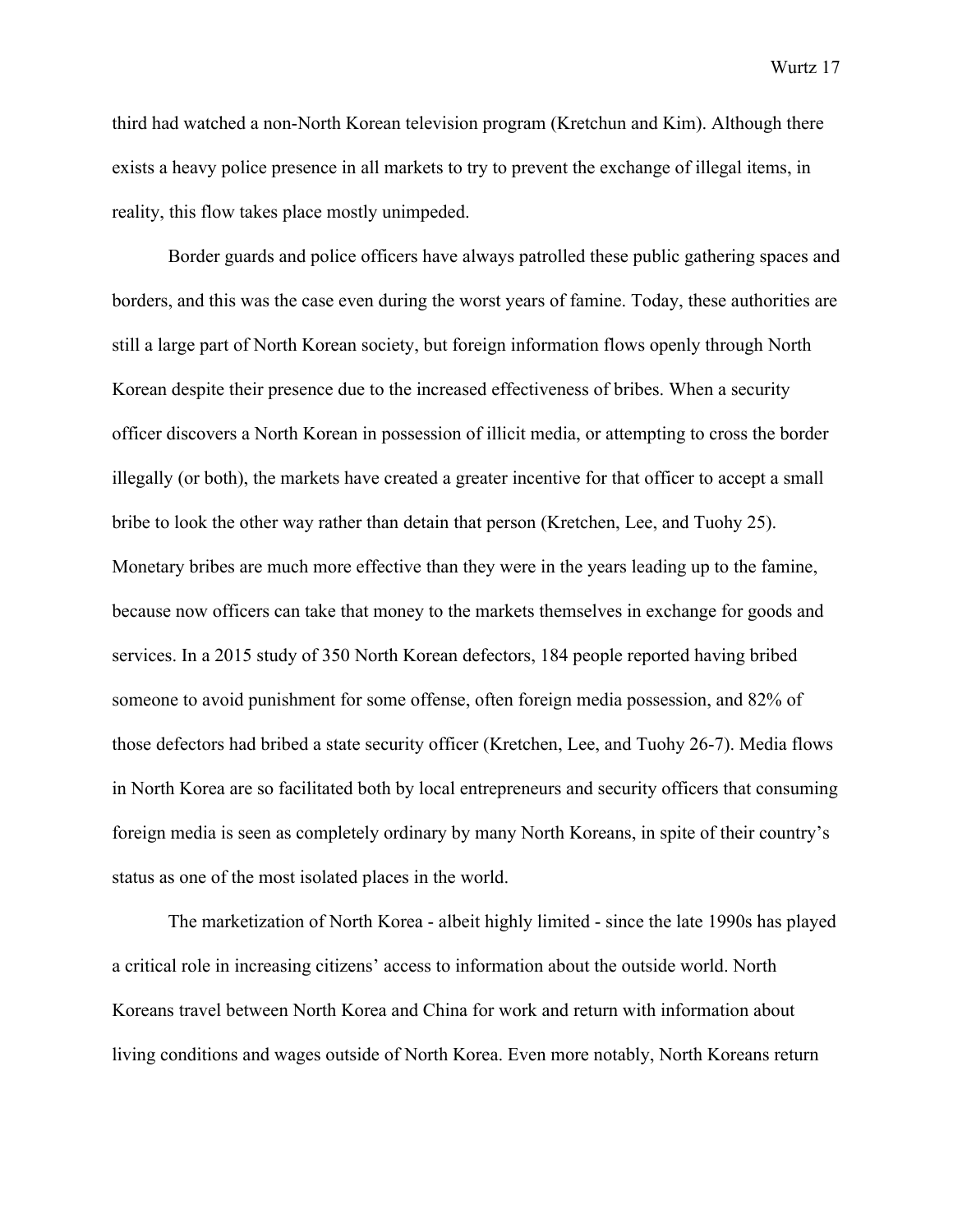with DVDs, CDs, USB drives filled with entire seasons of television shows, personal computers, radios tuned to foreign signals, and smartphones. Although there is a risk associated with possessing or consuming this media, marketization fuels the effectiveness of bribes, lowering the likelihood of punishment. These developments could not have taken place without the gradual scaling-back of the socialist command economy that North Korea was founded upon, caused by the devastating famine of the 1990s.

#### *Cross-cultural Comparisons*

Despite its gradual opening, North Korea is still an extremely isolated and repressive state. What is known about the media environment in North Korea comes from defectors, and it is impossible to speak to someone living in North Korea about their actual lived experiences. As demonstrated above, with the appropriate caveats, defector testimonies can provide a useful framework for understanding North Korea, and some scholars have advanced this framework through the use of historical comparisons.

Anguelov draws a comparison between the current situation in North Korea and the liberalization of the Soviet Union in the 1980s (67). Like North Korea, a hallmark of communist rule in the Soviet Union was strict media censorship and the monopoly held by the state government over all forms of media. Additionally, beginning in the 1980s, a sort of "shadow economy" developed in Eastern Bloc countries where citizens could purchase mostly American movies, albums, and televisions. The most popular media formats were VHS tapes of American music videos ripped from the newly debuted MTV, and tapes of American sitcoms and cartoons (69). These media products often served as their audience's first exposure to concepts like sexual freedom, gender equity, and other taboo subjects in their own countries, in addition to being of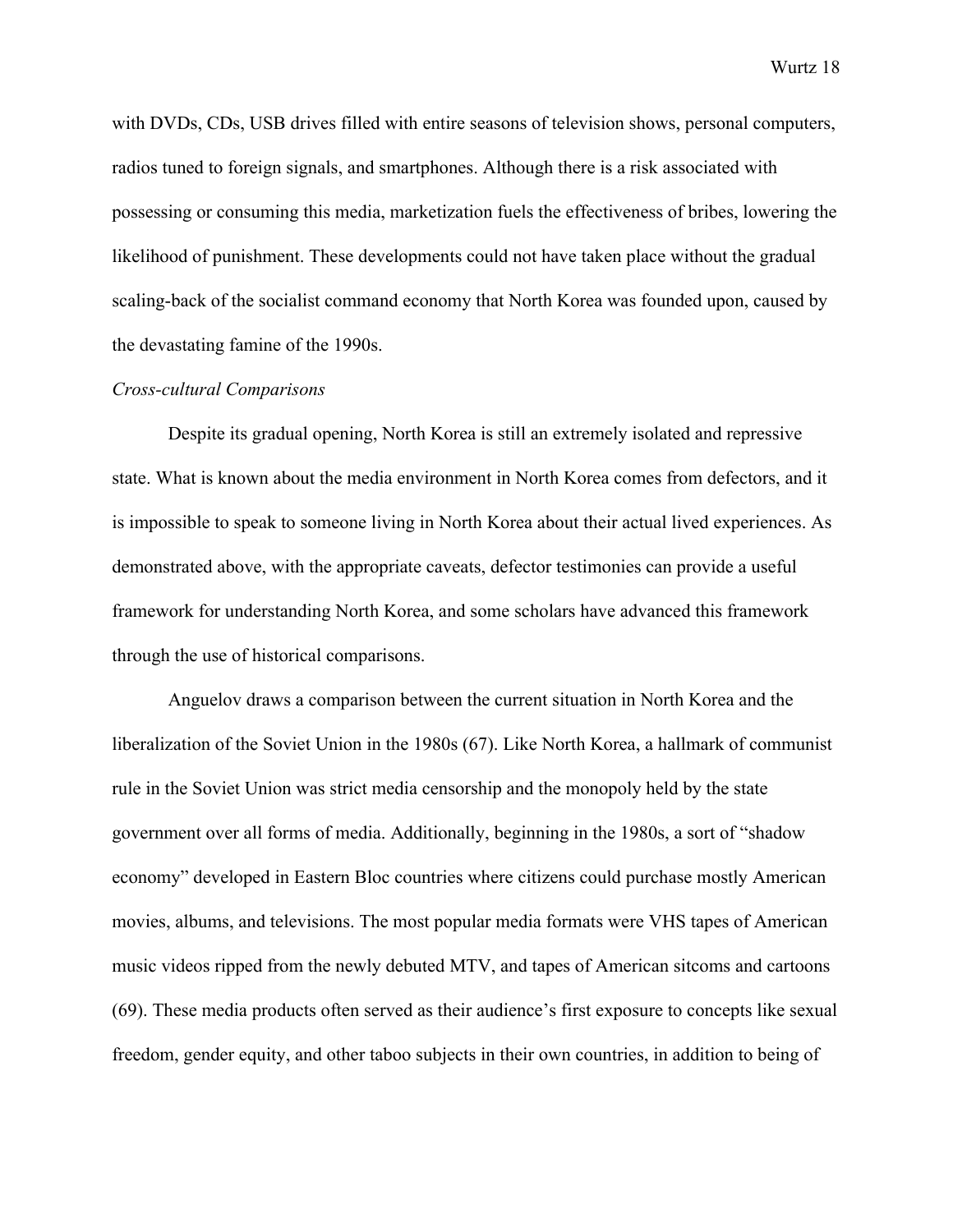significantly higher quality than domestic media programming. Anguelov argues that this phenomenon contributed to the "cultural convergence" of the Eastern and Western blocs, eventually a factor in the end of the Cold War and the connection of "two cultures of the formerly economically separated blocs. . .to a new globalizing marketplace. The connection was not simply through products but also through information exchange" (71). Similarly, North Korea's economic ties to China have led to its own covert cultural convergence with the West. For an idea about what impact this convergence may have, we can look to the Soviet example, although the "shared language, cultural legacy, history, and values" of North Koreans and the South Koreans whose movies, television, and music they consume may have an even more meaningful impact on the future of North Korea (76). The end of the Cold War and the collapse or transition of major communist states provides other comparisons for the North Korean example as well.

Given North Korea's connection to China, another parallel that has been drawn to understand North Korean media flows is the liberalization of Chinese media in the 1970s (Zhang and Lee). Under the Mao Zedong regime, China was completely shut off from foreign media, and the state was the sole producer of all news and entertainment. In the 1970s, Deng Xiaoping commenced an era of economic liberalization, which allowed for the wealth and standard of living for citizens to rise significantly, but access to foreign media was still tightly restricted by the government. The newfound wealth of the average Chinese citizen contributed to the development of a black market for pirated foreign media (83). Eventually, China would slowly begin to liberalize different media industries, beginning with the publishing industry in 1982 and followed by the press and television industries in 1992 and 2003, due in part to the commonplace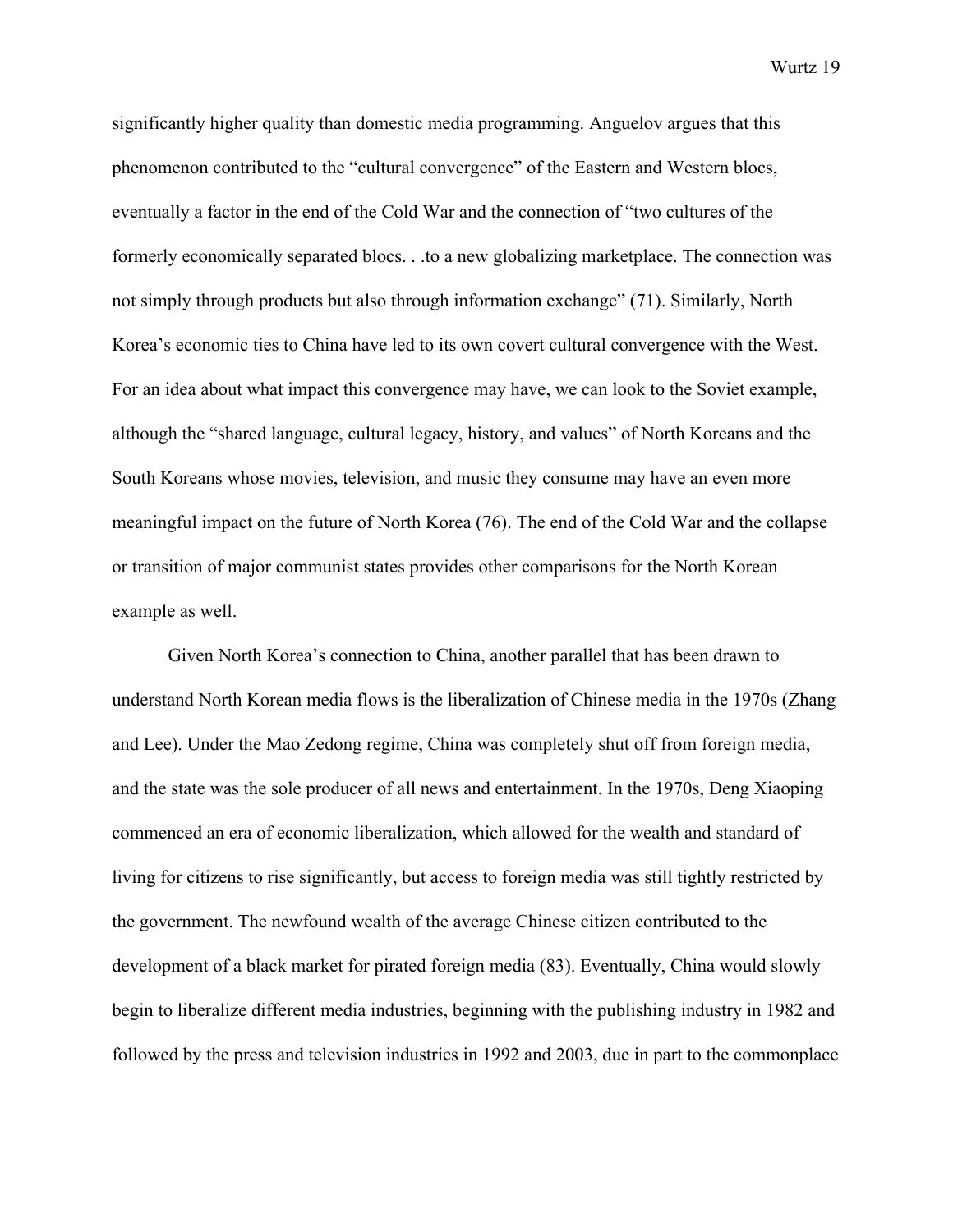nature of foreign media piracy. However, a black market for pirated foreign media, not entirely dissimilar to the markets in North Korea, persists to this day (86). Zhang and Lee argue that if widespread, state sanctioned economic liberalization takes place in North Korea, the sociopolitical impacts could be similar to those in China in the past three decades.

While the China and Soviet Union examples make strong comparisons, the media environment in North Korea ultimately stands unparalleled, mostly due to the state's sheer ability to maintain tight control on information flows for more than seven decades. Nonetheless, these examples, from states that North Korea originally sought to model, can provide insight into the long term impact that outside media and word of mouth information can have on North Korea. *The Korean Wave in North Korea*

The current state of foreign media flows in North Korean cannot be understood without placing these circumstances within the context of *hallyu*, or the "Korean Wave." *Hallyu* is the global popularity of South Korean popular culture all across the world, from North America to Southeast Asia. There is a wide body of literature about the Korean Wave, but only a small portion of it refers to the Korean Wave as a phenomenon in North Korea. North Korea is an obvious target for South Korean movies, television dramas, and music, given that the two countries speak a nearly identical language and are culturally still similar. Obviously though, these media products are completely illegal in North Korea, leading to a smaller amount of work on this subject. The context of the Korean Wave is essential for a deeper understanding of foreign media flows in North Korea, which I provide in the following section.

The term "Korean Wave" was first coined by a Chinese newspaper in 1998 in reference to the sudden popularity of South Korean television dramas among teenagers and young adults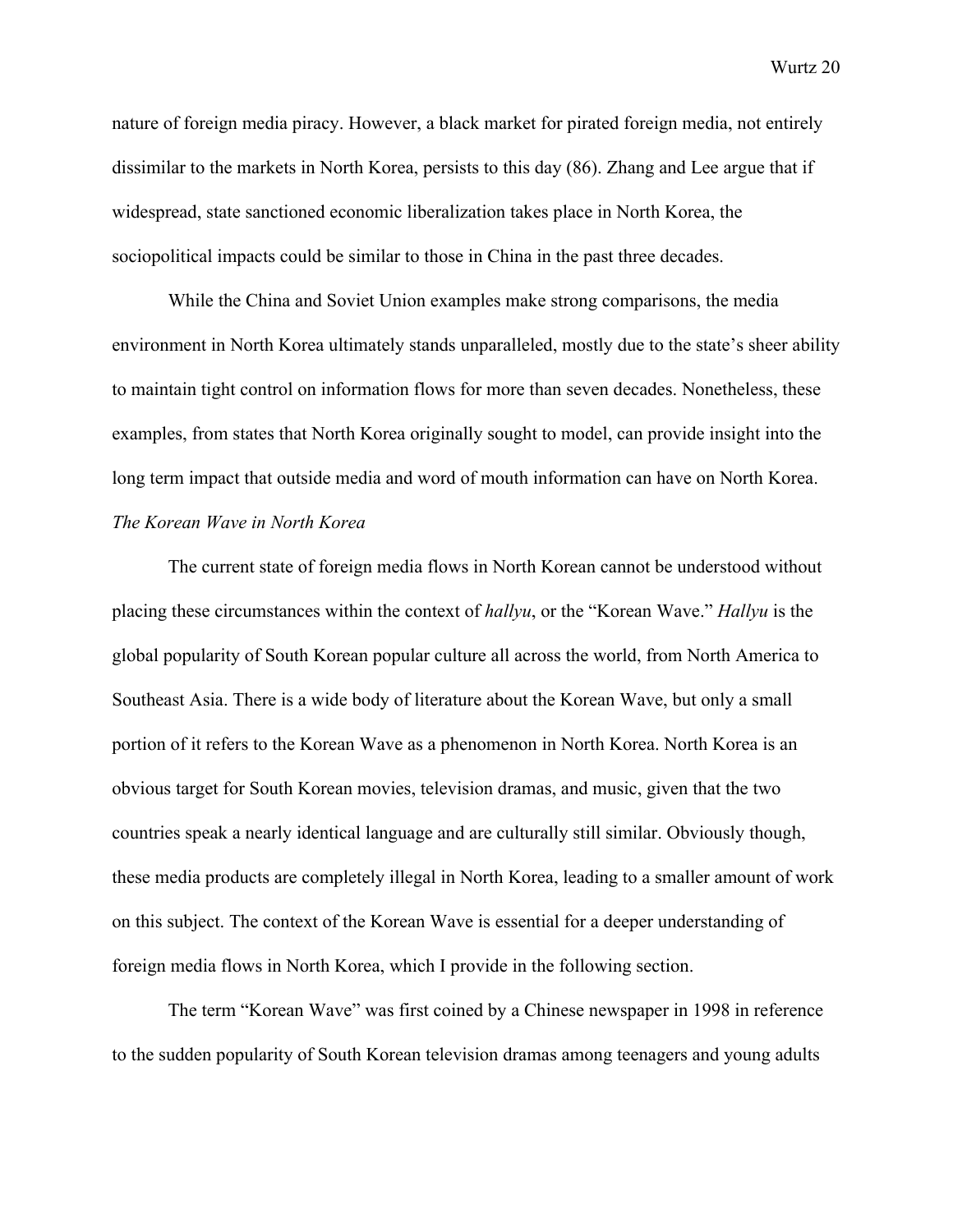(Y. Kim). Although the Chinese media often portrayed this as a sudden new craze, South Korea's newfound popularity in the Asian entertainment industry was the result of an intentional modernization process. Up until the early 1990s, South Korea had been a poor, developing country, struggling to modernize after being cut off from the industry of the North and plagued by a series of authoritarian rulers. Beginning in the early 1990s, when liberal democracy was brought to South Korea, the country began to modernize, but the Asian financial crisis in 1997 presented a series of new challenges. As a result, the South Korean government turned to a number of economic initiatives to revive the economy, and one of the identified areas of growth was the export of popular media (Y. Kim 3). Neighboring countries, which were also impacted by the recession, readily purchased South Korean television programs to air on domestic channels, a low-cost alternative to expensive and more prestigious Japanese dramas (Chua and Iwabuchi 4). Thus, the Korean Wave quickly began to overtake countries like China, Singapore, and eventually, Japan.

Today, Korean Wave cultural products have swelled past television to include films, pop music (K-pop), beauty products, video games, fashion, and street food. The reach of South Korea's cultural influence has expanded outside of East Asia and all across the world to include the United States, Western Europe, and South America. In 2018, the Korea Foundation put out a report estimating that there are nearly 90 million Korean Wave fans globally, up from 73 million in 2017 (Kelley). The continued popularity of Korean Wave media products stems from a continued effort by the South Korean government to export popular culture products. Since the late 1990s, the South Korean Ministry of Culture, Tourism, and Sports has overseen the development of the cultural industry, directly subsidizing entertainment agencies and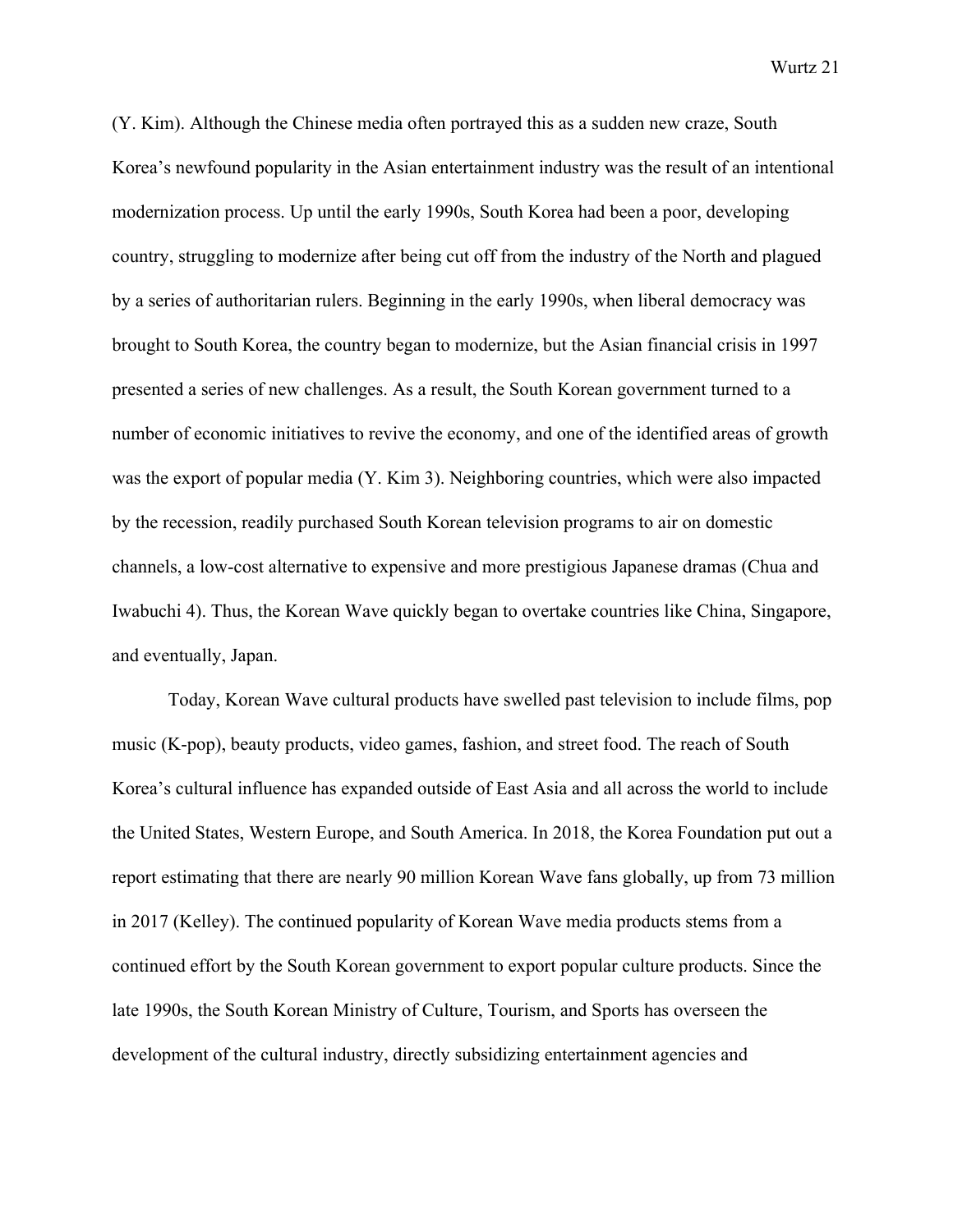coordinating the resources of other federal agencies to advance the development and export of South Korean cultural products (Kwan and Kim). North Koreans, alongside Americans, Chinese, French, and Brazillians have developed a taste for South Korean cultural exports, and the popularity of these products within North Korea could not exist without the intentionally curated Korean Wave phenomenon.

There are several major schools of thought for why South Korean popular culture has had such strong and lasting popularity in East Asia, including in North Korea. Many early Korean Wave scholars, beginning in the 1990s, attributed South Korea's cultural capital to a sense of "cultural proximity" (Yoon and Kang 11). This theory purports that there is something essentially "Asian" about the themes and styles of Korean Wave media products. Japanese, Chinese, and even North Korean viewers may identify with shared Asian values in South Korean media products that cause them to develop an affinity toward South Korean culture and a sense of familiarity (Iwabuchi, Lin and Tong, Siriyuvasak and Shin). Cultures "proximate" to South Korea sense a sort of innate "Asianness" throughout Korean films and television shows, what Chen refers to as a "cultural odor" (Chen 30).

However, as the Korean Wave spread outside East Asia and began to encapsulate more than just the visual medium, many in the field began to view cultural proximity as a limiting and insufficient explanation. Later *hallyu* commentary has instead centered itself around "cultural hybridity," which better explains why South Korean media products have mass appeal inside and outside of Asia (Yoon and Kang 12). The cultural hybridity school of thought identifies "Asianness" in these media products while adding two important factors into the discussion. First, that there are also more universally appealing themes in Korean media products, such as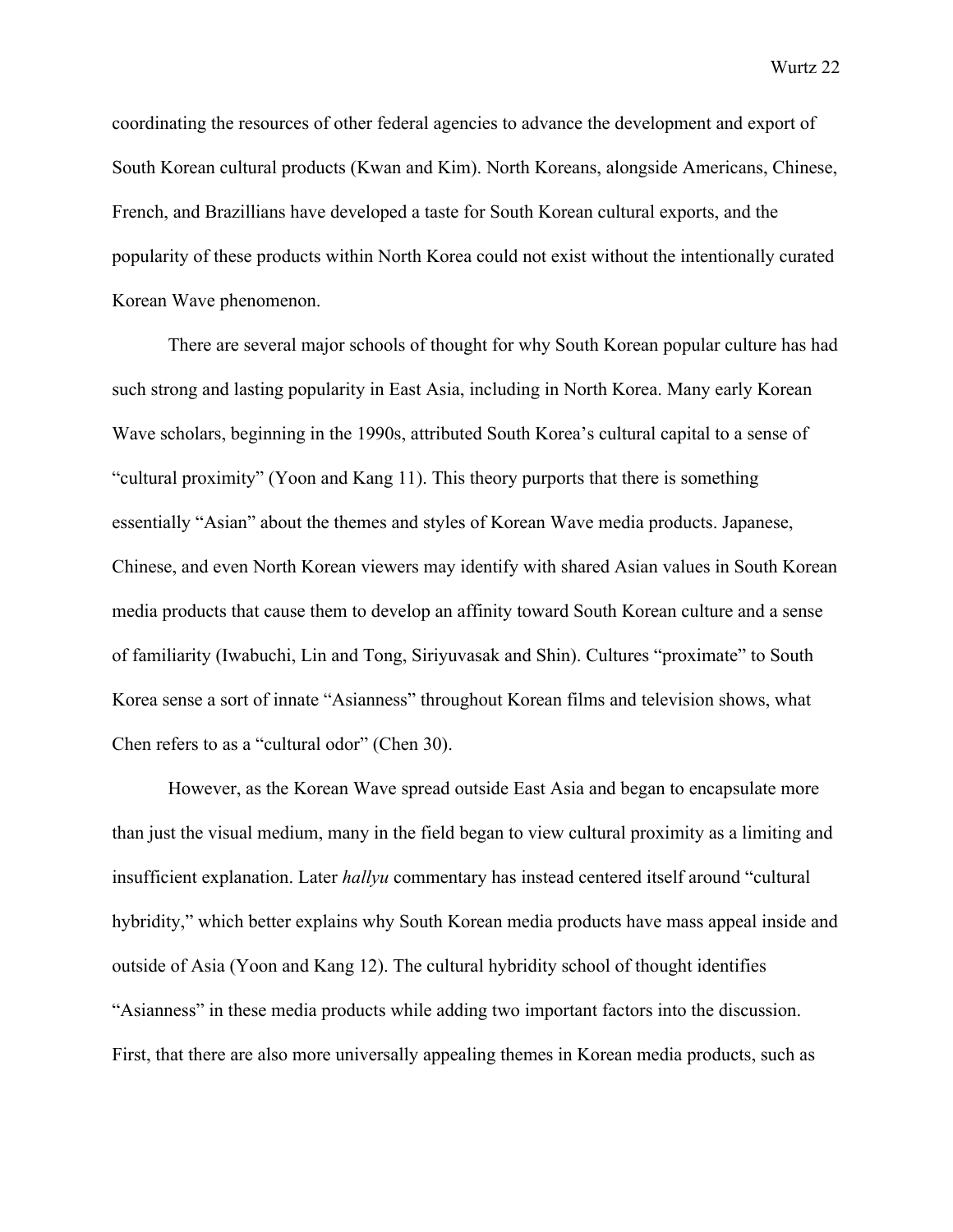romance, cosmopolitanism, and modernization. Second, the transnational appeal of Korean media is affected by that media's interactions with outside cultures. Essentially, the Korean Wave is an example of "glocalization," and the driving forces behind the Korean cultural industry take into account both its local and global audiences.

Today, the cultural hybridity thesis is still widely accepted but has been modified to account for the transnational impacts of the internet and social media (Yoon and Kang 14). All of these factors impact why South Korean popular culture has appeal to localized East Asian audiences and to audiences as far reaching as the United States, France, Iraq, and Egypt (Kim and Nye 34). As summarized above, the media and cultural industry in South Korea has been intentionally cultivated by the federal government, and any nods to either Asian or more "universal" themes have been carefully coordinated. Although most of the field of Korean Wave studies has moved on from the cultural proximity hypothesis, this project will consider it as a factor in motivation for illegal media consumption in North Korea, especially given the shared language and customs between the two Koreas.

#### *Soft Power Potential in North Korea*

Another angle taken by scholars when discussing the Korean Wave is that of "soft power," a term coined by political scientist Joseph Nye. Nye defines soft power as "the ability to shape the preferences of others," or essentially when one country influences the desired outcomes of other states through persuasion, education, public opinion, and appeal of cultural ideals and customs (5). Nye contrasts this with "hard power," which states harness when they use military force or economic pressure to force certain outcomes on the world stage. South Korean popular culture is a prime example of soft power at work, and one Nye himself has explored in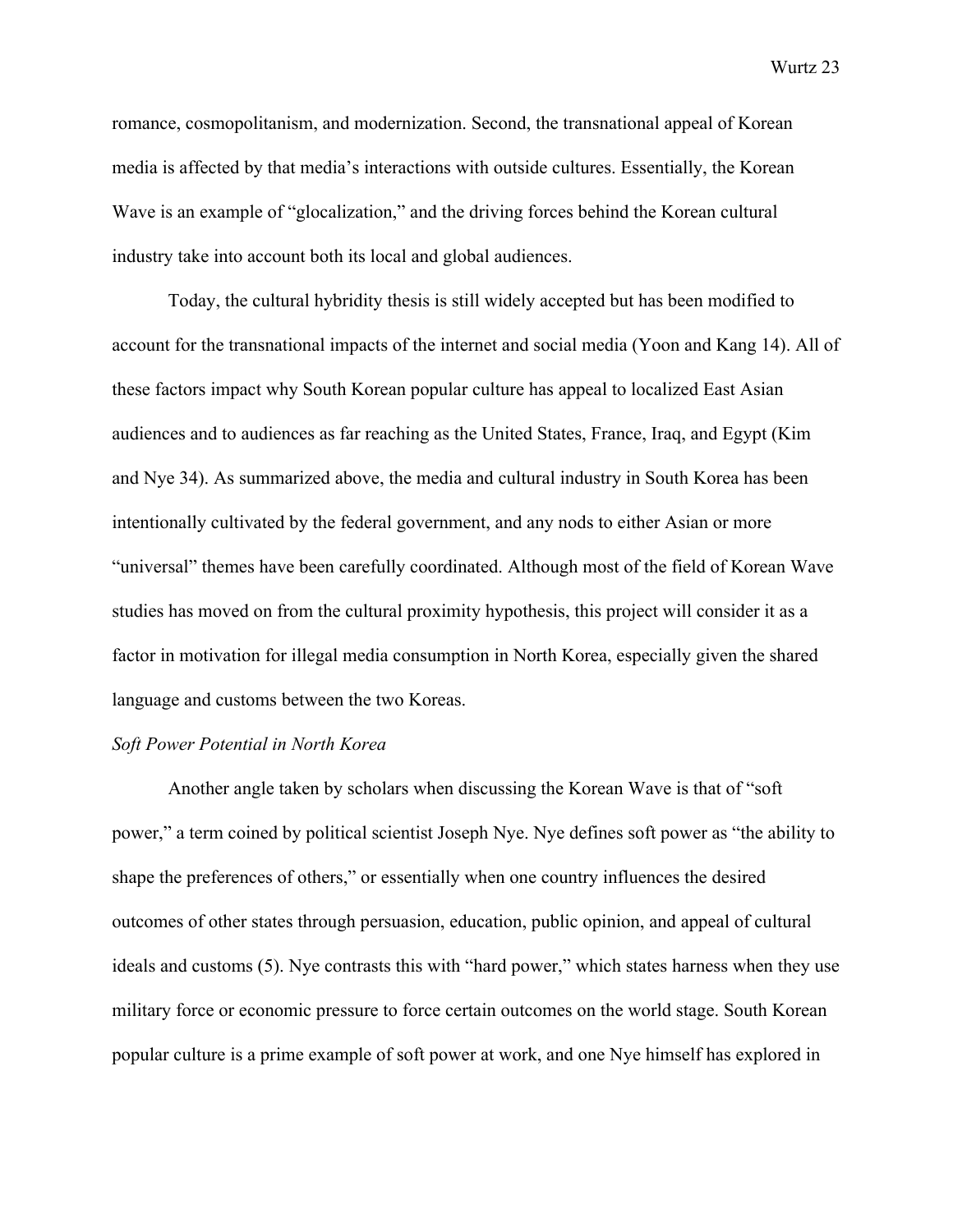depth. Nye and Kim compare South Korea to countries like Canada, the Netherlands, Sweden, Norway, and Finland, which like South Korea have relatively small militaries and populations but great amounts of "political clout" that make these countries attractive to foreigners (32). The South Korean government's purposeful development of its cultural industries is a driving force for soft power, which has led to an increase in tourism, international students enrolling in Korean universities, and an overall greater global awareness of South Korea. They place a particular emphasis on the soft power potential of South Korean media products in North Korea, allowing North Koreans to "get a taste of freedom, modernity and free-market fantasies spun by the illegal, smuggled dramas and movies" (37). Critics of the soft power framework have pointed out that it is difficult to qualitatively measure the ways in which a nation's clout can influence the behavior of other states, which is just one obstacle faced by a project of this nature. Still, the notion that the Korean conflict may be addressed through non-military force is a reality acknowledged by some of the highest profile defectors.

One of those high profile defectors, Thae Yong-ho, the former North Korean deputy ambassador to the United Kingdom, defected from North Korean in 2016 while stationed in London (Thae 54). His move to South Korea made him the highest ranking official to ever defect from North Korea. Throughout popular and academic sources, Thae has made the case for the role of foreign popular media in many North Koreans' decisions to eventually defect from North Korea. Although his media consumption was not the ultimate reason he chose to leave North Korea, citing instead the execution of Kim Jong-un's uncle in December 2013 and a desire to protect his family from Kim's wrath, Thae argues that the flow of foreign media into North Korea is impossible for the regime to stop and has opened the minds of thousands of North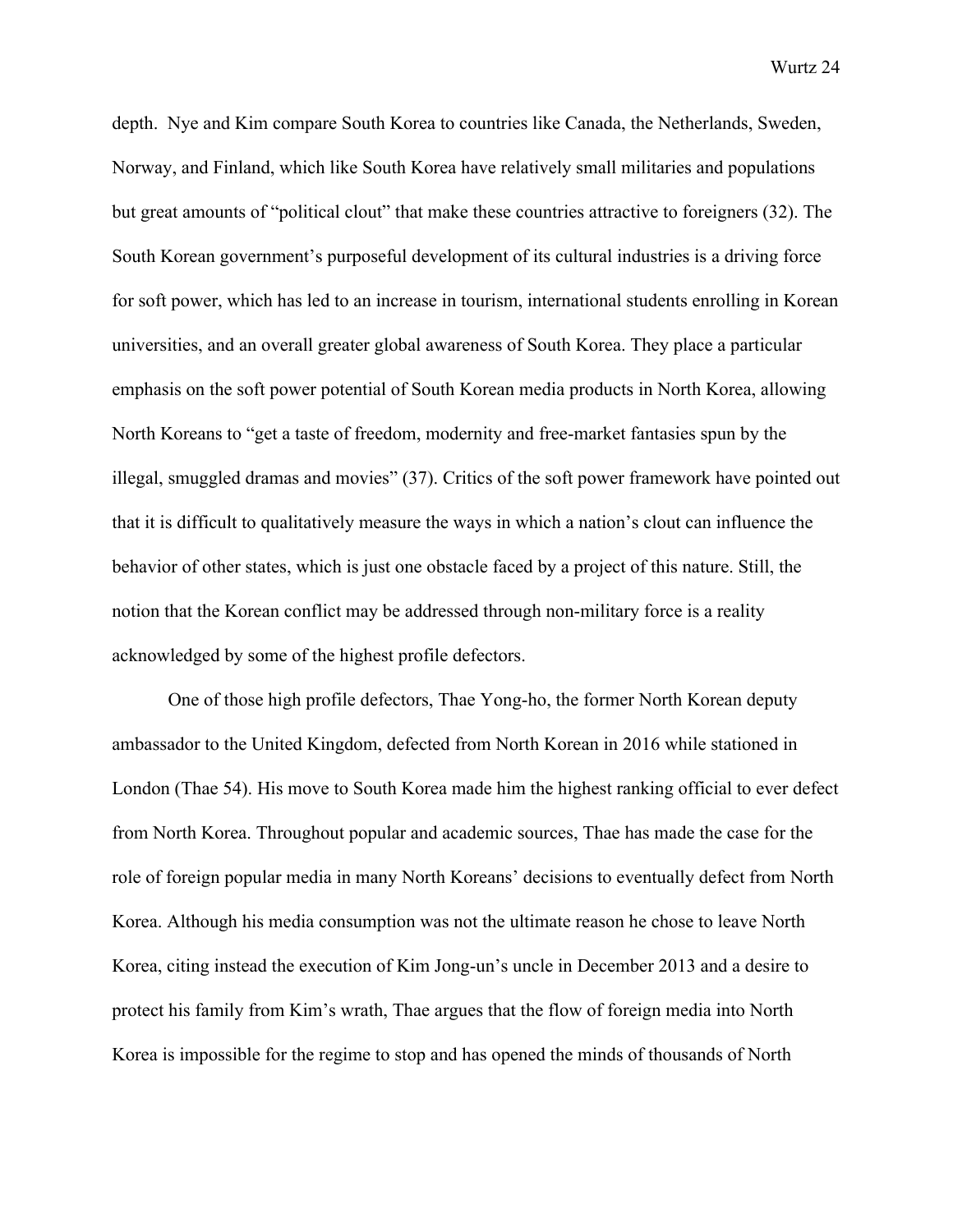Koreans to consider defection (56). Citing the soft power potential of South Korean popular culture smuggled into North Korea, Thae encourages major players like the United States and South Korea to move beyond economic sanctions and explore the possibility of expanding its use of soft power in its foreign policy with North Korea.

Suk-Young Kim analyzes the role of one specific South Korean drama that has been particularly popular in North Korea, *Boys Over Flowers*, and its soft power potential in North Korea. The soap opera follows the romance between Junpyo, the heir of a wealthy South Korean conglomerate (known as a *chaebol*) and Jandi, the daughter of two poor custodians who is given the chance to attend one of South Korea's most elite private schools. Jandi, through her romance with Junpyo, undergoes a "conversion to plutocracy," an example of the show's glorification of conspicuous consumption and materialism that has, in some ways "converted" North Koreans as well (98). In 2011, Radio Free Asia reported that *Boys Over Flowers* was one of the most popular pirated South Korean television shows. According to other reports, in Cheongjin, male students began to cut and style their hair like the two male protagonists of the show, requesting for the "Gu Junpyo" or the "Yun Jihu" haircut (S Y. Kim 94). The popularity of *Boys Over Flowers* among North Koreans demonstrates the mass appeal of media that glorifies capitalism, materialism, and other ideals in direct opposition to the purported values of the North Korean regime.

Some states may exercise this sort of soft power in a way that promotes their own cultural hegemony, a sort of domination which places that state's culture as the preferred worldview of all under its control. Gramsci first articulated his theory of hegemony while imprisoned by the Italian fascist state in the 1930s, which Bates summarizes as the concept that "man is not ruled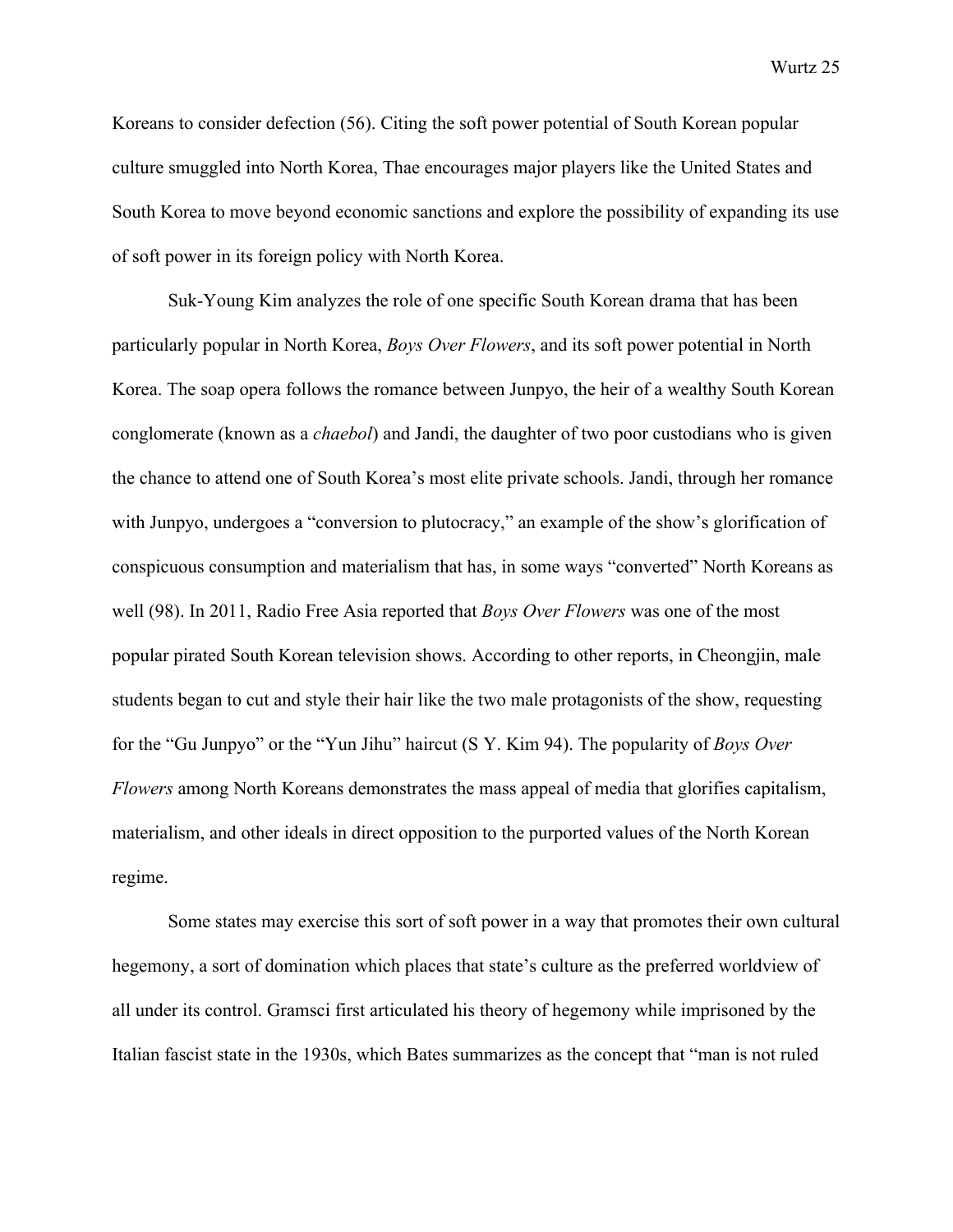by force alone, but also by ideas" (351). That the world is ruled by a small group of elites is an age old concept, but the idea that cultural beliefs, and even culture itself, is predetermined by a small group of ruling elites was articulated by Marx in the 19th century and further extrapolated upon by Gramsci. In the later half of the 20th century, theorists began to apply the theory of hegemony to mass media, mostly citing the media hegemony of regions like Western Europe and the United States, defined as "the dominance of a certain way of life and thought and. . .the way in which the dominant concept of reality is diffused throughout public as well as private dimensions of social life" (Altheide 476-7). In foreign policy circles, there is much emphasis on the hegemonic power balance between China and the United States. In East Asia though, South Korea has established itself as a media hegemon in the region through its cultural policies and promotion of the Korean Wave, with its influences reaching even into the isolationist North Korean state.

In the age of internet-dominated globalization, hegemony takes on a different meaning because information and ideas flow across borders more freely, and individuals are able to access media from all parts of the world from nearly any place on earth. Globalization and the internet have made these media flows less likely to be dominated by one single hegemonic power, but they are nonetheless uneven. Appadurai outlines five dimensions of global cultural flow, which embody the "tension between cultural homogenization and cultural heterogenization" (71). These dimensions, which he calls "scapes," are the ethnoscape, the technoscape, the mediascape, the finanscape, and the ideoscape. Global media flows allow humans all across the world to have access to the same mass of information. However, while global media can serve as an equalizer in this sense, disjunctures between these five "scapes" also highlight human divisions, such as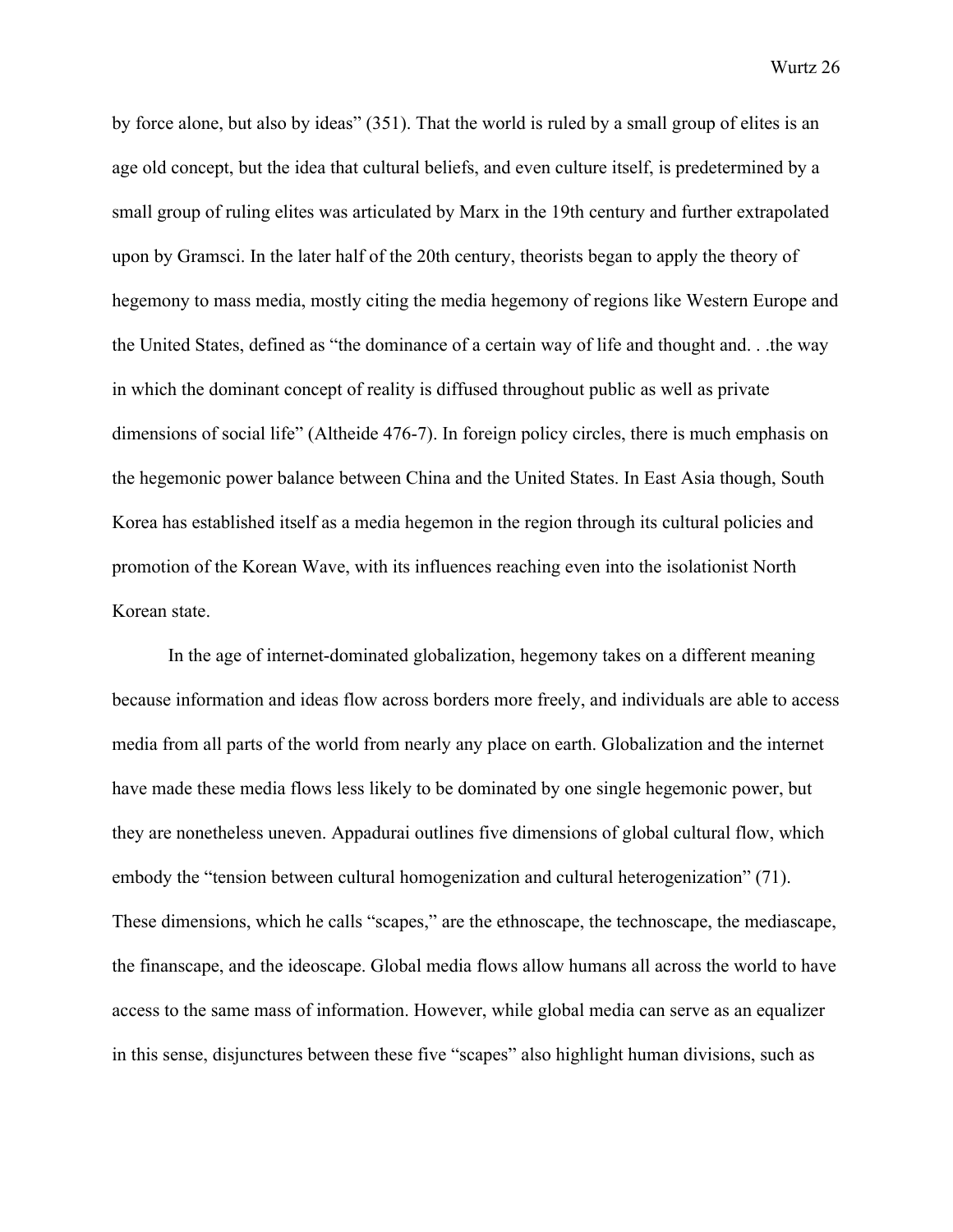ethnicity, national identity, and ideology. While there are still countries who exert more soft power than others, such as the United States in the West, or South Korea in Northeast Asia, globalization upended the traditional hegemonic world order in numerous ways, including through the disjuncture of global media flows.

In North Korea, the ideoscape, or the conglomerations of political and ideological images which promote the power of the state, is disconnected from the mediascapes which citizens encounter through illicit consumption of foreign media, what Appadurai defines as "image-centered, narrative-based accounts of strips of reality" (73). The North Korean ideoscape, which portrays North Korea as superior to all other states and the sole provider of stability to the North Korean people, conflicts with foreign mediascapes that portray countries like the United States and South Korea as hyper-developed and wealthy and North Korea as poor, incompetent, and a threat to global security. This disjuncture highlights the divisions between North Korea and the rest of the world.

The media landscape in North Korea encompasses far more than just state propagated television, films, and radio, and the presence of foreign media in North Korea has provided thousands of North Koreans with access to information about the outside world and exposure to capitalist, democratic messages. This background regarding why and how these materials are spread across North Korea will provide the necessary context for this project's exploration of North Korean motivation for consumption of foreign media and its impacts on perceptions of the state.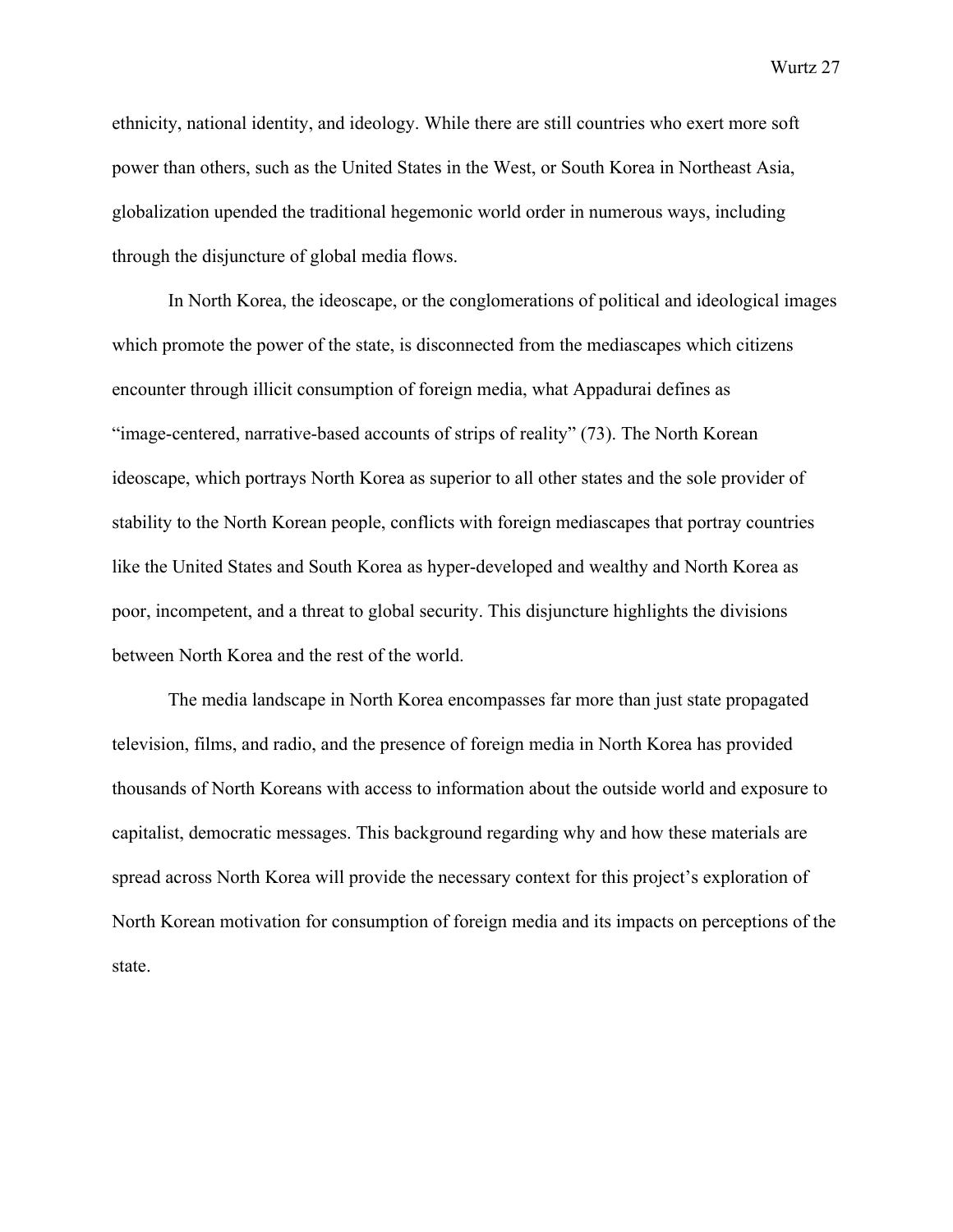#### **Methods**

The goal of this project is to determine potential themes in the experiences of North Korean defectors and their relationship to foreign media. This project will use textual analysis as the method for identifying common themes in experiences among North Korean defectors. Textual analysis hinges upon the notion that texts do not exist as fixed, isolated entities, but are themselves sources of content and cultural meaning (Barthes). In this instance, the texts are the firsthand accounts of defectors, which I will analyze for similarities in content. The aim of this method, and of this project in particular, is to "explain the variety of possible meanings of texts," recognizing that there is no singular, all encompassing meaning of any given text (Fürsich). The texts of defector testimonies that I will analyze in this project represent varying experiences inside and outside of North Korea. Through a textual analytical approach, I seek to locate commonalities within these experiences. The current body of textual analysis on North Korean defectors often focuses on economic hardships and experiences of torture and imprisonment (Yoon). While some of the texts I will analyze inevitably touch on these subjects, my method will specifically focus on experiences with and reactions to foreign information and media.

It is impossible to make any broad generalizations about a population of more than 25 million people, but my aim is to center the voices of North Koreans, many of whom have endured great suffering, and most of whom have been excluded from political conversations about North Korea. I have chosen to focus on accounts drawn from academic and journalistic sources rather than memoirs written (or, more accurately, co-written) by defectors for a mainstream literary audience. The first reason for this choice is the issues of consistency and bias outlined in the previous chapter. The second reason is that many literary memoirs focus on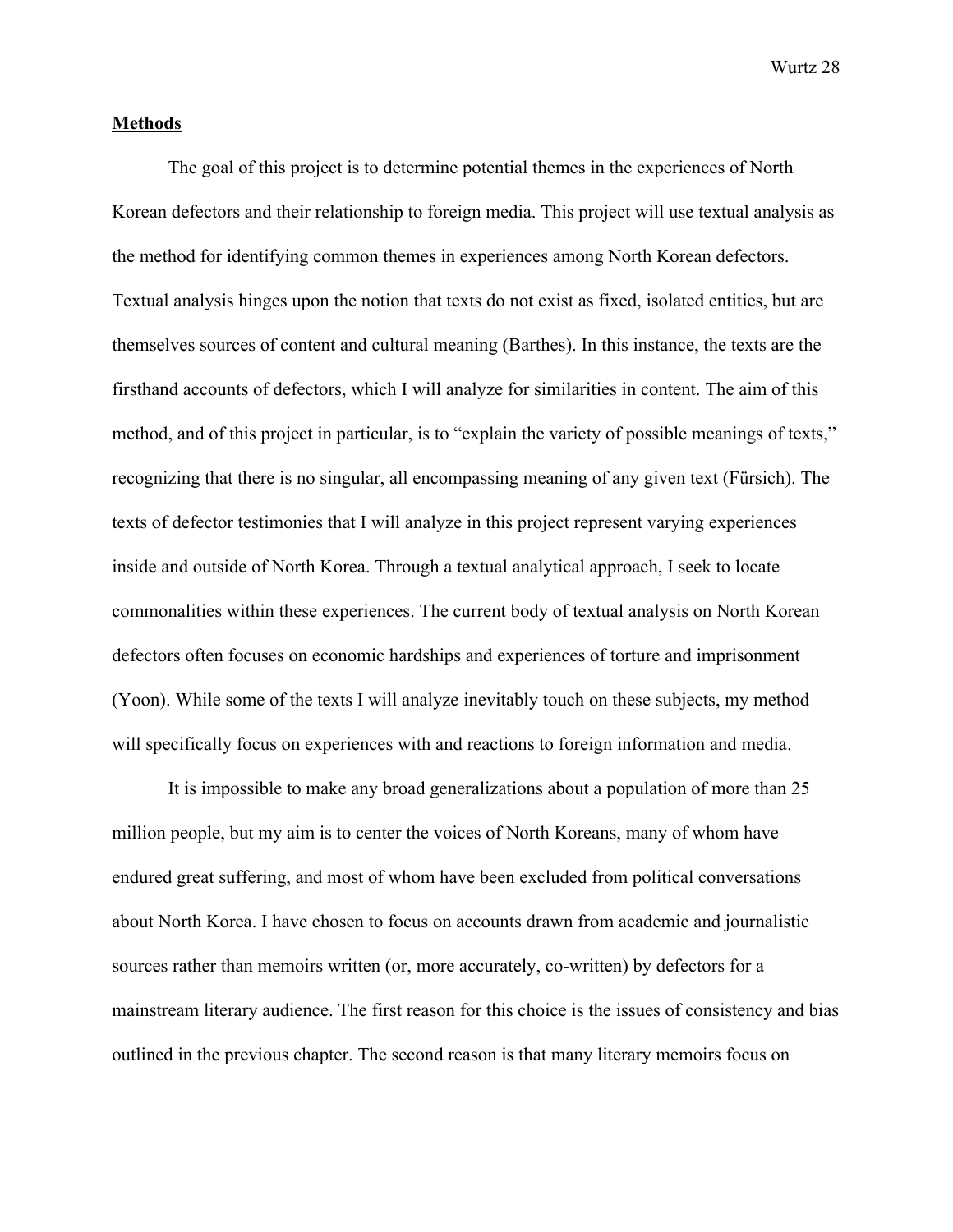experiences in North Korean gulags and the author's subsequent escape from imprisonment. These stories should not be discounted, and those who live to tell them are deeply courageous and resilient. Nonetheless, intense focus on these issues mostly lies outside the scope of this project. The sources I have selected do not all have the same relationship to media, but all acknowledge foreign media to some extent and have appeared in edited and/or fact checked formats.

While the term "foreign" often carries many negative connotations, in this project, I use this term as neutrally as possible. "Foreign" can create an "us versus them" mentality, used to make those on the outside feel inferior, but in the context of this study, "foreign" simply means "non-North Korean." Typically, when I use the term "foreign," I am specifically referring to media products from South Korea and the United States, but "foreign media" in this project refers to any cultural product produced outside of North Korea, typically with a non-North Korean audience in mind.

This thesis will analyze the English language testimonies of 14 voices from four different sources. These four sources are: Jieun Baek's *North Korea's Hidden Revolution*, Anna Fifield's *The Great Successor: The Divinely Perfect Destiny of Brilliant Comrade Kim Jong Un*, Sunny Yoon's article "Forbidden audience: Media reception and social change in North Korea," and a firsthand account from former North Korean ambassador Thae Yong-Ho, as published in the collection *South Korean Popular Media and North Korea*, edited by Youna Kim. The defectors whose stories have been shared in these collections represent a variety of backgrounds and life experiences, varying in age, location, profession, *songbun* caste, and party membership. They include the testimony of a young man who grew up in North Korea with a physical disability,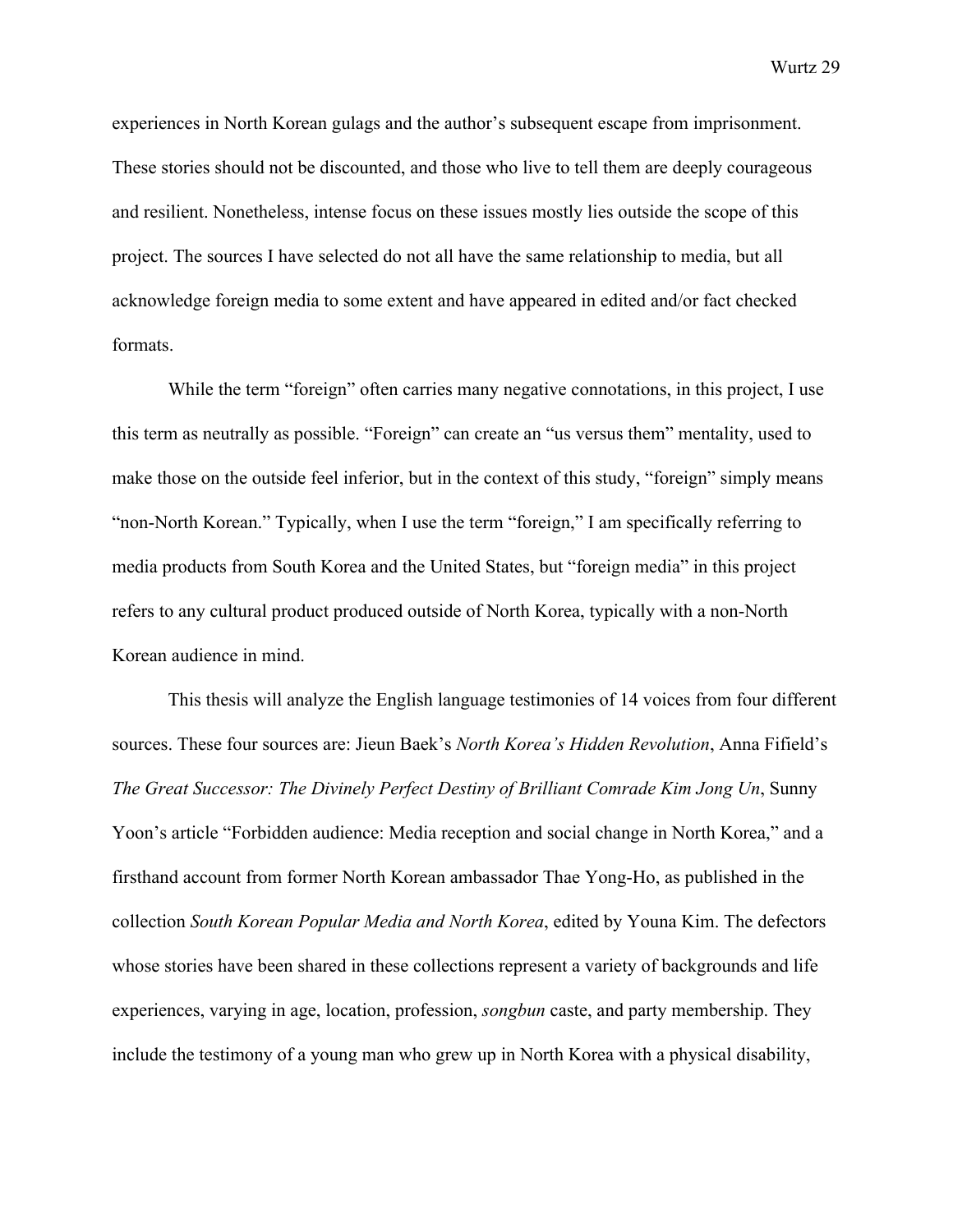marking him with one of the lowest possible statuses, and the testimony of one of the highest ranking North Koreans to defect.<sup>1</sup>

With this in mind, I have developed a seven question framework for analysis to be applied to each defector account, with the goal of identifying whether or not there are any common experiences or patterns among defectors who engaged with foreign media while living in North Korea. These guidelines will be useful for surface level comparisons, like age and gender, but will also explore what forms of foreign media a defector interacted with, how they came into contact with foreign media, and what attitudes they held toward the regime before and after this contact. I will also look at the descriptive language used to describe their reactions to the media they consume. Some defectors, for example, may be drawn to the "elegant" aspects of South Korean films, while others report fixating on the "romantic" depictions of young love, which are nonexistent within North Korean culture. Each question may not be applicable to each story, and the answers to some of these questions may be unknown.

The questions I will use to analyze each testimony are as follows.

- 1.) What personal information is available about the defector? Name, age, gender, place of birth, high or low *songbun* caste, etc.<sup>2</sup>
- 2.) What forms of outside media did they interact with?
- 3.) How did they come into contact with foreign media?

<sup>1</sup> Coincidentally, both of these defectors, Ji Seong-Ho and Thae Yong-Ho, respectively, have both been elected to the South Korean National Assembly.

<sup>&</sup>lt;sup>2</sup> In some instances, a testimony may come from an anonymous source, or a person using a pseudonym to protect family members and friends still living in North Korea. One way that the North Korean state deters defection is by imprisoning or executing families members of those who do successfully defect (Baek 119). Therefore, even after defectors have successfully resettled, they will request anonymity when speaking with the press. When a defector is referred to by a pseudonym or an incomplete name, I will use quotation marks around that name. When defectors are referred to anonymously, I will use the naming convention used by the original author.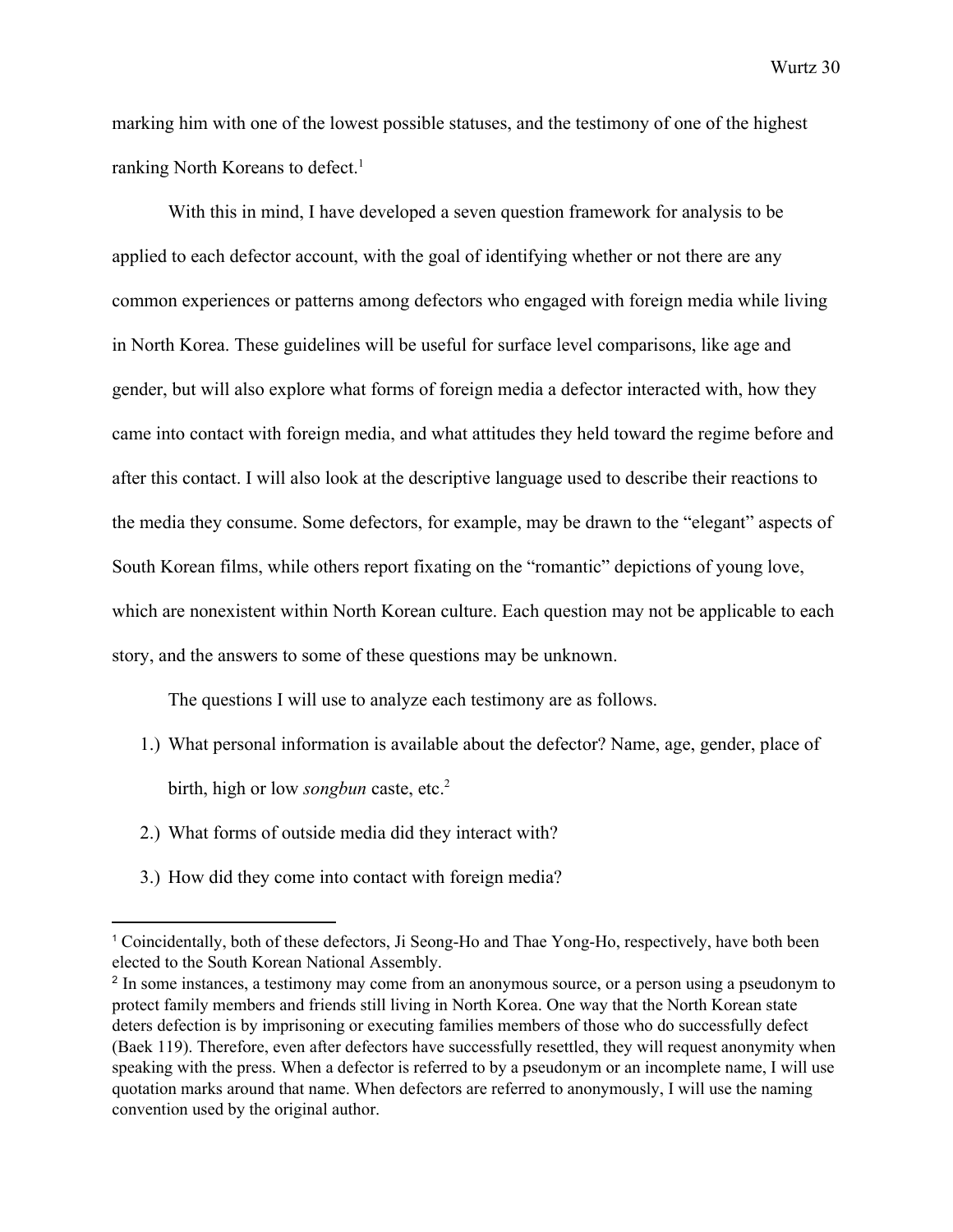- 4.) How old were they when they first encountered foreign media?
- 5.) What words do they use to describe their reactions to foreign media?
- 6.) How much, if any, do they claim to have believed in North Korean state propaganda?
- 7.) Do they attribute their decision to defect to foreign media consumption?

The defectors whose testimony I am analyzing is as follows.

|                   | Age (at the time of<br>interview) | Province (if known)                                            | Source      |
|-------------------|-----------------------------------|----------------------------------------------------------------|-------------|
| "Girl 3"          | 19                                | North Hamgyong                                                 | Yoon        |
| "Girl 2"          | 21                                | Ryanggang                                                      | Yoon        |
| Kim Ha-Young      | 23                                | North Hamgyong                                                 | <b>Baek</b> |
| Lee Joon-Hee      | 26                                | Ryanggang                                                      | Baek        |
| Ahn Yu-Mi         | 27                                | North Hamgyong                                                 | Baek        |
| Jeong Gwang-Seong | 27                                | North Hamgyong                                                 | Baek        |
| Ji Seong-Ho       | 34                                | North Hamgyong                                                 | Baek        |
| Nehemiah Park     | 35                                | North Hamgyong                                                 | Baek        |
| Park Se-Joon      | Approximately 46                  | North or South<br>Hwanghae (concealed<br>for security reasons) | Baek        |
| Kim Seong-Min     | 54                                | Pyongyang (born in<br>Jaggang)                                 | Baek        |
| Kim Heung-Kwang   | 56                                | South Hamgyong                                                 | <b>Baek</b> |
| Thae Yong-Ho      | 57                                | Pyongyang (directly<br>administered city)                      | Y. Kim      |
| "Mrs. Kwon"       | Not given                         | North Hamgyong                                                 | Fifield     |
| Cho Jung-A        | Not given                         | "On the border"                                                | Fifield     |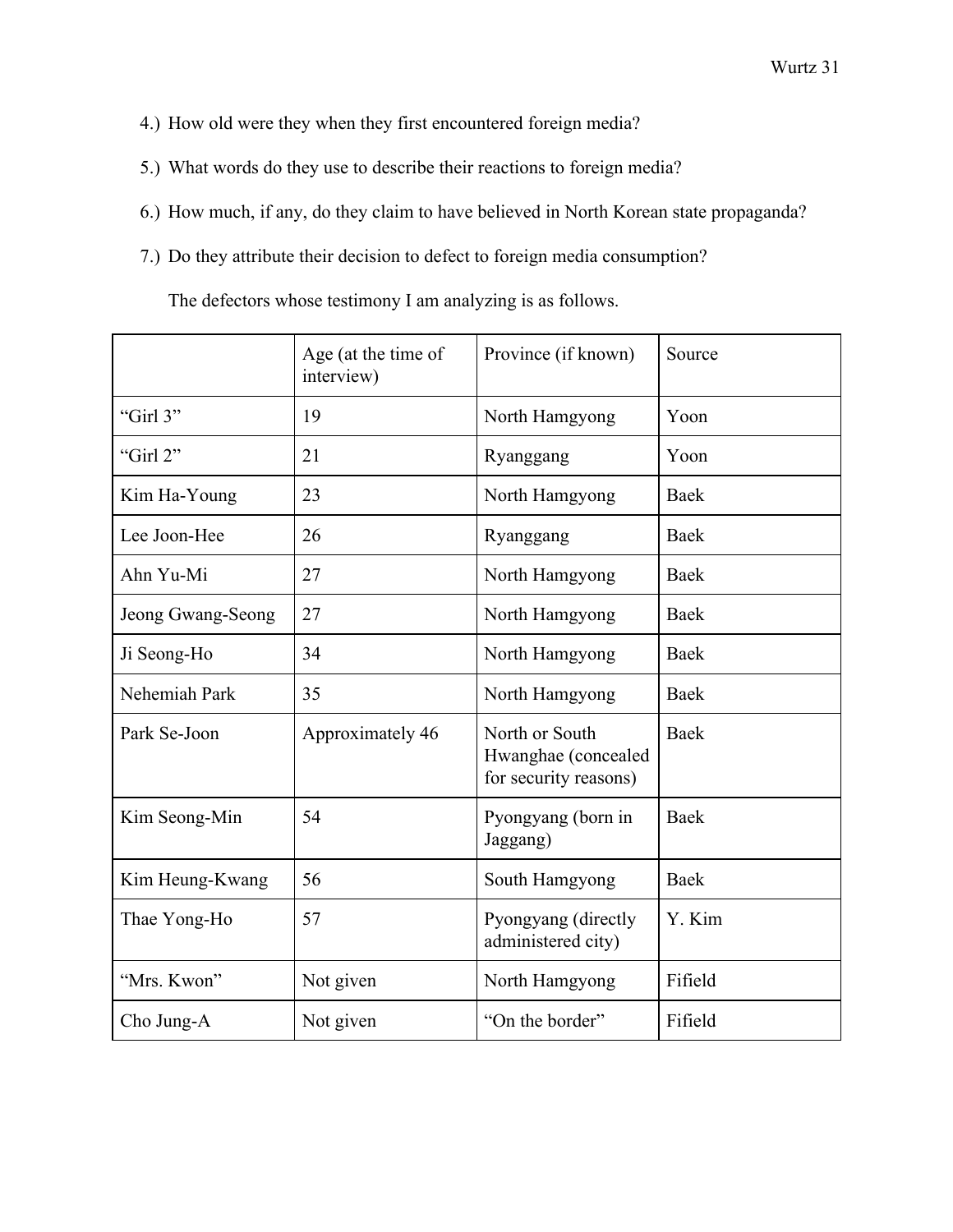I have selected these questions with two main goals in mind. First, by gathering as much demographic information about defectors as available, I will search for comparisons and differences in experiences with foreign media. I will explore if there exists anything resembling a common age that defectors encounter foreign media, or if people of lower *songbun* status are more likely to engage with illegal foreign media. This is the aim of questions one through four. Second, I will explore the discourse of North Korean defectors surrounding foreign media, with the goal of understanding why North Koreans are interested at all in foreign media, and what lessons or insights North Koreans may gain from foreign media. This is the purpose of questions five through seven.

Based on the English-language materials that I had access to as an undergraduate researcher, I have chosen this method in order to allow North Korean defectors to speak for themselves and their own experiences, and to look for common themes throughout these experiences, if there are any commonalities at all. As has been discussed, North Korea is by design a difficult part of the world to study, although the testimonies of defectors shed great light on day to day realities for the North Korean people. These challenges are exacerbated by my own personal language barrier; the majority of work on this subject has been done in Korean, a language that I am not proficient in at an academic level. There is an English language body of research and defector interviews, but I still lack access to the full body of work on the relationship between foreign media and North Korean defectors. Furthermore, this project relies on testimonies from interviews that I neither conducted myself nor translated myself. I must trust in the reliability of both the researchers who have done this work before me, and the interpreters and translators used to relate these stories in English.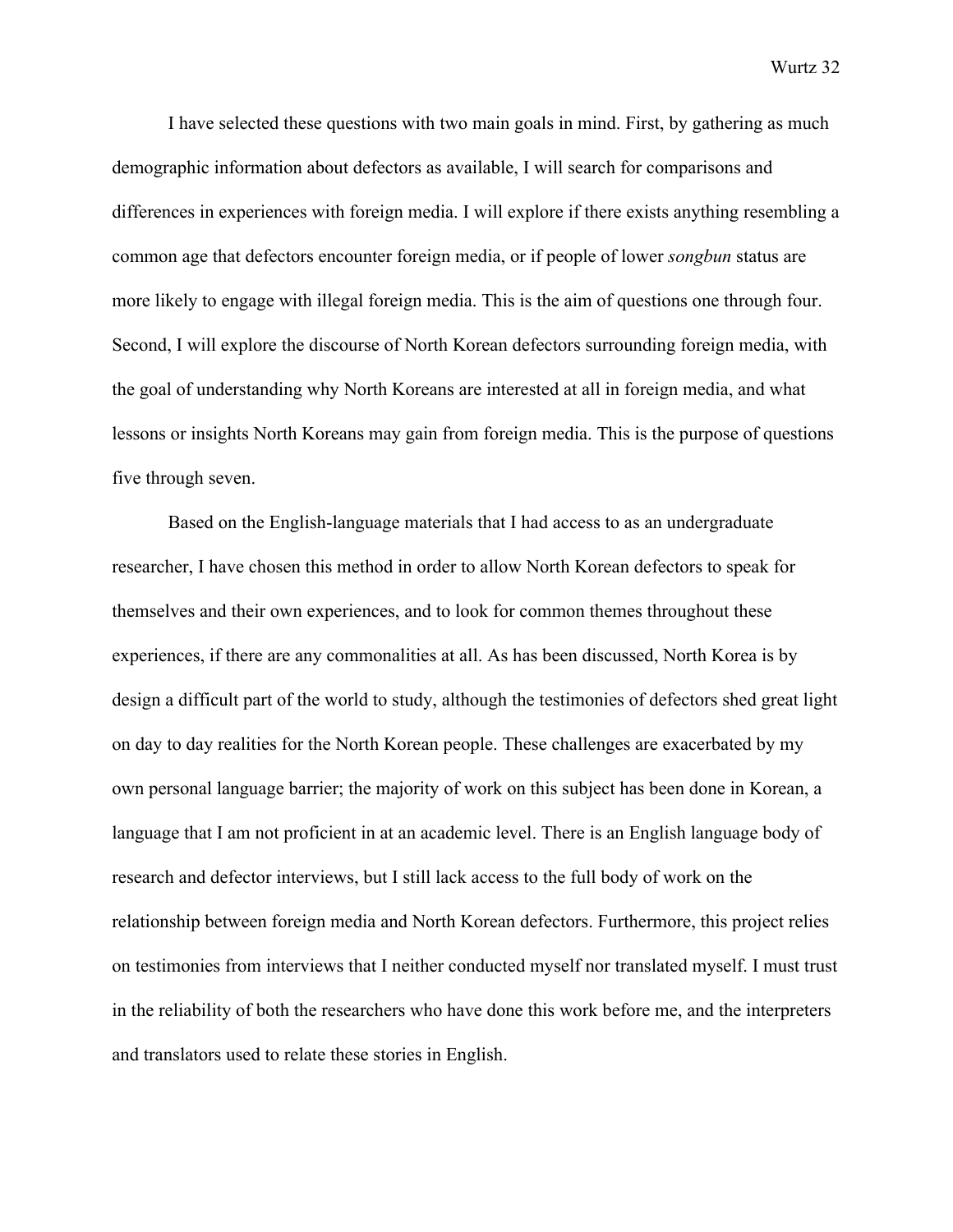In spite of these limitations, this project will make an important contribution to understanding the phenomenon of foreign media dissemination in North Korea. Much of the research on this subject published to date has been focused on the process of how media enters North Korea. The testimonies of North Korean defectors serve to explain these media flows and the dangers associated with them, but rarely are these testimonies centered as sources of meaning in and of themselves. This project examines why North Koreans are willing to risk their lives in order to purchase, sell, and consume media from outside North Korea. My research will center the direct experiences of the North Korean people, with the goal of highlighting their agency and speculating on the role the average citizen might play in the future of their country. There is much about North Korea that is unknown to the outside world, but this study proves that there is much to be learned about and from North Korea, so long as one takes the time to ask the people who have lived there.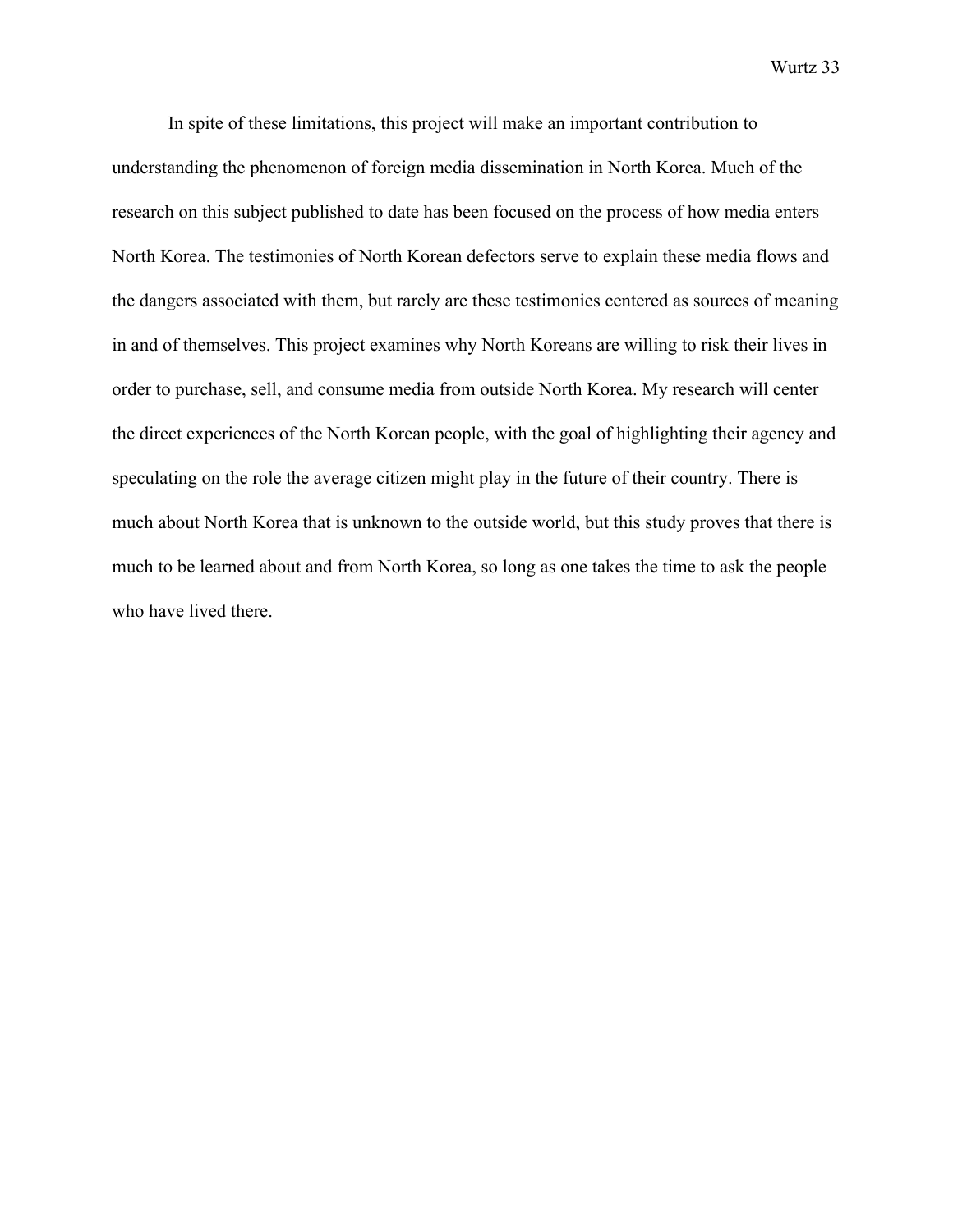#### **Findings and Analysis**

My analysis of defector interviews relating to foreign media reveals that North Koreans of varying ages, locations, and socioeconomic classes consumed and were influenced by this media prior to their defection. The extent of this influence varies among individuals, but it can generally be said that consumption of foreign media can either cause disillusionment with state propaganda or contribute to already held doubts about the ability of the state to provide for its citizens and protect them from threats. High ranking party officials and members of the lowest *songbun* castes alike have access to foreign media, but the means through which individuals are introduced to foreign media and the impact it has on their perceptions of the state tends to vary based on class. The descriptive language used by individuals to describe their reactions to foreign media varies, but in general, individuals report that foreign media provided them with something unbelievable and frightening but also new and exciting. Most commonly, foreign media provided individuals with insights about their own relative wealth when compared to the world outside North Korea, especially countries like South Korea, where according to propaganda, all citizens live in poverty.

Overall, there is no quintessential narrative accounting for why North Koreans consume foreign media, or what observations about the outside world they glean from it. Media consumption is ultimately a deeply personal, individual experience, but there are perhaps some uniquely North Korean takeaways from aspects of foreign media that seem innocuous to a democratic, capitalist society but are revelatory to a North Korean. Media consumption and meaning making vary among individuals and societies, but the insights gleaned from defector testimonies can help those outside North Korea better understand this phenomenon as a whole.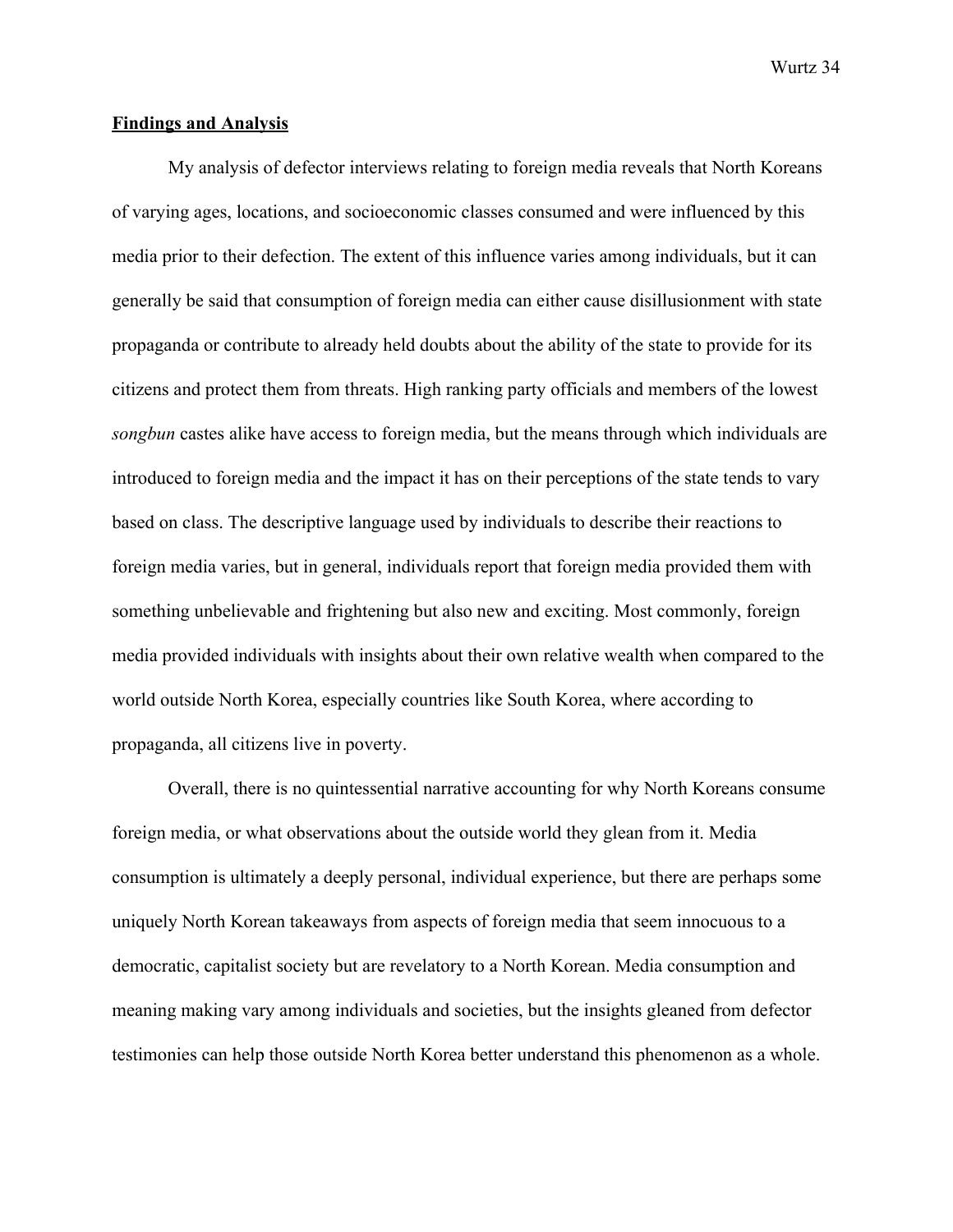#### *"Given my job, I'd face grand punishment": Personal Information*

"Of course I knew that if I were caught, especially given my job, I'd face grand punishment. But you know, despite all that, a curiosity, a desire for the new and an opposition to things being hidden, is inherent in people. . ." -*Kim Heung-Kwang*

The first question of my textual analysis dealt with extracting personal information from each defector narrative, such as age, location, caste, and profession. The majority of defectors studied in this project are under the age of 35, but several of the voices were in their 40s or 50s at the time they were interviewed. Other researchers of North Korea have noted that consumption of foreign media in North Korea is generally a youth phenomenon, given that the younger a North Korean is, the more likely they are to have only lived in a world where individuals rely on the markets, not state rations, to survive. *Jangmadang* is the Korean word for "market," and the generation of young people born during or after the Great Famine of the 1990s are referred to as the "*jangmadang* generation" for this precise reason (Baek 183). Movies, television shows, and music burned onto USB drives or DVDs are a common fixture in the average North Korean market, and these under-35 defectors were more likely to encounter this media because a family member or a close friend purchased it on the market and shared it with them. The younger defectors in this analysis are from varying *songbun* castes, and their interactions with foreign media were generally less tied to class.

The four defectors over the age of 35 did not encounter media through the markets the first time. Three of the four defectors, Thae Yong-Ho, Kim Seong-Min, and Kim Heung-Kwang, were involved in the Korean Workers Party or the Korea People's Army. Thae Yong-Ho worked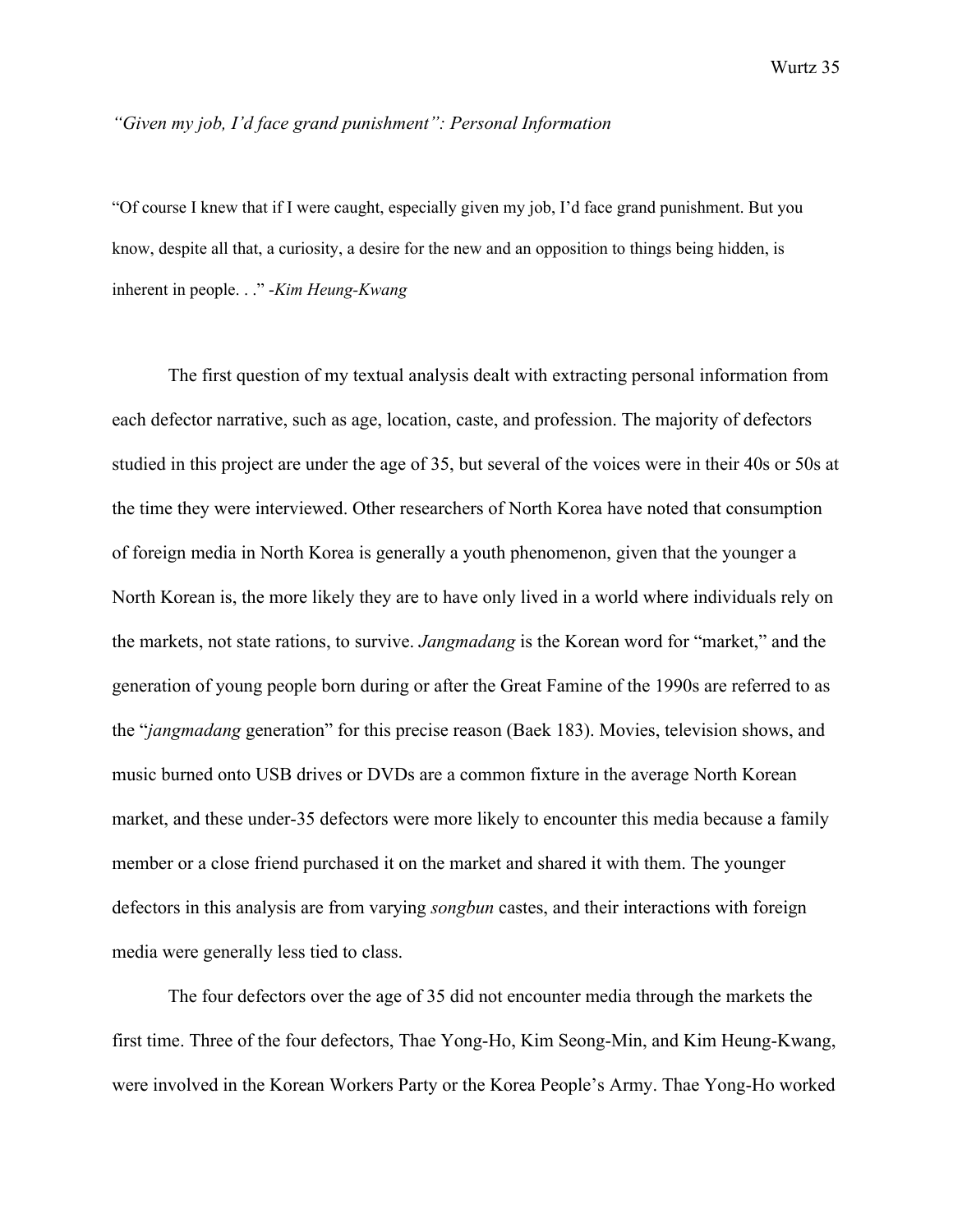as a diplomat in London prior to his defection, and Kim Heung-Kwang, a professor of computer science at Kim Chaek University, also worked for the government policing "data crimes," such as the possession of foreign media. When Kim Seong-Min served in the Korean People's Army, one of his duties was to collect propaganda leaflets with pictures of and information about the world dropped over North Korea by South Korean organizations, his first interaction with foreign information (Baek 103). Park Se-Joon's father was a senior intelligence official, implying high *songbun* status. He worked as a dentist in North Korea, but during the famine, he turned an illegal trading business to supplement his paltry income, which included travelling between China and North Korea (Baek 29). Eventually, what he saw outside North Korea spurred him to turn to foreign radio. These four older defectors were all of a high *songbun* caste and prior to their engagement with foreign media, they each lived relatively privileged lifestyles. In this study, younger defectors of all castes had experiences with foreign media due to the prevalence of the marketplaces, but older defectors were all of higher castes and encountered foreign media and information through their work, rather than randomly through the markets.

The majority of defectors studied in this project are from North Korea's mountainous northern region, specifically North Hamgyong and Ryanggang provinces. North Korea's northern region is the least populated area in the country and farthest away from the imposing regime in Pyongyang (The World Factbook). The vast majority lived outside of Pyongyang, which reflects statistics from larger studies of defector experiences with foreign media (Kretchun and Kim 68-9). Outside of Pyongyang, the carefully monitored and controlled capitol, North Koreans are more likely to be able to engage in small acts of civil disobedience without detection and to escape punishment via bribery when they are caught in the act.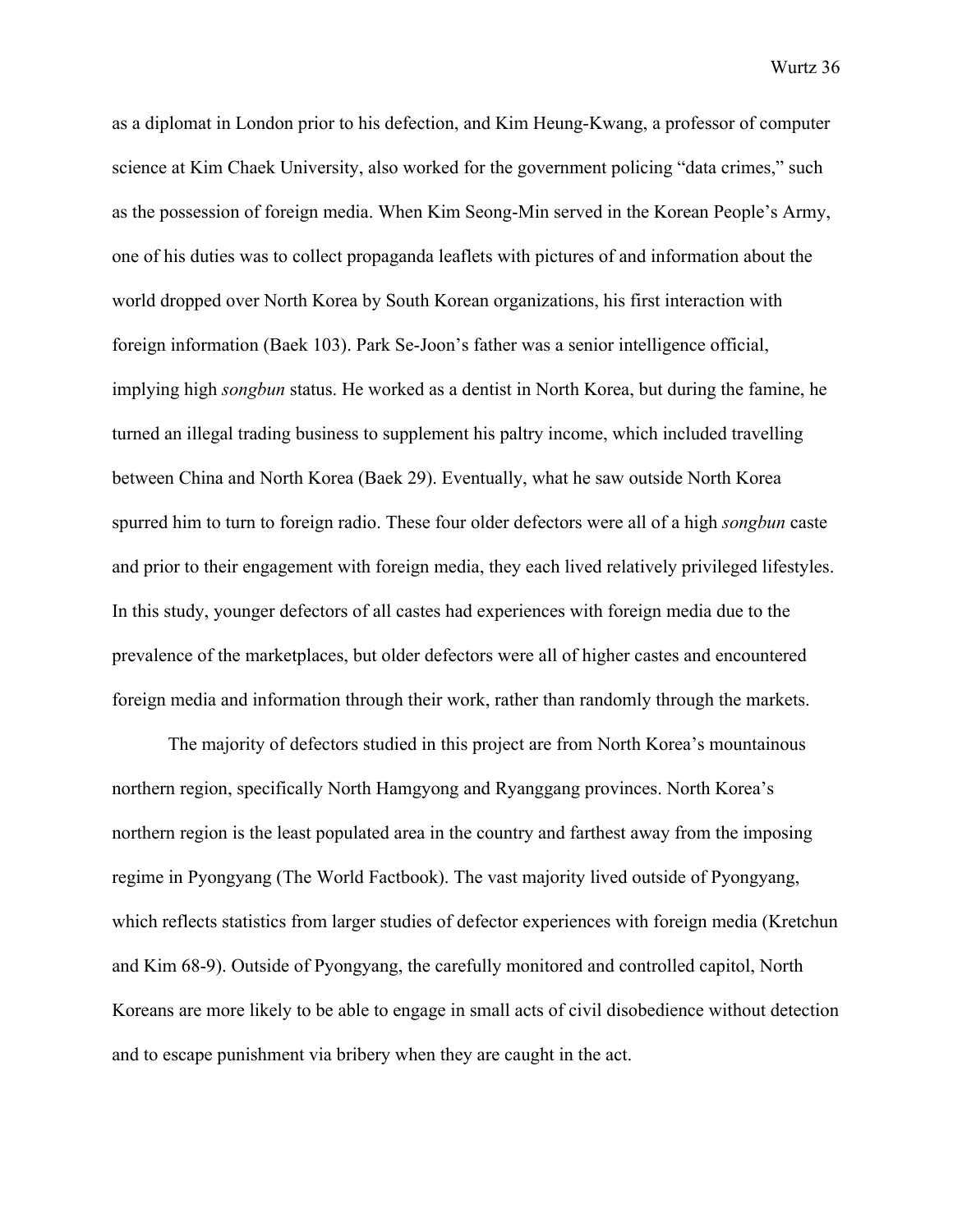*"What's the one with the elephants?": Contact with Foreign Media*

"When we watched South Korean media through DVDs, more than ten people gathered together, men and women, children and adults. In the [black] market, there are stores that rent foreign programs secretly. It was not expensive." -*"Girl 3"*

"I watched a lot of Hollywood movies, Korean movies, and Korean TV shows at home. I watched all the Bond movies-both the American and the British series-and all the Disney movies. . .OK so I watched *Sleeping Beauty*, *Cinderella*, *Snow White*, *Tarzan*, *Prince of Egypt*, and what's the one with the elephants?" -*Kim Ha-Young*

Question two asked what forms of media the defectors engaged with during their time in North Korea. The defectors in this study refer to movies, television shows, radio shows, and music consumed via DVDs or USB drives. Several of the defectors also listened to foreign radio stations, and for several, this was their initial interaction with outside media. These testimonies reflect the growing number of North Koreans with access to foreign media within their country and existing data about media in North Korea. As previously cited, in a 2017 Intermedia survey of defectors about foreign media, nearly half of defectors interviewed reported watching a foreign DVD while living in North Korea. Additionally, 27% claimed to have listened to foreign radio, and 24% watched foreign television programs (Kretchun and Kim 13). Likewise, all of the defectors in this project watched foreign movies and television, mostly via DVDs and USB drives, and many others cited listening to foreign music as well.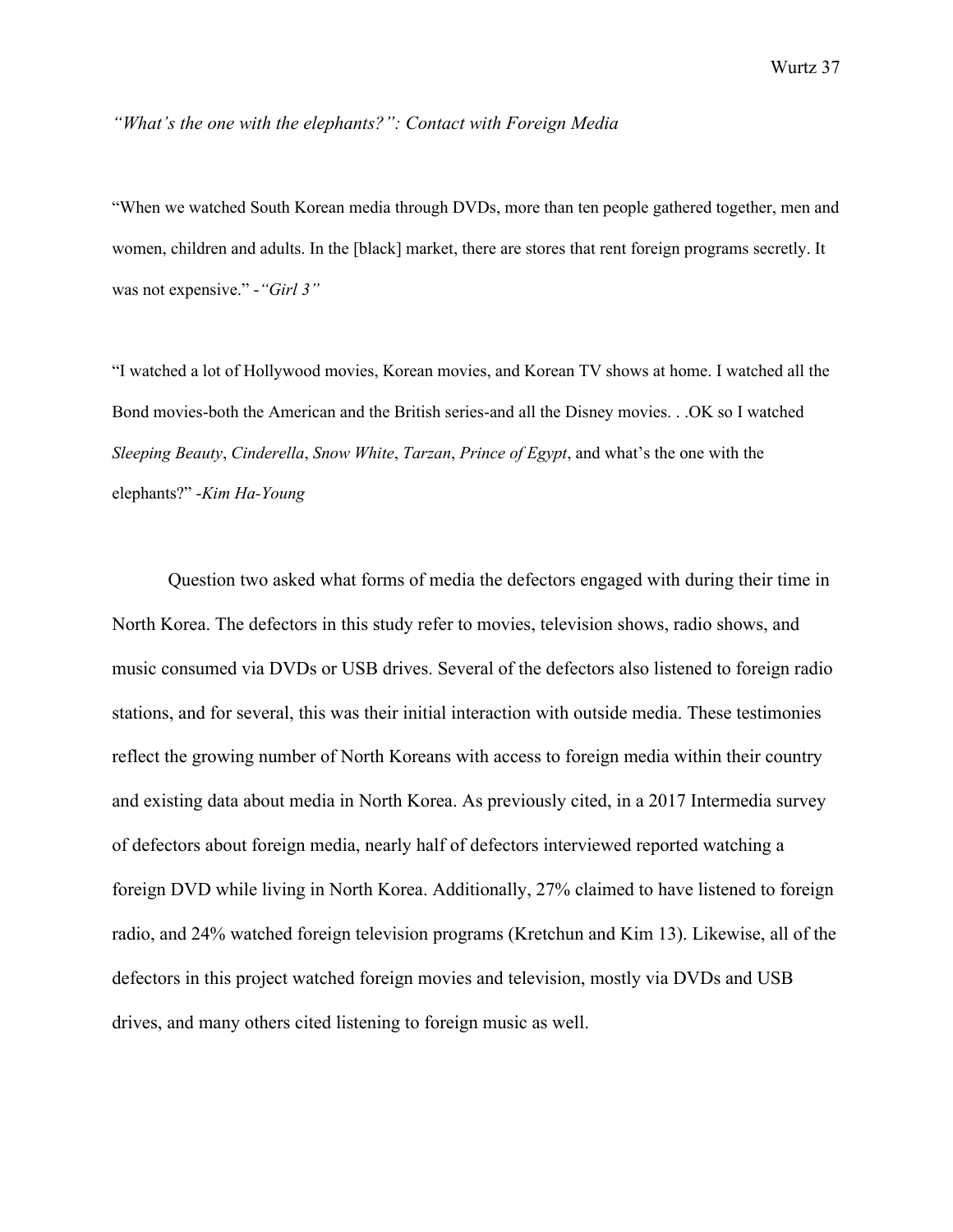While USB drives have become an increasingly popular format for storing foreign media, due to their small size and ability to easily be hidden from North Korea authorities, the defectors in this study mostly discussed watching movies and television on DVDs. This is likely because while the testimonies analyzed for this project were recent, the interviewees had defected several years earlier at the time of their interviews. Thus, their experiences represent an earlier period in the history of foreign media in North Korea. DVDs and DVD players were first introduced to the North Korean black market economy in the early 2000s, but USB drives have steadily gained in popularity throughout the 2010s (Kretchun and Kim 12). Foreign media has even been brought in to North Korea on tiny micro SD cards, dubbed "nose cards" by some North Koreans because smugglers can hide them in their noses while they cross the border (Thae 59). The small portable media players that many of the defectors in this study used to watch DVDs have been legal in North Korea since 2014, with the requirement that they only be used to watch state-sanctioned media. Nonetheless, foreign DVDs and USB drives alike have become more commonplace over time.

Some defectors cite listening to foreign radio programs as their gateway to broader foreign media consumption. Nearly all North Koreans own radios, but all North Korean radios have been manipulated so that they are untunable. Each radio can only be set to a handful of party-approved stations and is sealed to guarantee that North Koreans do not open them up and make them tunable again (Lankov 43). Nonetheless, North Koreans have manipulated existing radios, purchased Chinese radios sold illegally in the marketplace, and even created homemade radios to listen in on the outside world (Baek 98). There are a number of South Korean and American organizations that broadcast into North Korea, such as Free Radio North Korea, Voice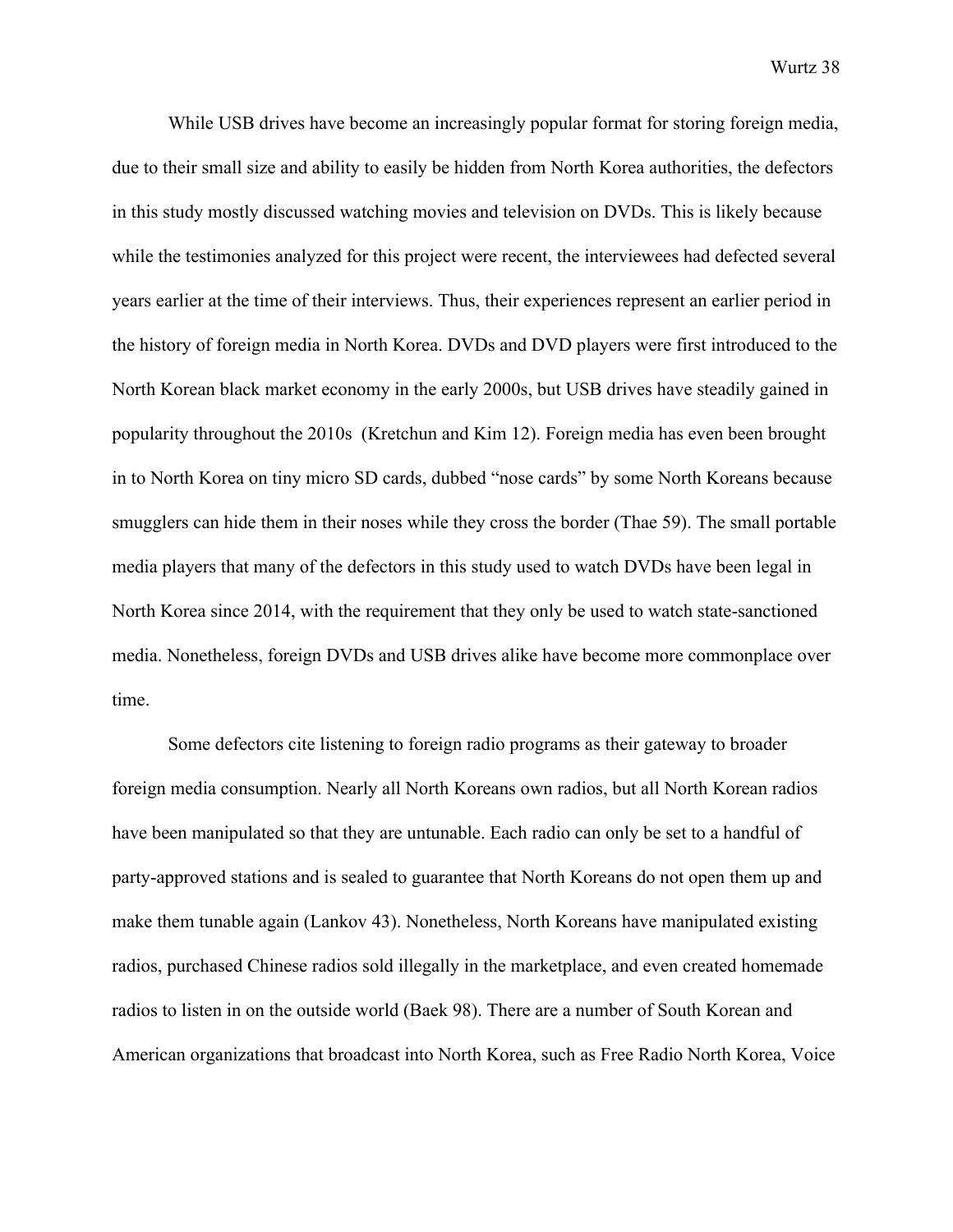of Freedom, and Voice of America, to share news about the outside world and contradict state propaganda, and these stations reach thousands of North Koreans despite the government's attempt to jam the channels (Baek 96). Several defectors discussed listening to mainstream South Korean radio stations like KBS and MBC as well, which did not intentionally broadcast into North Korea but could be picked up by radios close to the border.

The Intermedia report emphasizes the power of word-of-mouth transmission of outside information, which is a more powerful medium than DVDs, radios, or USB drives. 39% of survey respondents cited DVDs as an important source of outside information, putting it in second place, but the most common and reliable form of outside information for North Koreans is word-of-mouth information, identified by 79% of respondents (Kretchun and Kim 10). While word-of-mouth transmission of information was not the focus of this project, it is worth noting that several defectors discussed the importance of this oral information network in North Korea.

Question three asks how defectors reported first coming into contact with foreign media. My analysis shows two basic categories for this initial experience. First, as mentioned in the previous section, there are those who come into contact with foreign media as part of their job. Some police foreign media as part of their job for the party or the military and inadvertently are drawn to the very media they are supposed to withhold from other North Koreans. Others, like Thae Yong-Ho with his diplomatic post in London, may be so privileged that the general restrictions on media simply do not apply to them. As already discussed, encountering foreign media through one's profession generally correlates with a high caste.

The second category is those who encounter media privately, outside of their work, either intentionally or unintentionally. Nine defectors in this study fit into this category. Some may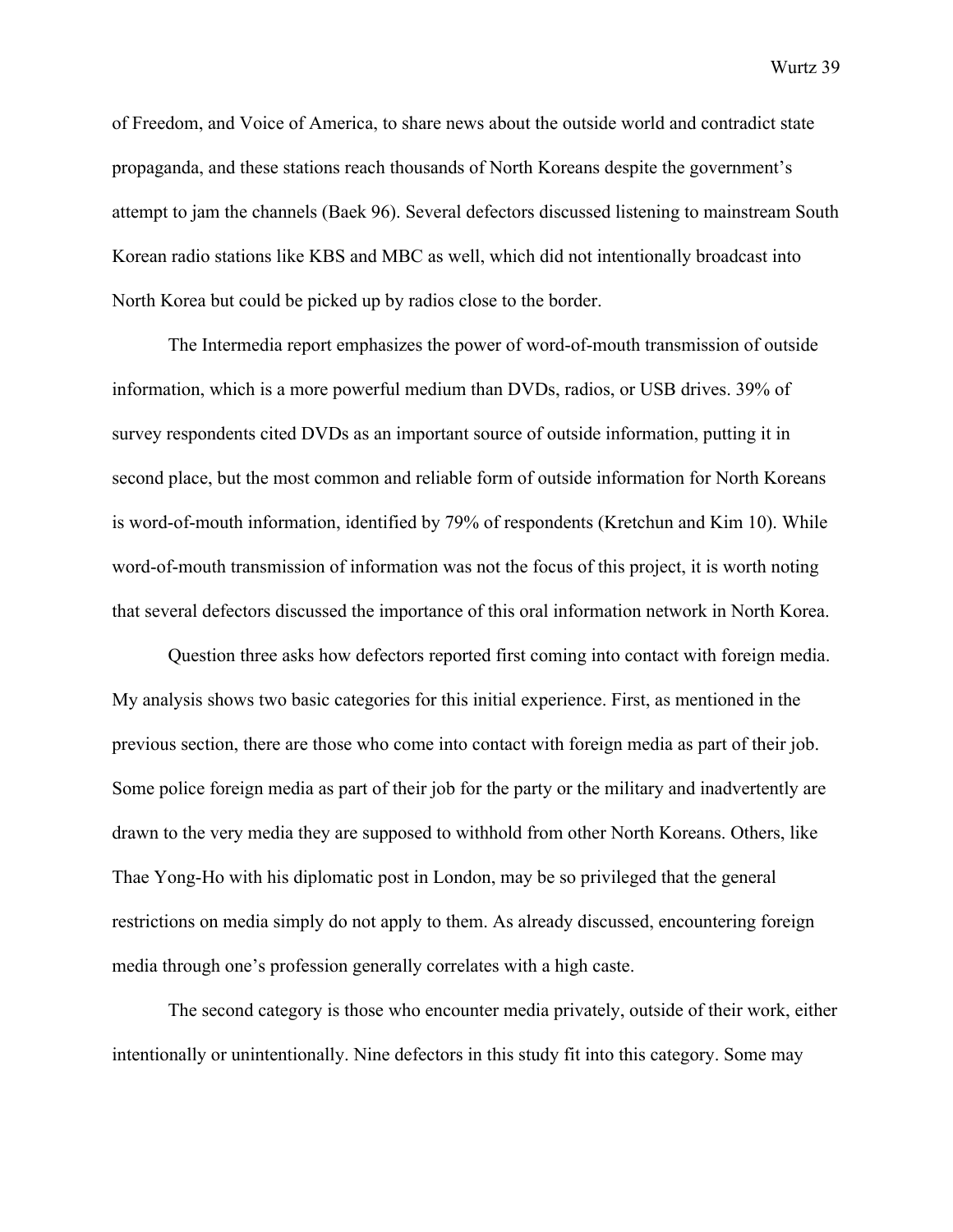have intentionally sought out information, and others reported consuming media with friends or family members who served as their point of first contact. Cho Jung-A discussed purchasing USB drives with her mother in the marketplace (Fifield 119). Ahn Yu-Mi reported that she started to watch films and dramas on her own to fill gaps in her free time after she graduated from school and started working (Baek 201). Additionally, some defectors did not recall any particular moment of their first encounter with foreign media. As mentioned, for an increasing number of North Koreans, foreign media and the markets have always been part of their lives. Lee Joon-Hee and "Mrs. Kwon" said that foreign media was just a normal part of living life around the markets (Baek 174, Fifield 118). While they encountered foreign media privately, there was not one specific moment that led them to this media.

Question four asked what age defectors were when they first encountered foreign media. Very few of the defectors in this study named the specific age they were when they first encountered foreign media, so I will make the distinction between those who first consumed this media as a youth (as a child or adolescent) and those who were adults when they first engaged with foreign media. Among the defectors in this study, there was an exact even split between initial encounters as a youth and as an adult. If I expanded the youth category to include young adults under 35, then a majority of defectors encountered media as youths. This reflects the fact that the majority of defectors cited in this study were under the age of 35 at the time of their interview.

*"They live that well?": Reactions to Foreign Media*

"We'd say, 'Wow, over there in the South, is that how they live? They live that well?'" -Ahn Yu-Mi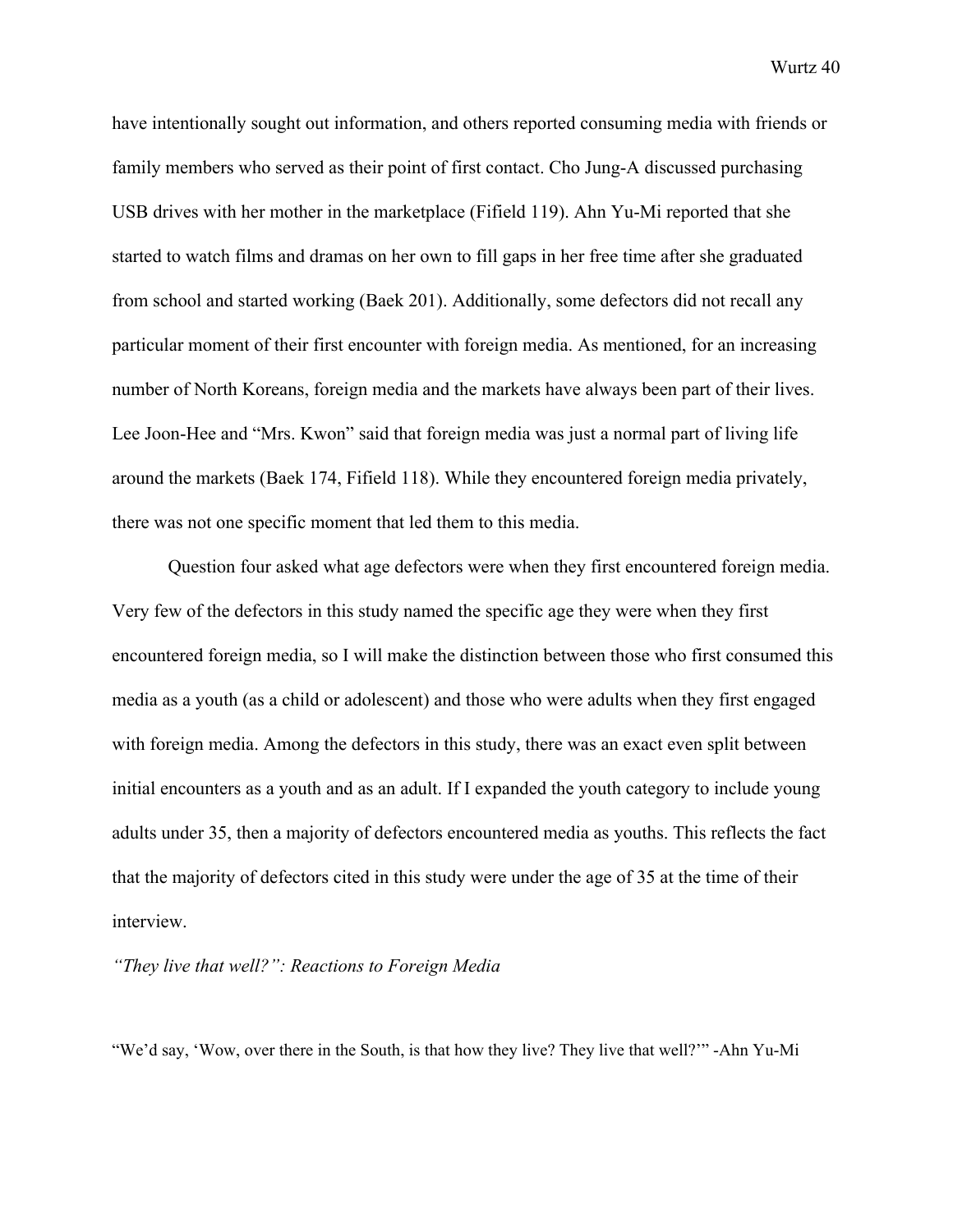"It was frightening, but also more fun. . .I couldn't believe everything I saw, but there seemed to be credibility to most of [it]. I could see the changes in the outside world." -Ji Seong-Ho "You keep listening because it's so...different from anything you've been exposed to. But one day, you think, 'that sounds right. . .'" -Kim Heung-Kwang

Question five dealt with the descriptive language used by defectors to explain their reactions to foreign movies, television shows, and music, and what takeaways they had, if any. I have analyzed the adjectives, adverbs, and other descriptors given by defectors of their reactions to foreign media and ranked these descriptors based on how many defectors used them. Nearly all defectors, with one exception, used multiple descriptors for their reactions. The descriptors "new," "fun," "emotional," "funny," "overwhelming," and "addictive" were used by one defector each. One defector, Cho Jung-A mentioned that foreign media made her realize how much North Koreans and South Koreans have in common, and another, Jeong Gwang-Seong, was struck by how much freedom characters in South Korean media have compared to North Koreans.

|                                           | Number of defectors who<br>used the description | Which defectors used the<br>description                                                                                |
|-------------------------------------------|-------------------------------------------------|------------------------------------------------------------------------------------------------------------------------|
| Reference to wealth in other<br>countries | 8                                               | "Girl 2," Ahn Yu-Mi, Kim<br>Ha-Young, Kim<br>Heung-Kwang, Kim<br>Seong-Min, "Mrs. Kwon,"<br>Lee Joon-Hee, Park Se-Joon |
| Unbelievable/shocking/surprising          | 5                                               | Ji Seong-Ho, Kim Ha-Young,<br>Kim Heung-Kwang, "Mrs.<br>Kwon," Nehemiah Park                                           |
| Scary/frightening/upsetting               | 5                                               | Jeong Gwang-Seong, Ji                                                                                                  |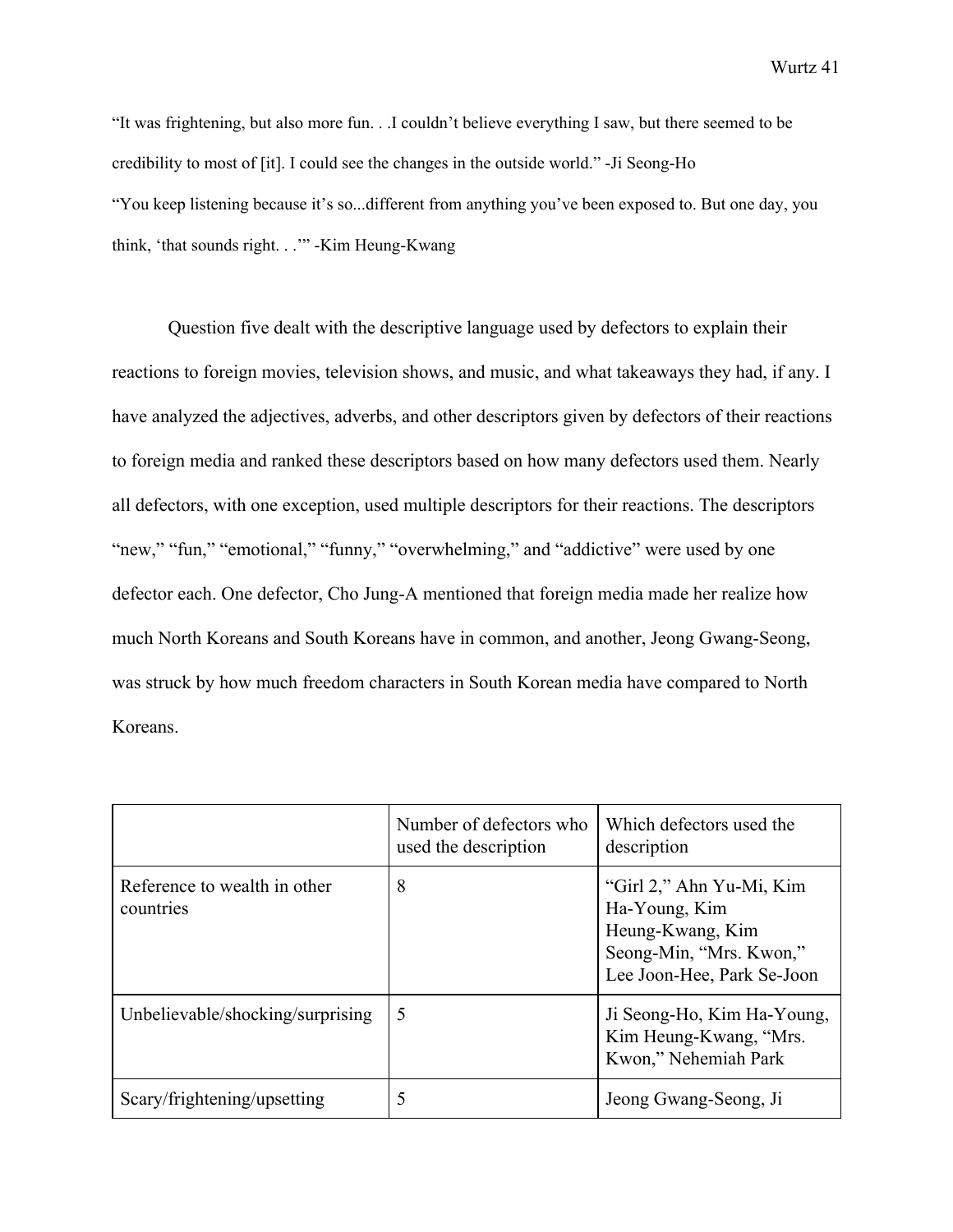|             |                | Seong-Ho, Kim<br>Heung-Kwang, Kim<br>Seong-Min, Nehemiah Park   |
|-------------|----------------|-----------------------------------------------------------------|
| Interesting | $\overline{4}$ | "Girl 2," Jeong<br>Gwang-Seong, Kim<br>Seong-Min, Nehemiah Park |
| Beautiful   | 3              | Ahn Yu-Mi, Jeong<br>Gwang-Seong, Kim<br>Seong-Min               |
| Different   | 3              | Cho Jung-A, Kim<br>Heung-Kwang, Thae<br>Yong-Ho                 |
| Elegant     | 3              | Ahn Yu-Mi, Jeong<br>Gwang-Seong, Kim<br>Seong-Min               |
| Romantic    | 3              | Jeong Gwang-Seong, Kim<br>Ha-Young, Lee Joon-Hee                |
| Amazing     | $\overline{2}$ | Jeong Gwang-Seong, Kim<br>Ha-Young                              |

The most common descriptor was some kind of reference to the great wealth and consumerism displayed in foreign media. This includes surprise at the size of the houses people live in, the clothing, accessories, and makeup they wear, the fact that people own cars, and the ability of people to travel freely. Through the media they consume, North Koreans learn that in the countries that border their own, the quality of life is significantly better, and citizens have daily access to goods that are considered luxuries in North Korea. The depictions of wealth in foreign media confirm what many have already deduced through purchasing foreign goods in the marketplaces or through their own illegal travels to North Korea (Baek 204). Still, understanding that home goods or medicines produced outside North Korea are of a higher quality is different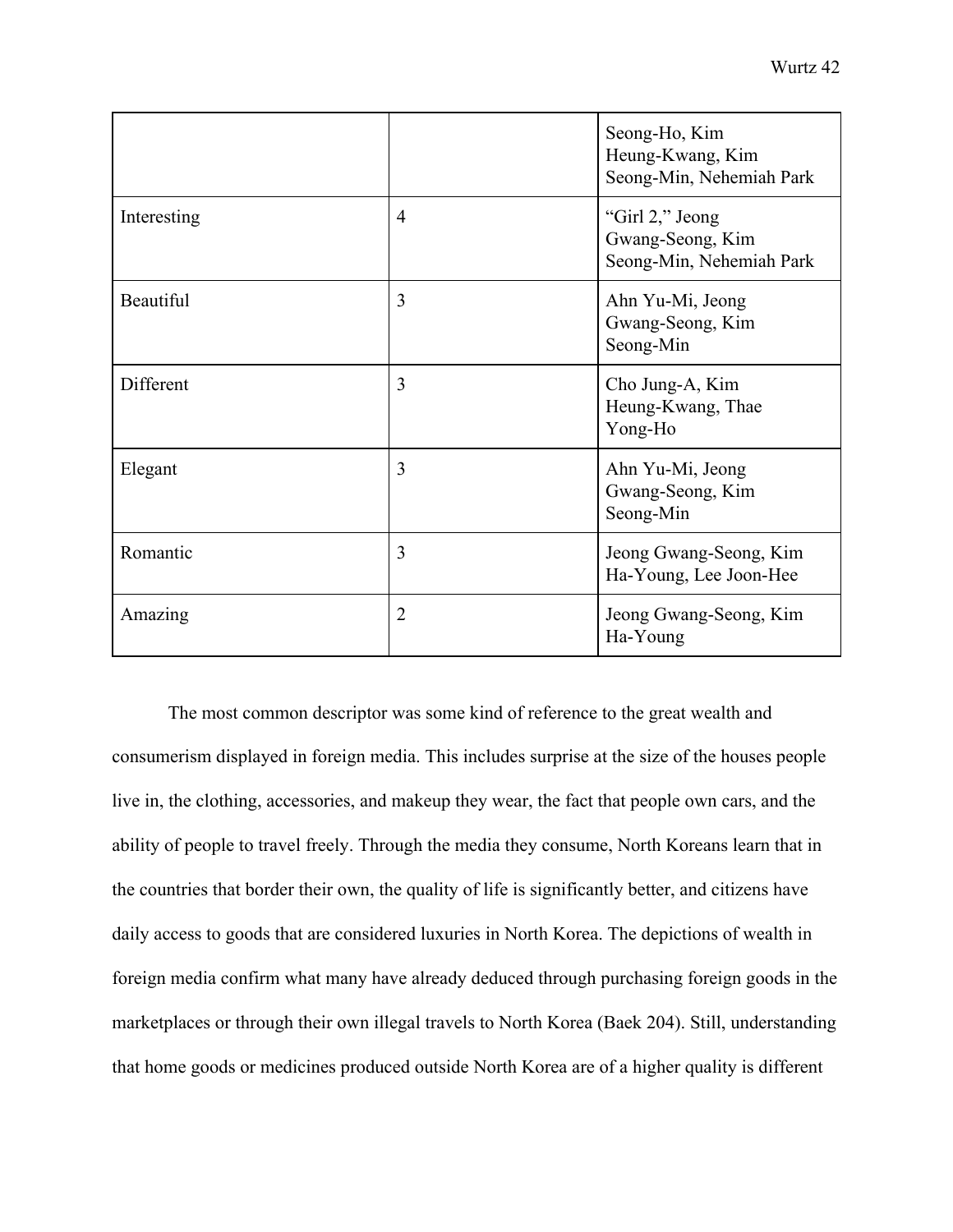from turning on one's television and seeing beautiful men and women dressed in elegant clothing, driving expensive cars, and travelling wherever they please without permission from their government. As one of Yoon's interviewees summed up, "By watching South Korean TV, I dreamed of how to decorate a big two-story house with a handsome guy" (179).

The wealth and consumerism often portrayed in South Korean media is not a uniquely Korean phenomenon, and many scholars have argued that it is the transnational, cosmopolitan nature of materialism that has made Korean Wave media products a global phenomenon, including within North Korea (Y. Kim 2013, S.Y. Kim). However, while conspicuous consumption is certainly a theme of some South Korean movies and television shows, several of the defectors in this study expressed wonder at displays of wealth generally not associated with rabid consumerism in the developed world. Park Se-Joon cited his amazement that some people outside North Korea have air conditioning in their homes, and Kim Ha-Young marvelled at the fact that the cities shown in movies and television shows are lit up at night, because unlike in North Korea, the electrical grid is not shut down at night (Baek 100, 180). Foreign media exposes North Koreans both to the sheer amount of material wealth in the world outside North Korea and the less opulent amenities often taken for granted in the developed world.

Alongside this development gap between North Korea and the countries that surround it is another gap, one between reality and the fantasy world depicted in the media. While depictions of wealth in foreign media, especially South Korean media, are based in reality, the pervasiveness of these themes in media can give North Koreans an exaggerated idea of what life is like in the outside world. Kim Heung-Kwang remarked that after pilfering through discarded European cassettes and CDs as part of his job as a media monitor, he thought that "Europeans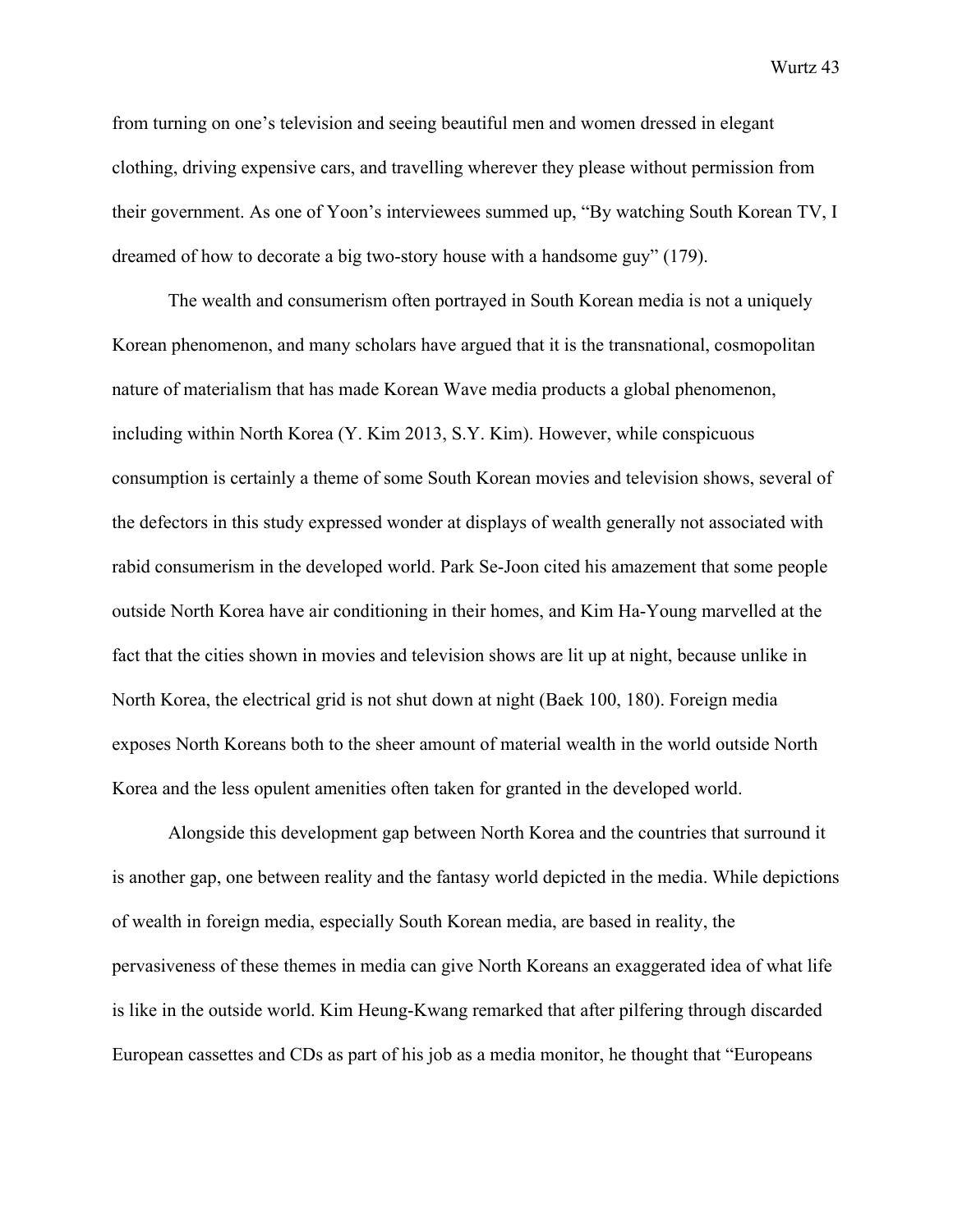must not do any work. All they must do is just play" (Baek 77). Yoon's "Girl 3" admitted that she "thought that all people in South Korea were living in big houses. Since TV showed rich people, there's a gap between fantasy and reality that I discovered after I came to North Korea" (179). Depictions of wealth in foreign media can leave defectors with an overblown image of what life outside North Korea is like, which can complicate post-defection adjustment.

The second most common descriptor of foreign media was "shocking" or "unbelievable." In this category, I have included defectors who use words like "shock," "surprise," "unbelievable," "unreal," "unimaginable," or "fantasy." Basically, there was some aspect of the stories, characters, or themes portrayed in foreign media that was shocking and difficult for a defector to comprehend. Most commonly, this shock was felt over depictions of romance and sexuality in foreign media, especially North Korean media. Kim Ha-Young recalled sneakily viewing a South Korean film her parents were watching called *Birdcage Inn* while she was supposed to be sleeping, about a young woman who must prostitute herself for money (Baek 179). She expressed shock over the adult themes in the film, themes which would never be discussed, let alone portrayed in films, in North Korea. Fifield's "Mrs. Kwon" remembered a South Korean "rom-com" series titled *My Name Is Kim Sam-soon* about a portly woman who falls in love with a handsome doctor, calling the story a "fantasy" (118).

North Korea is a patriarchal society with traditional gender roles and numerous taboos against romantic relationships and public displays of affection. Therefore, North Koreans are often surprised to see dating and falling in love as common themes in South Korean media. Fahy uses wedding cultures in North and South Korea as an example, citing the jealousy North Korean couples may feel toward the lavish wedding ceremonies depicted in South Korea media,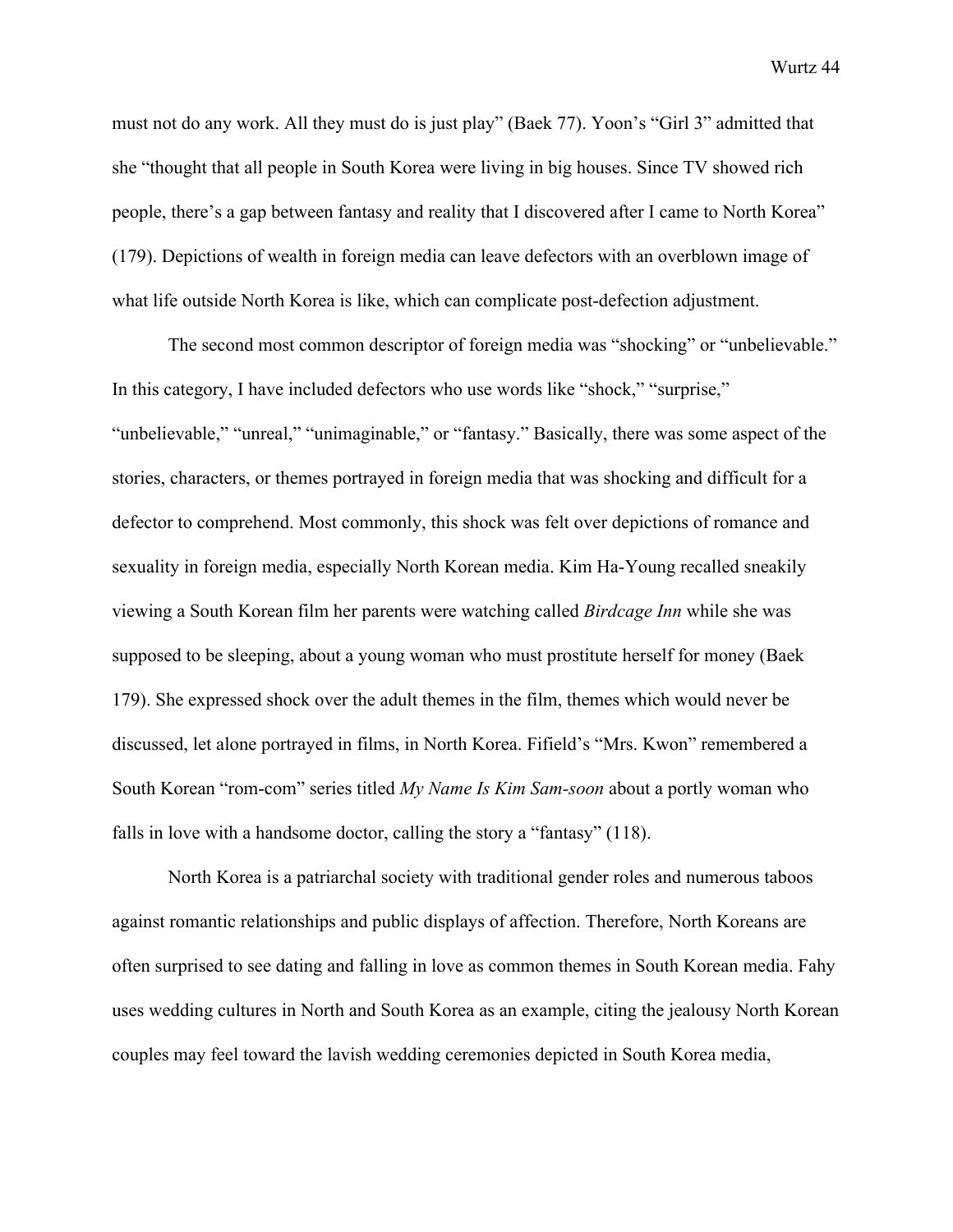meanwhile North Korean couples must marry before portraits of the Kim family (115). Furthermore, sexual abuse and other forms of violence against women are pervasive in North Korean culture. According to a 2018 report from Human Rights Watch, women in North Korea often face sex discrimination and are completely bound to the reputation of their fathers or the men they marry (Adams et al). The agency of North Korean women as a whole has grown in the decades since the famine, since women, who go undetected by the state because of their lower social status, are often the ones able to travel to China to earn additional income for the family (Fahy 110). Still, these women face great risk of sexual abuse by officials at the border and in the marketplace, and those who are detained and sent to prison camps are even more likely to endure rape and other forms of abuse (Adams et al). In a sexually repressed society, where women are frequently diminished and abused, depictions of women as objects, and even agents, of romantic affection is indeed quite shocking. Although countries like South Korea and China still have much room for development in terms of women's rights, the ways in which their media depicts romance and womanhood is shocking and revolutionary for some North Koreans.

Tied for second place with "shocking" is descriptions of foreign media as "scary," "frightening," or "upsetting." Several defectors expressed alarm or frustration over just how radical some of the portrayals of life outside North Korea were. What was scary or upsetting differed among the defectors. Nehemiah Park discussed the first time listening to South Korean rock music, and how he found it "loud" and "scary" compared to "calm North Korean music" (Baek 91). Jeong Gwang-Seong recalled how the first time he watched a foreign movie with a friend from school was "scary, but amazing," perhaps referring to both the contents of the movie and the experience itself of illicitly watching a foreign film (Baek 59).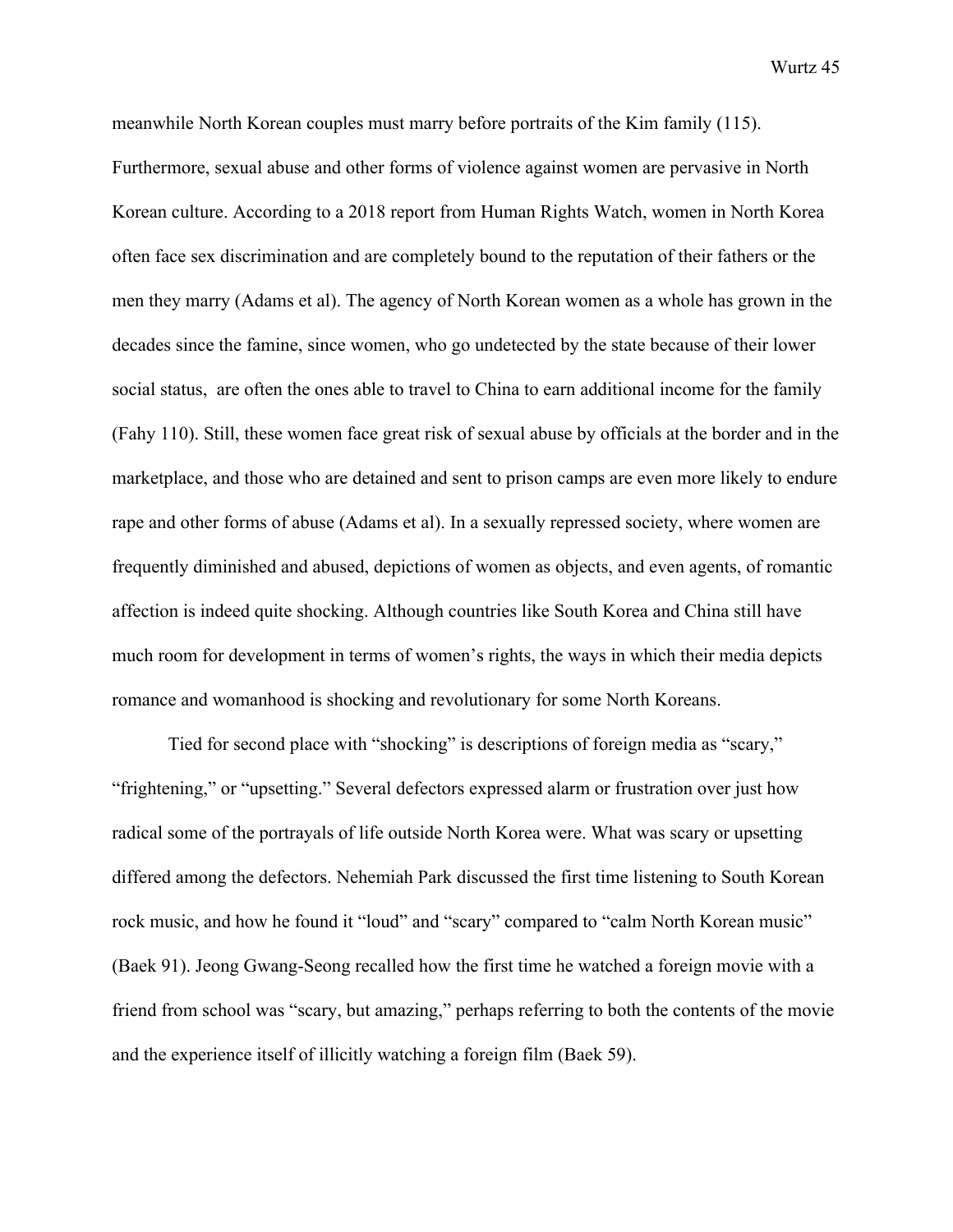Other defectors explained how their initial encounters with foreign media angered them, often to a point where they would avoid these forms of media for a period of time before their curiosity eventually drew them back toward them. Kim Seong-Min remembered serving in the Korean People's Army and being tasked with picking up thousands of leaflets of propaganda materials dropped over North Korea by the South Koreans each day. Some of the leaflets increased his opinion of South Korea, but one leaflet he recalled depicted Kim Il-Sung and Kim Jong-Un as overweight and hoarding food from the North Korean people. He explained, "I remember getting furious, thinking,' These South Korean bastards. Even if it's propaganda, how dare they defame our leaders like this?' I got so hot in the head I was angry" (Baek 103). Yet in spite of his disgust at the negative depiction of his leaders by South Korea, he eventually found himself listening to South Korean radio stations and reading South Korean magazines. Kim Heung-Kwang, the former media enforcer, explained a similar process that took place within himself:

"You may hear someone bashing the North Korean leader. It's too harsh, so you get pissed that someone outside the country is denigrating your mother country and then think all this foreign media is a hoax. After cooling down for a few days, you secretly turn the radio back on and hear something more reasonable and interesting. Through this back and forth process, your mind opens up without you even realizing at first" (Baek 80).

North Koreans do not immediately take depictions of the outside world and negative messages about their leaders at face value. Many North Koreans think critically about the media they consume and are challenged by the contradictory messages they hear from their government and from the media outside of North Korea. What North Koreans learn about the outside world when they consume foreign media may be deeply troubling or frustrating, and a conversion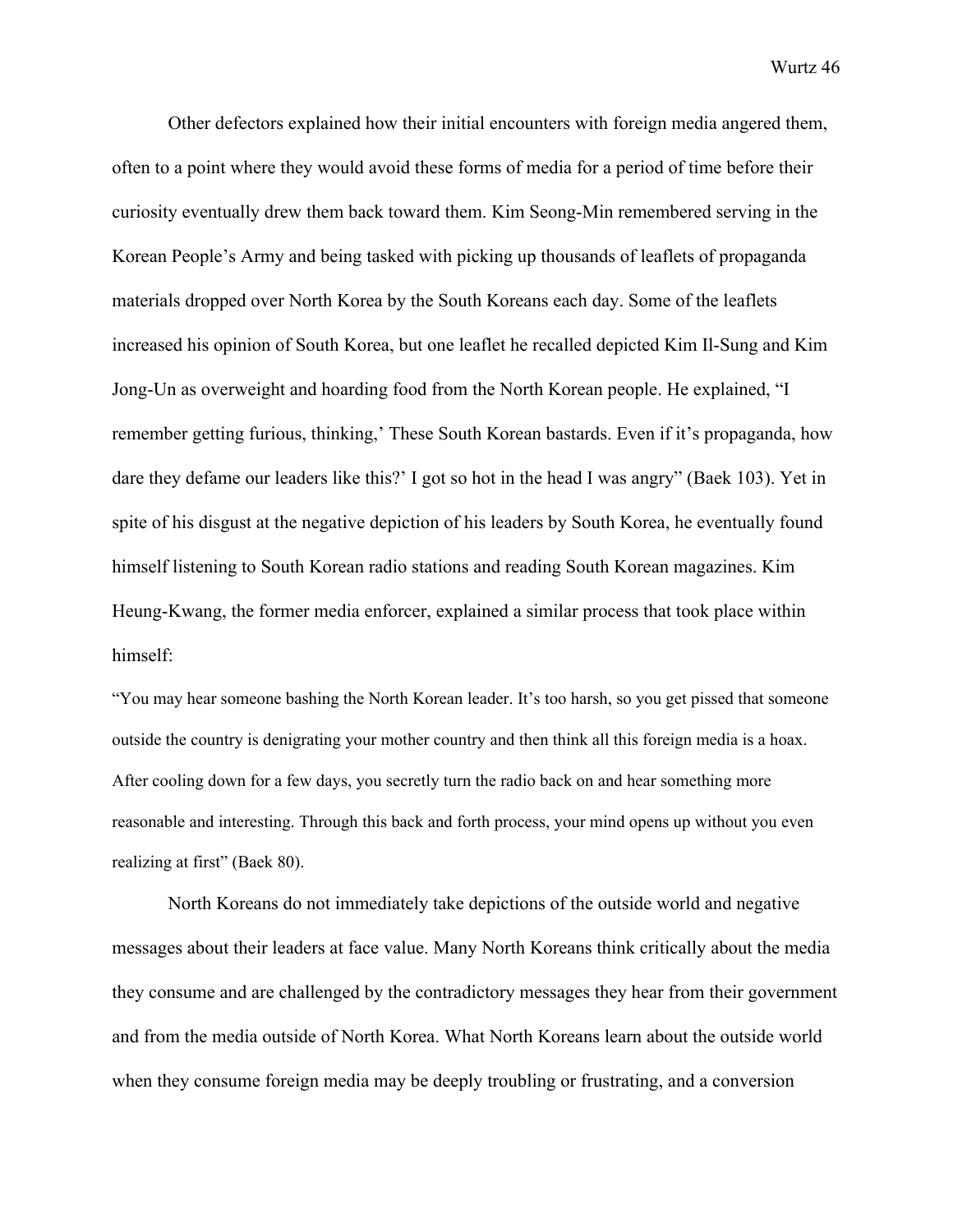against North Korean propaganda, if it is not already taken place, does not instantly occur because an individual watches one South Korean movie or listens to one foreign radio broadcast. The impact of foreign media on North Koreans' relationship to state propaganda will be further analyzed in the next subsection.

Overall, individual North Koreans have varying takeaways from the foreign media they consume. For some, media portrayals of the outside world may be fun and exciting, and for others, they may be deeply disconcerting. While North Koreans use a wide variety of descriptors to describe their reactions to foreign media and what drew them to foreign media in the first place, it is common for defectors to highlight depictions of wealth and romance in foreign media, especially South Korean media. Many defectors may have found this media shocking or upsetting at first, but some aspects of the media drew them back to it and kept their curiosity about the outside world engaged.

*"I was afraid that the slave life would continue": Impact on Perceptions of North Korea and the Choice to Defect*

"We were taught that South Koreans don't go to school because they can't pay tuition, and they die on the streets because they can't pay for hospitals. But as I watched Korean movies and shows, I thought to myself, 'What kind of bullshit are the textbooks talking about?'-Kim Ha-Young

"I am the father of two children and I am worried about their future. I was afraid that the slave life would continue until the time of my grandchildren's children. . .My life in North Korea was nothing but the life of a slave, so I did not want to hand over the same destiny and the same life to my sons' generation." -Thae Yong-Ho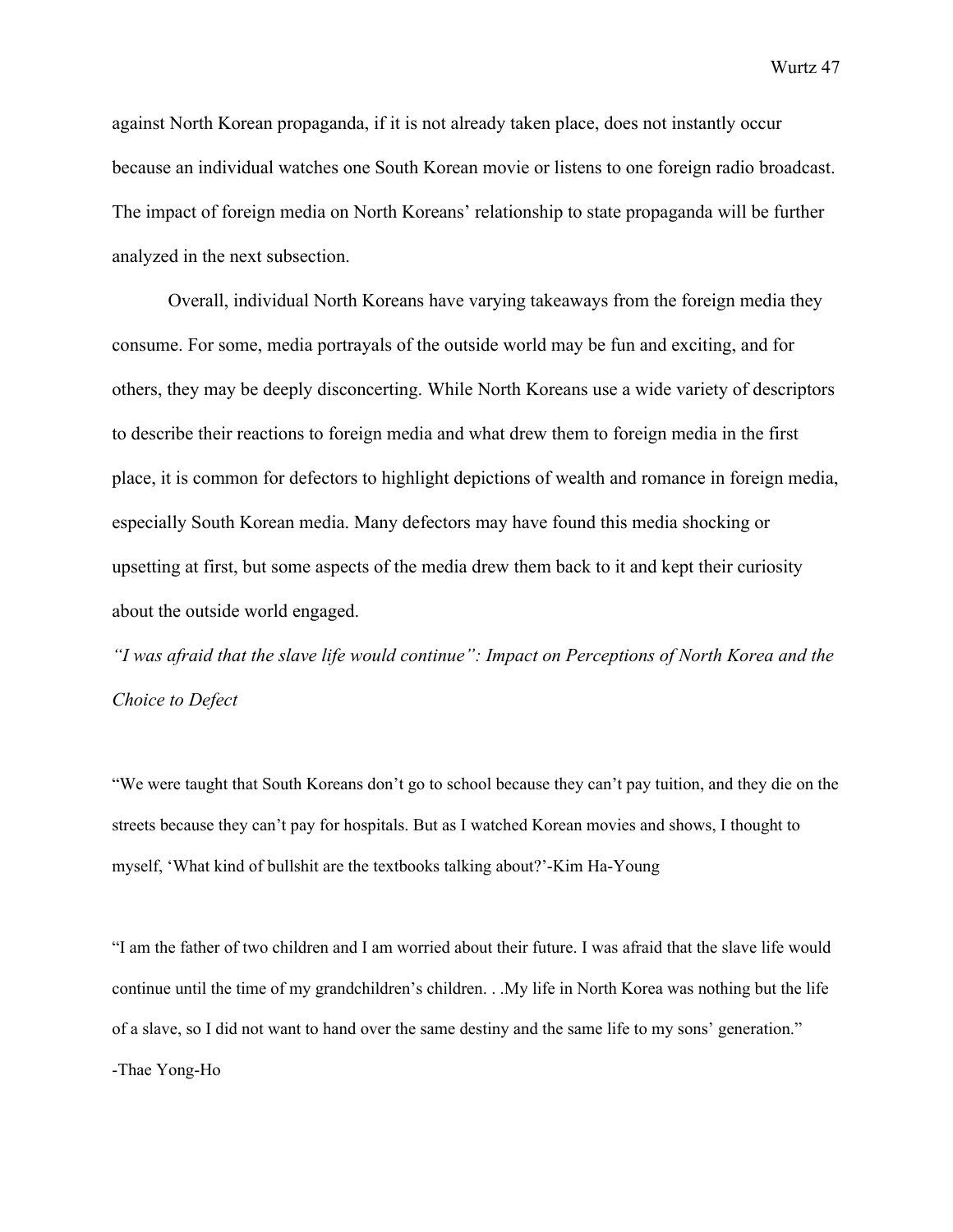Questions six and seven asked how much defectors claimed to have bought into North Korean state propaganda, if at all, and whether or not each individual attributed their defection to foreign media. In this case, propaganda refers to the intentional doctoring of history by the North Korean state, exaggerating the accomplishments of the Kim family and the Korean Workers' Party, and threats from "enemy" states like the United States, South Korea, and Japan. North Korean propagandists frequently portray the rest of the developed world as lagging far behind North Korea in human progress, depicting places like South Korea as essentially third world countries (Lankov 56). These stories are built upon a detailed mythology surrounding the Kim family, who are essentially viewed as gods by official North Korean teaching. All private homes and public buildings must have framed photos of Kim Il-Sung and Kim Jong-Il, and in schools, North Korean children are required to memorize facts about the superhuman abilities of their rulers (Fifield 113). All of this propaganda is rooted in the North Korean *juche* ideology, created by Kim Il-Sung himself. Roughly translated as "self-importance," *juche* was developed from Leninist and Maoist principles and asserts Korean superiority across the world and reliance on oneself and the North Korean state (Lankov 67).

For the purposes of this analysis, propaganda refers to any messaging about the superiority of North Korea to the rest of the world and legendary tales about the accomplishments of the Kim rulers, as rooted in *juche* ideology. While the amount of belief in North Korean propaganda varied among the defectors featured in this study, generally none of the defectors attributed their defection directly to the impact of foreign media on their lives. Still,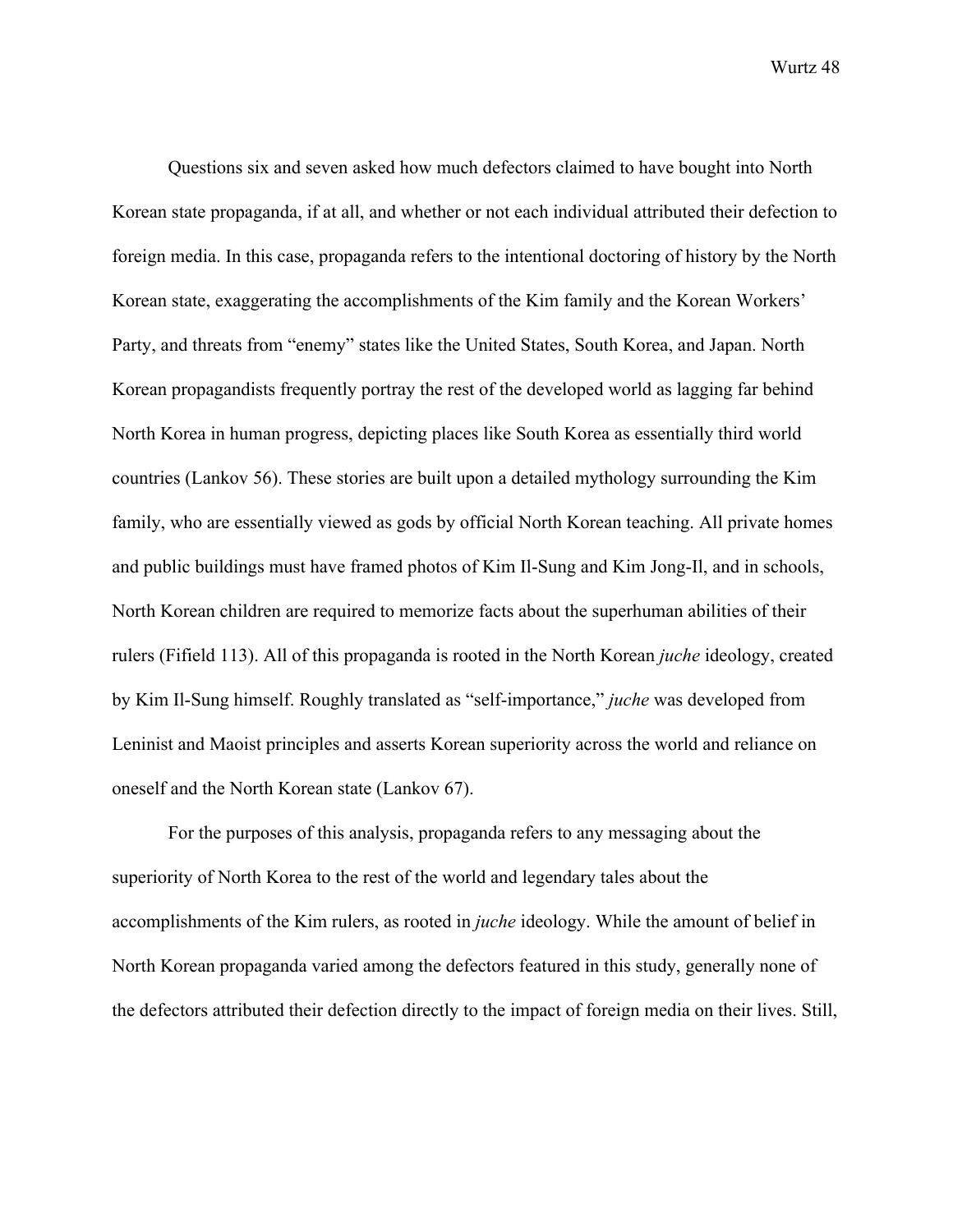it can lead to defection when North Korean defectors escape punishment for having contraband media, and media can potentially inspire defection in less direct ways as well.

Several defectors claimed to have been deeply entrenched in North Korean ideology for a period of time before they began to see through the cracks in their system, and others reported that they never believed in it. Like we have seen with several other questions in this analysis, the divide tended to be based on age group. Older defectors claim to have believed the propaganda more than younger North Koreans, who are part of the *jangmadang* generation. As previously mentioned, these older defectors also tended to have a high ranking class status and career, often working for the Korean Workers' Party. Thus, it makes sense that higher ranking individuals with closer ties to the state, and older individuals who remember a time when the government ration system worked, before the famine of the 1990s, would be more likely to believe North Korean propaganda. Younger North Koreans, on the other hand, have always lived in a country where marketplaces are filled with higher quality foreign goods and where it is common for family members and neighbors to travel to China for work and return with stories about the higher quality of life outside North Korea.

Additionally, some defectors said that they never truly believed in North Korean propaganda, but they also did not actively dispute it in their heads. These North Koreans claimed that they were mostly indifferent outlandish stories about North Korea's high status on the world stage and larger than life stories about the exploits of the Kim family. They simply repeated whatever they were required to learn to avoid any trouble with the state, but they did not think critically about it while in North Korea. Again, these defectors tended to be under the age of 35. Kim Ha-Young, for example, noticed inconsistencies between what she learned about South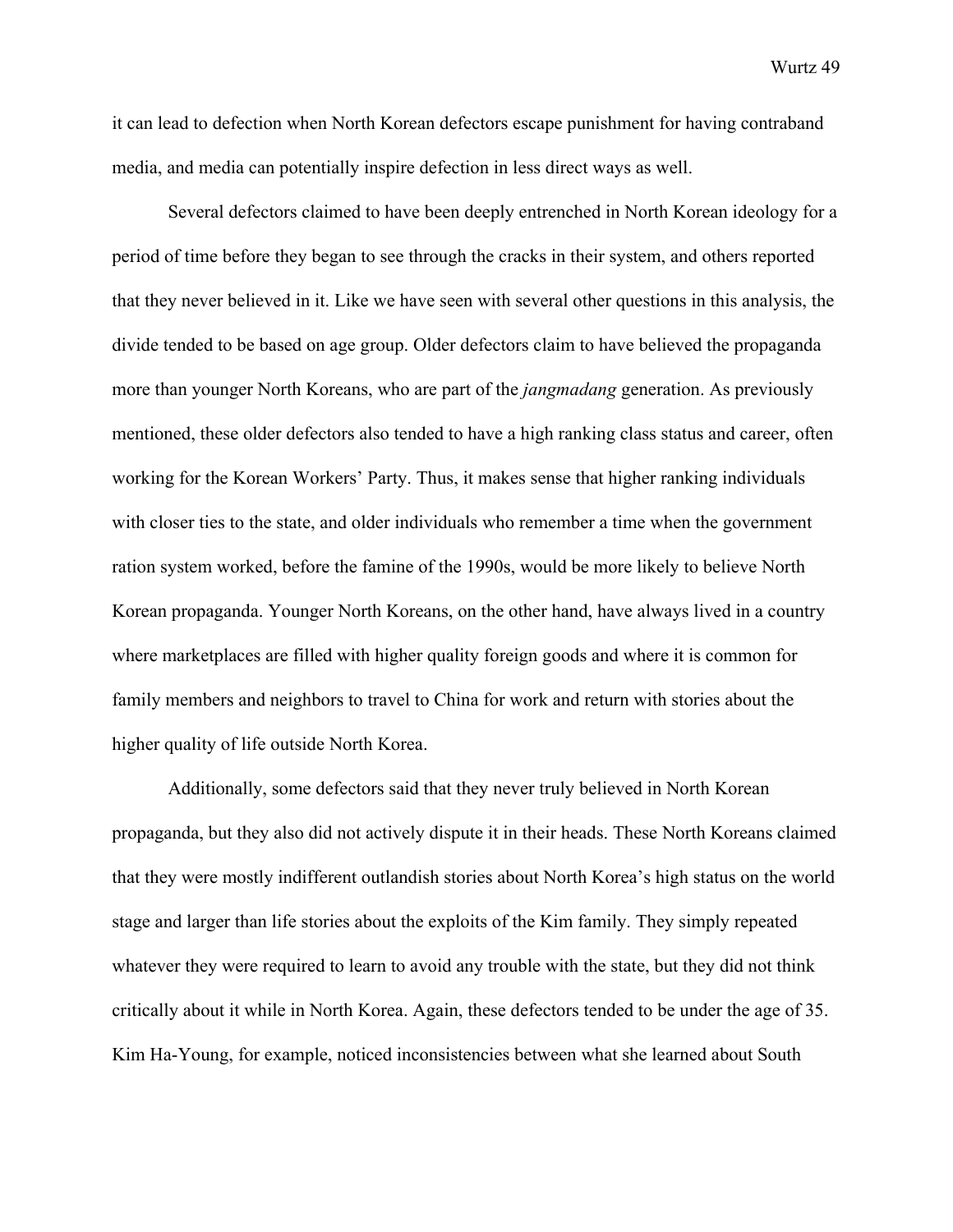Korea in school and the depictions of South Korean in television shows and movies, but these details did not lead her to develop any specific political ideology. She was insistent that while living in North Korea, she did not think much about politics or the Kims at all, stating "They didn't take care of us, so why should we care about them?. . .We simply didn't care" (Baek 189). Another defector, Cho Jung-A, was taught in school that in South Korea, everybody is poor, children run around without clothing because their families could not afford any, and people often go hungry (Fifield 119). However, this propaganda did not affect her or her family that deeply, because when their economic situation in North Korea worsened, she defected to South Korea with her mother anyway, despite the negative stories she had heard about the country. These younger defectors grew up studying North Korea's fabrications, but they neither questioned them nor accepted them outright.

While the defectors in this study each had varying attitudes toward North Korean propaganda, no one suggested that consuming foreign media alone led them to change their minds about North Korea and decide to defect. First, as mentioned above, several of the defectors in this study never claimed to have believed the propaganda. The fact that someone stays in North Korea does not mean that they are brainwashed and must be deprogrammed from the North Korean propaganda machine. Some defectors doubted the messages they heard from their schools and from state media, and foreign media confirmed their suspicions. Others lived close enough to the border with China that they already knew intuitively that life is better, not worse outside North Korea. Foreign movies and television shows' depictions of the outside world did not need to change their minds, because they had already realized the dissonance on their own.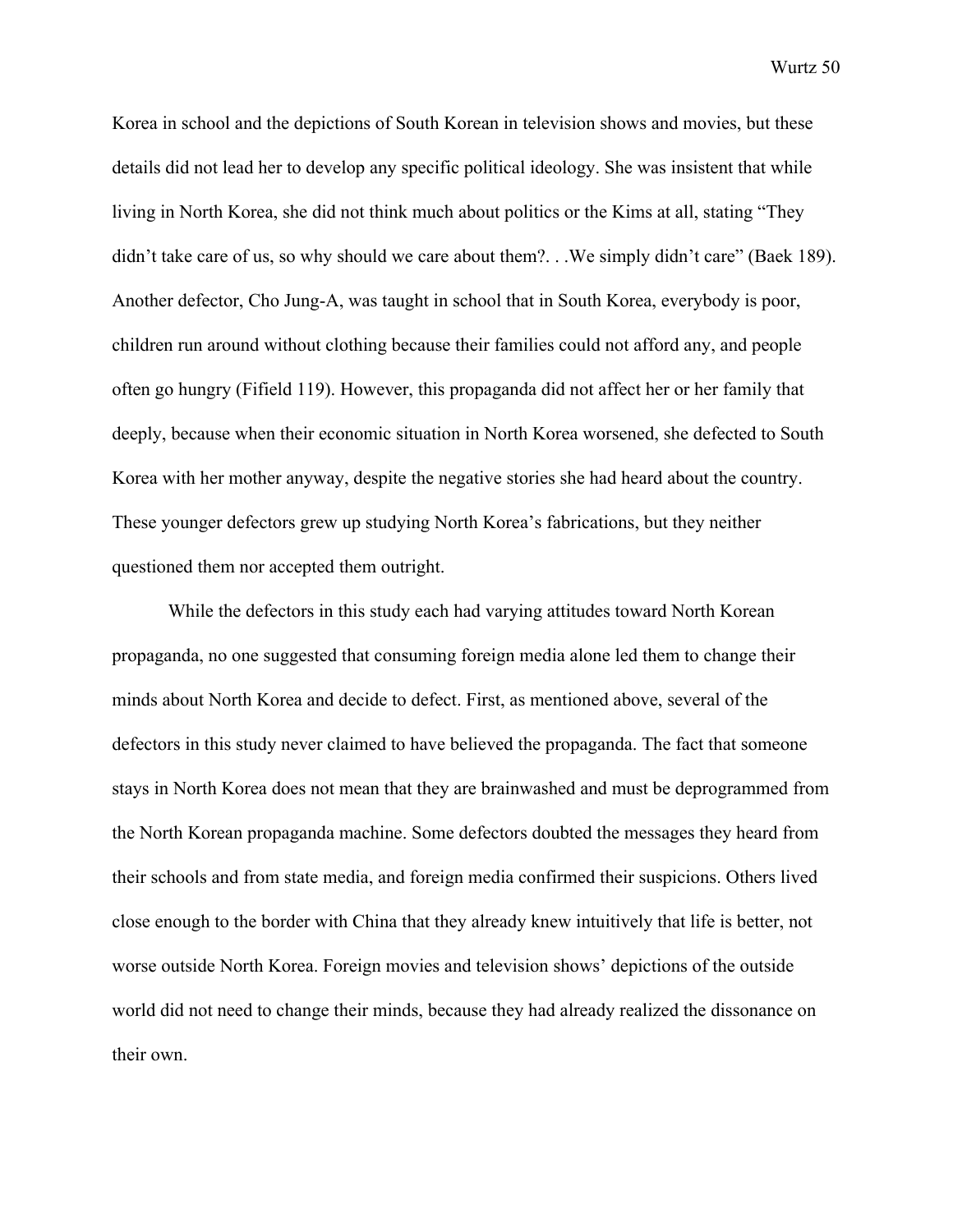Second, the consequences for North Koreans who are captured attempting to cross the border with China, or for those who are detained and deported from China before making it to South Korea, are simply too high. Defectors risk imprisonment, torture, forced labor, and death to escape North Korea, and even if they make it safely to South Korea or another safe country, the family members they leave behind often face similar risks (Baek xx). Furthermore, defection has become increasingly expensive, with family members paying Chinese and South Korean brokers thousands of dollars to smuggle their loved ones out of North Korea, with no guarantee that they will arrive safely (Perlez and Lee). Even if a defector believed wholeheartedly in the North Korean state and was suddenly scandalized to learn that none of it is true, the barriers to exit North Korea are too high for the average person to take the risk. There is a reason why North Korea, a country of 25 million people, has only had approximately 30,000 defectors successfully resettle in South Korea since 1998 ("Policy on North Korean Defectors"). Because of these risks, there is usually some other factor besides a change in perception caused by foreign media that factors into an individual's decision to defect.

Of the defectors analyzed in this study, there were two individuals whose decision to defect was impacted by foreign media, but this was because they were caught in possession of foreign media and in communication with the outside world and were forced to escape to avoid punishment by the state. Kim Heung-Kwang was caught watching illegal foreign materials and was sent to a labor reeducation camp after being questioned and tortured in a North Korean jail for a week (Baek 84). Throughout his year in the camp working as a farmhand, he plotted his eventual escape with his family. Kim Seong-Min, the former soldier who would discard South Korean propaganda leaflets, was caught communicating with the South Korean publication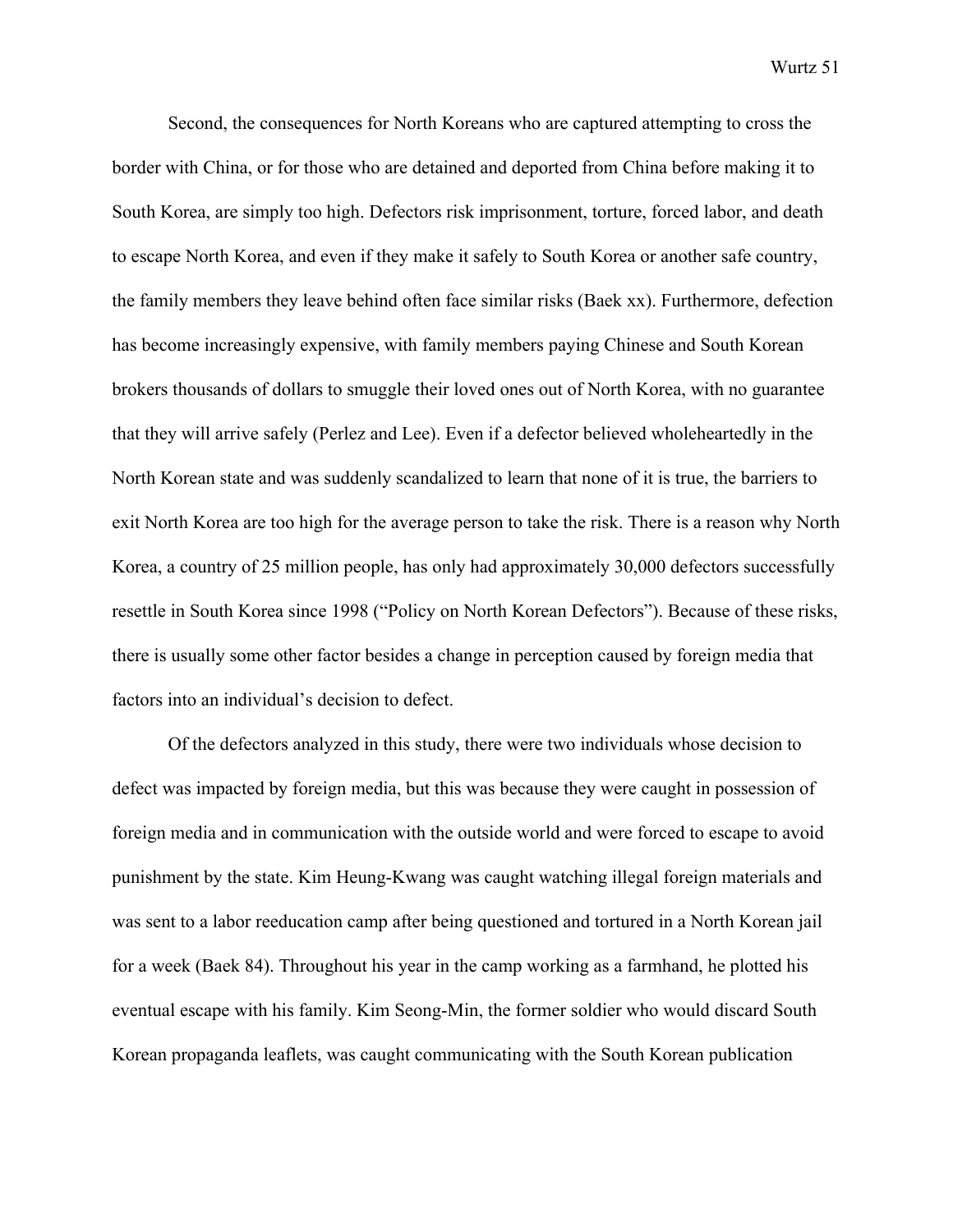*Chosun Monthly*, which worked to reunite North Koreans with family members in the outside world. When he learned that he had been discovered by the authorities, he escaped through China, but he was captured and deported back to North Korea. Upon his return to North Korea, he was sentenced to a prison camp, but he successfully escaped to China a second time, hiding there for three years before he resettled in South Korea (Baek 107). In the case of these two defectors, it can be said that foreign media did lead to defection, but it is not because watching movies and television shows so radicalized these men that they decided to defect. Rather, these defectors left North Korea in order to escape the punishment and lifetime stigma associated with the crime of foreign media possession and consumption.

Foreign media can lead to defection when citizens are caught with illegal materials and forced to escape to avoid punishment by the state. In general though, consumption of foreign media does not appear to correlate with an immediate change in attitudes or behavior. Foreign media can open individuals to the idea of defection by revealing the hypocrisy and falsehoods of the North Korean state and by demonstrating to individuals that there is a better life outside of North Korea to escape to in the first place. However, this process is gradual. Sometimes, a person might find their perceptions of North Korea slowly shifting due to the foreign media they consume, but this may take place parallel to other circumstances, like poverty (in the case of Cho Jung-A) or persecution (like the disabled Ji Seong-Ho). These sorts of circumstances lead more directly to defection.

For defectors who reported having a high opinion of North Korea at one period in their lives, foreign media played a significant role in changing their perceptions and revealing falsehoods in North Korean propaganda. For defectors who never believed in propaganda in the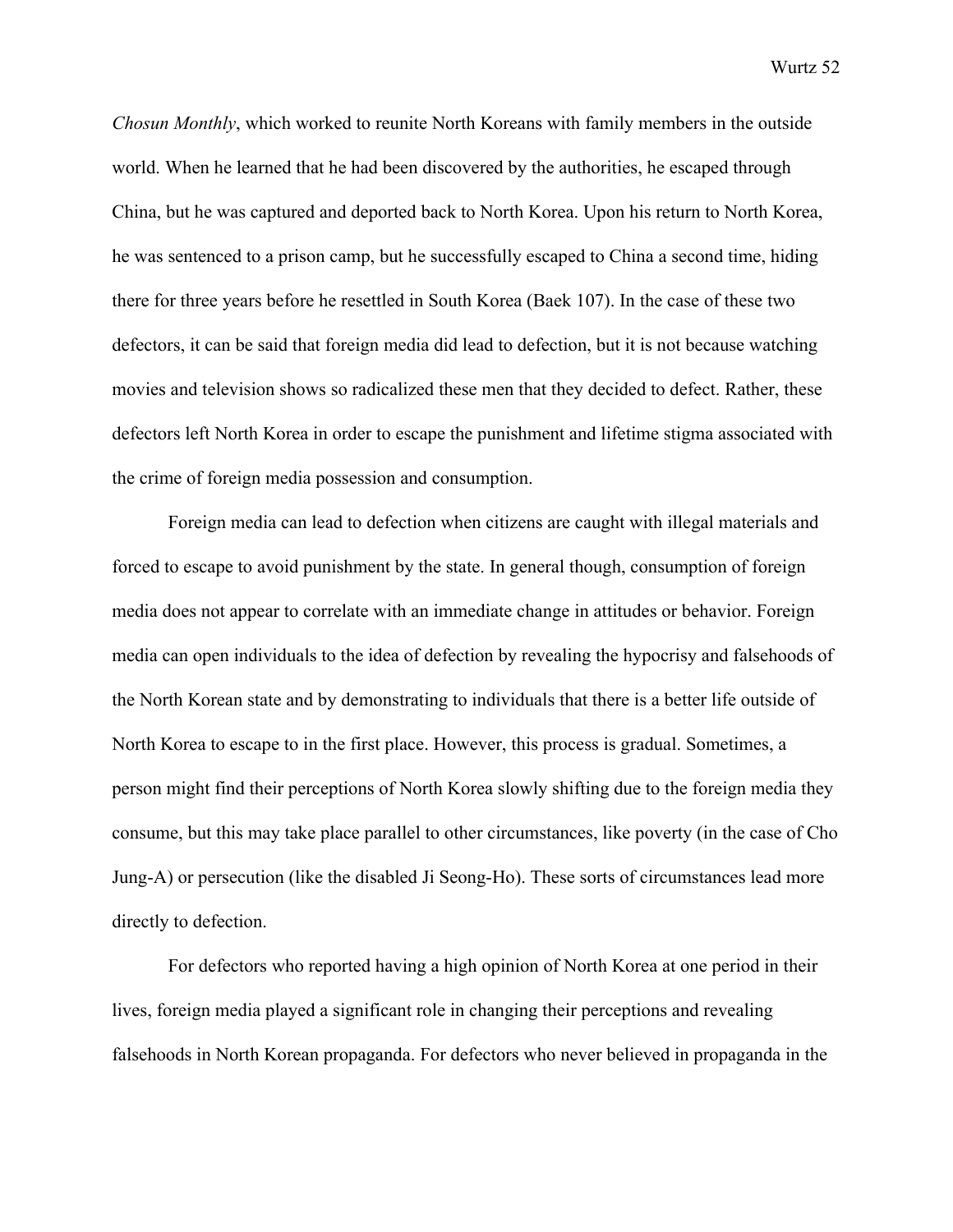first place, foreign media was still useful in confirming their doubts and suspicions about the outside world. Based on the testimonies of the defectors in this study, foreign media does not lead to defection in a direct way, but foreign media consumption can lay the groundwork for a decision to defect. In some cases, foreign media can be a direct cause when individuals defect to escape punishment for foreign media possession and consumption.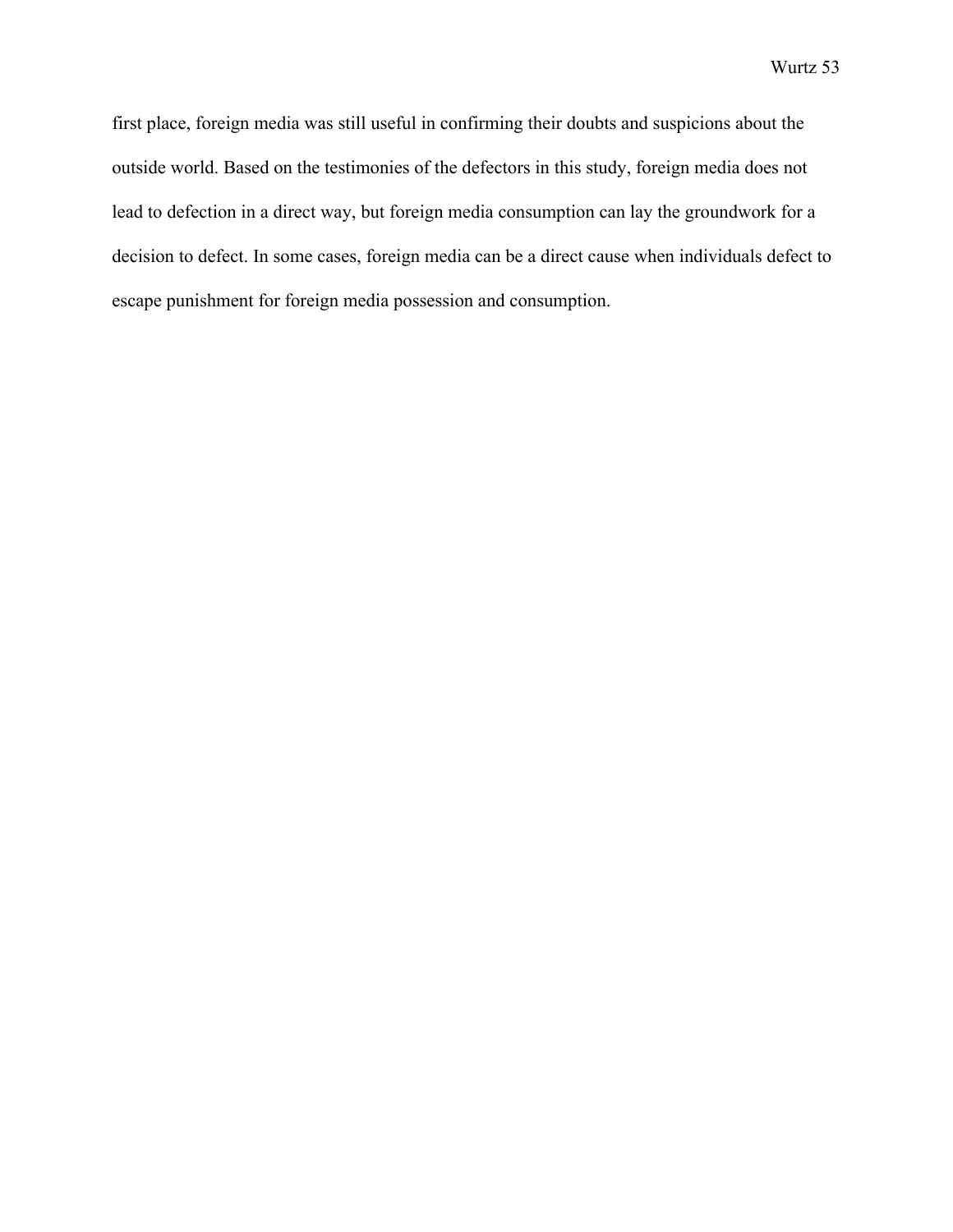#### **Conclusion**

The dissemination of illicit foreign media is changing the North Korean social landscape. Foreign movies, television shows, music, and radio shows allow North Koreans to view the outside world and bear witness to the great economic, social, and technological advances of other countries. The increasing number of North Koreans who already are distrustful of their government can have their suspicions confirmed by positive depictions of "enemy" states and negative images of the Kim family and other North Korean leaders. While experiences with foreign media vary among generations, the phenomenon of foreign media consumption takes place with all age groups, from young children to older adults. North Koreans today have more access to the outside world than any generation before them, changing their society irrevocably.

This work has confirmed that there are no broad statements that can be made about the experiences of North Korean defectors and their interactions with foreign media. The ways in which North Koreans first encounter foreign media, what they learn from it, and how it changes their perceptions of their country, if at all, vary greatly depending on an individual's age, location, class, profession, or numerous personality factors that could never be quantified in a study such as this. Furthermore, based on the limited number of perspectives included in this study and the numerous ways in which their accounts differed from each other, no wide sweeping generalizations can be made about why North Koreans consume foreign media and what meaning they make from it.

The defectors in this study drew dozens of conclusions and insights from the media they consumed while living in North Korea, and this fact alone signals just how great of an impact foreign media has on the perceptions of North Koreans. Foreign media products give North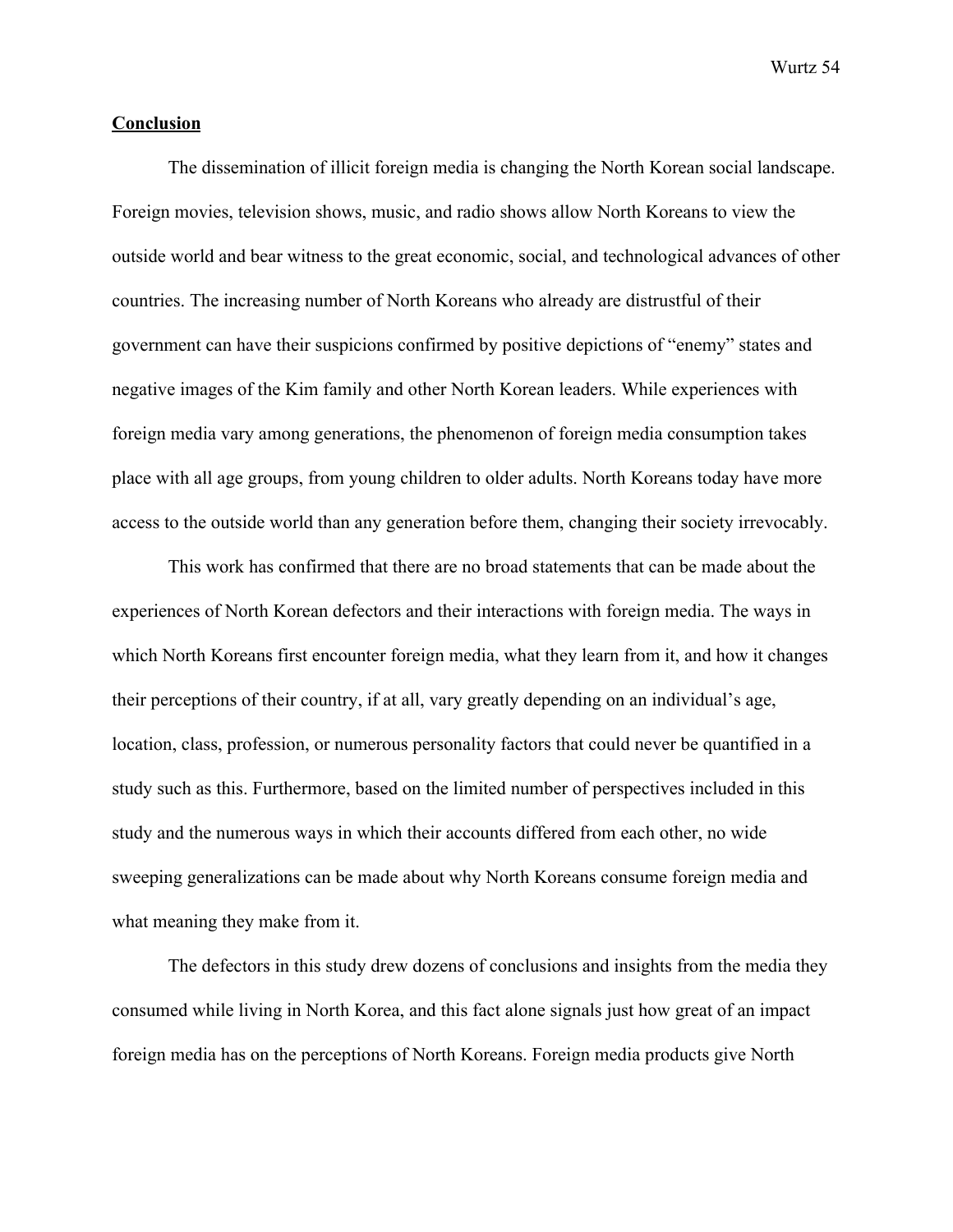Koreans a view of the outside world that they would normally be unable to see, and these depictions of neighboring countries help to confirm suspicions that many North Koreans already hold about their country and its leaders. While foreign media does not exclusively contribute to decisions to defect from North Korea, it can be one stepping stone on the journey toward rejection of life in North Korea. Through this process, I have worked to center the voices of North Korean defectors, and the key finding is the sheer amount of agency that North Koreans demonstrate over their own lives through the consumption of foreign media within an oppressive, totalitarian regime.

When I first began this project nearly two years ago, my goal was to close this research with some sort of prediction about what I believe the consumption of foreign media by North Koreans means about the stability of North Korea as a whole. I wanted to tell a story about how subversive foreign media would radicalize North Koreans and lead to a massive, grassroots uprising. I wanted the story of foreign media in North Korea to be the beginning of the end of the tyrannical Kim family dynasty, and I still think that in many ways it could be. However, when North Koreans speak for themselves, they reveal that in general, their decision to consume movies, television shows, and music from foreign countries is not politically motivated, nor does it embolden the average person to become a capitalist revolutionary. My research contradicts the Western notion that North Koreans are brainwashed slaves to their regime, but it also disputes the immediate likelihood of a Berlin Wall-esque collapse of the Demilitarized Zone.

Perhaps my desire to comment on the stability of North Korea stemmed from an inability to remove myself from what Sonia Ryang calls "securitization" discourse, or the emphasis on North Korea as a global security threat rather than a nation with a culture and social fabric (2).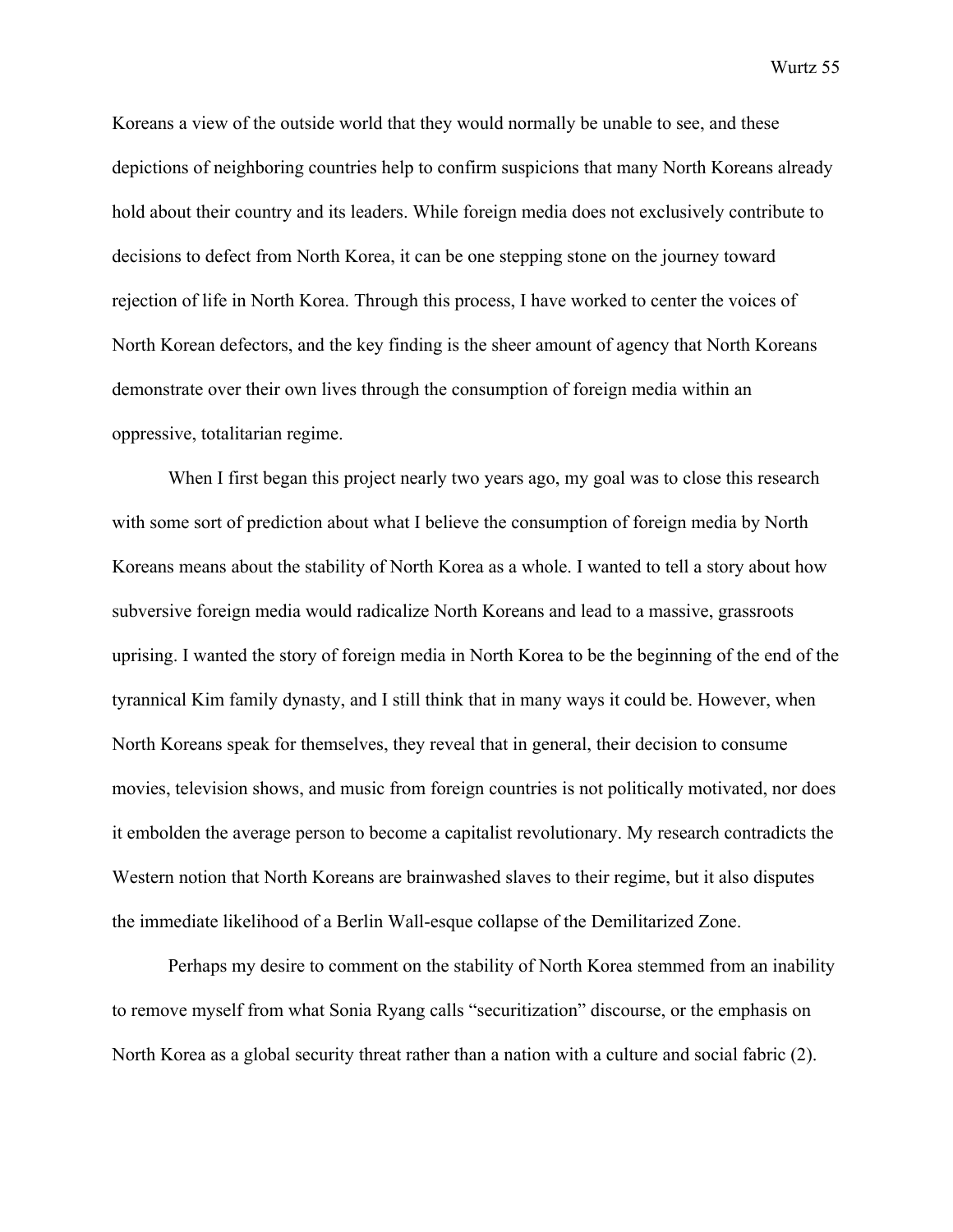Throughout its history, political rhetoric and academic commentary on North Korea has been dominated by security studies, a phenomenon that Ryang sources back to American intelligence research on Japan in order to better understand the behavior of the Japanese military, especially *kamikaze* suicide pilots (3). As a result of this approach, focusing on studying the enemy in terms of the security threat they pose, only recently has a more holistic view of North Korea gained traction in mainstream research. I hope that this project may be a contribution to that more holistic image of North Korea, a country with more than 25 million unique individuals with complex emotions and lives.

In 1978, postcolonial theorist Edward Said first coined the term "orientalism" in reference to the binary stereotypes of the Arab world by Western colonialists (Said). These simplistic depictions of Arab people have been used to justify imperialist interference in the Middle East throughout modern history, interference which continues to this day. Similarly orientalist depictions of North Korea dominate Western media, dualistically pitting the entire world order against the ultimate "Other," North Korea (S. Kim 483). Throughout this thesis, I have acknowledged that North Korea is both a country that arbitrarily detains, tortures, and executes its citizens for petty crimes and one where families pursue meaningful lives and think little of political issues. This project rejects orientalist depictions of North Korea while acknowledging the ordinary people and extraordinary injustices that define it.

An important theme to analyze in future studies on this subject is the gradual emergence of a middle class in North Korea and rapid developments being made for North Korea's wealthiest elites under Kim Jong-Un. Anna Fifield's 2019 chronicle of life in North Korea under the third Kim ruler, *The Great Successor*, details the lives of who she calls the "elites of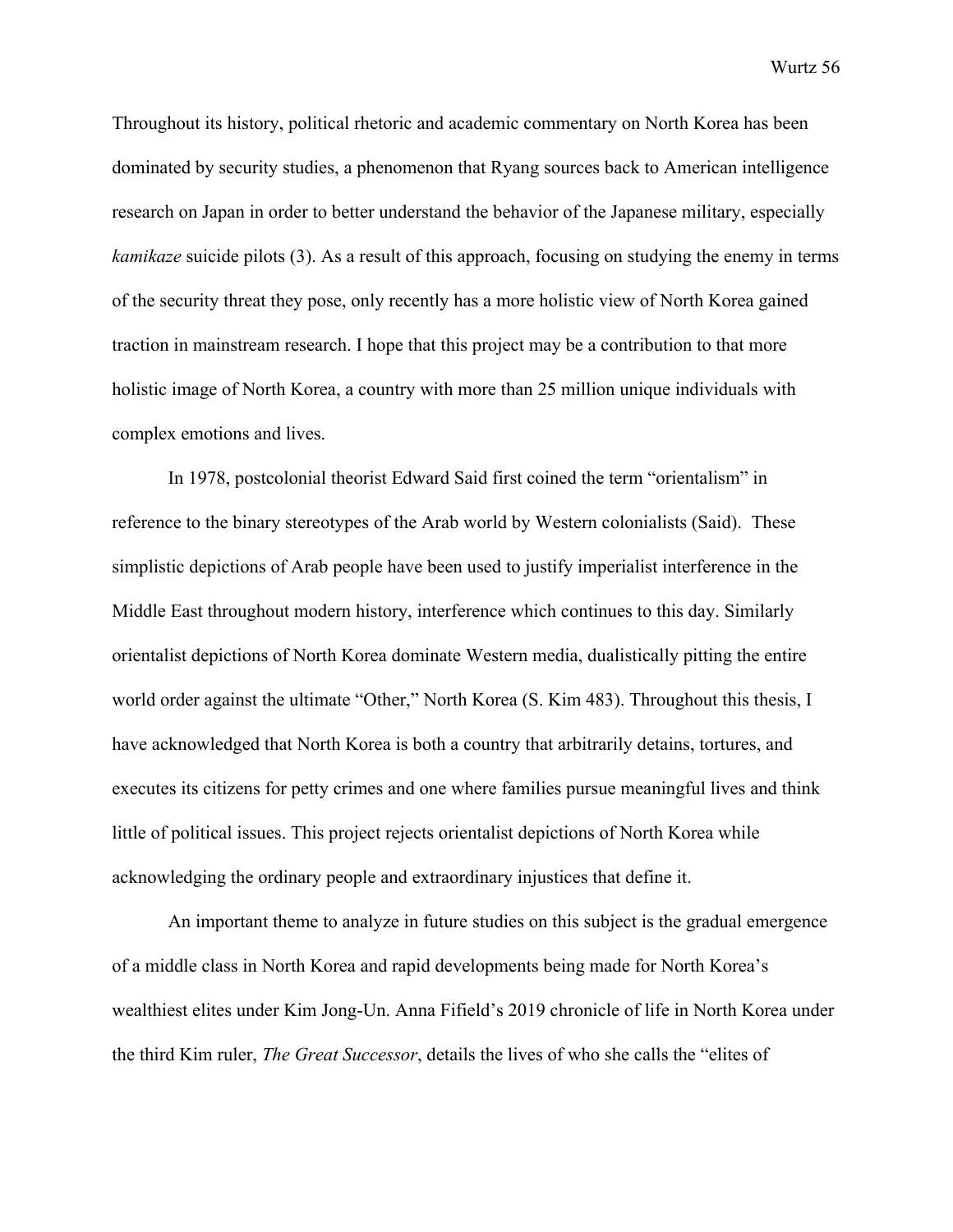Pyonghattan," the affluent young people who travel the world at their leisure, drink expensive \$9 lattes, and dine with their friends in European-style food halls. In one particularly striking example, Fifield describes the modern Kum Rung leisure complex in the heart of Pyongyang, where young people exercise in fashionable athleisure wear and watch Disney cartoons as they run on treadmills (159). The legal codes regarding outside products and information do not apply to these elite millennial and generation-z consumers, and the growing freedom of the wealthy to access the outside world will shift future discussions on the subject of foreign media in North Korea.

This increase in quality of life under Kim Jong-Un is not unique to North Korea's wealthiest citizens though. Unlike his father, Kim Jong-Il, who took power in North Korea later in life and during a time of crisis, Kim Jong-Un became the Supreme Leader of North Korea during a time of relative stability, and at the young age of 27 (Fifield 98). Kim Jong-Un is both one of the world's youngest heads of state and the third ruler of the longest running family dynasty in modern history. According to Fifield, the precariousness of his situation as a world leader has created an environment where the markets are more tolerated than ever before, with an estimated 40% of the population earning income through their own market-based economic pursuits (101-2). While North Korea continues to be one of the most restrictive and oppressive countries on earth, limited economic development is nonetheless taking place. Further studies on this subject should take into account this general increase in prosperity, no matter how gradual it may be, because it could impact the amount of North Koreans who are able to afford access to outside information, and potentially even to travel to the outside world.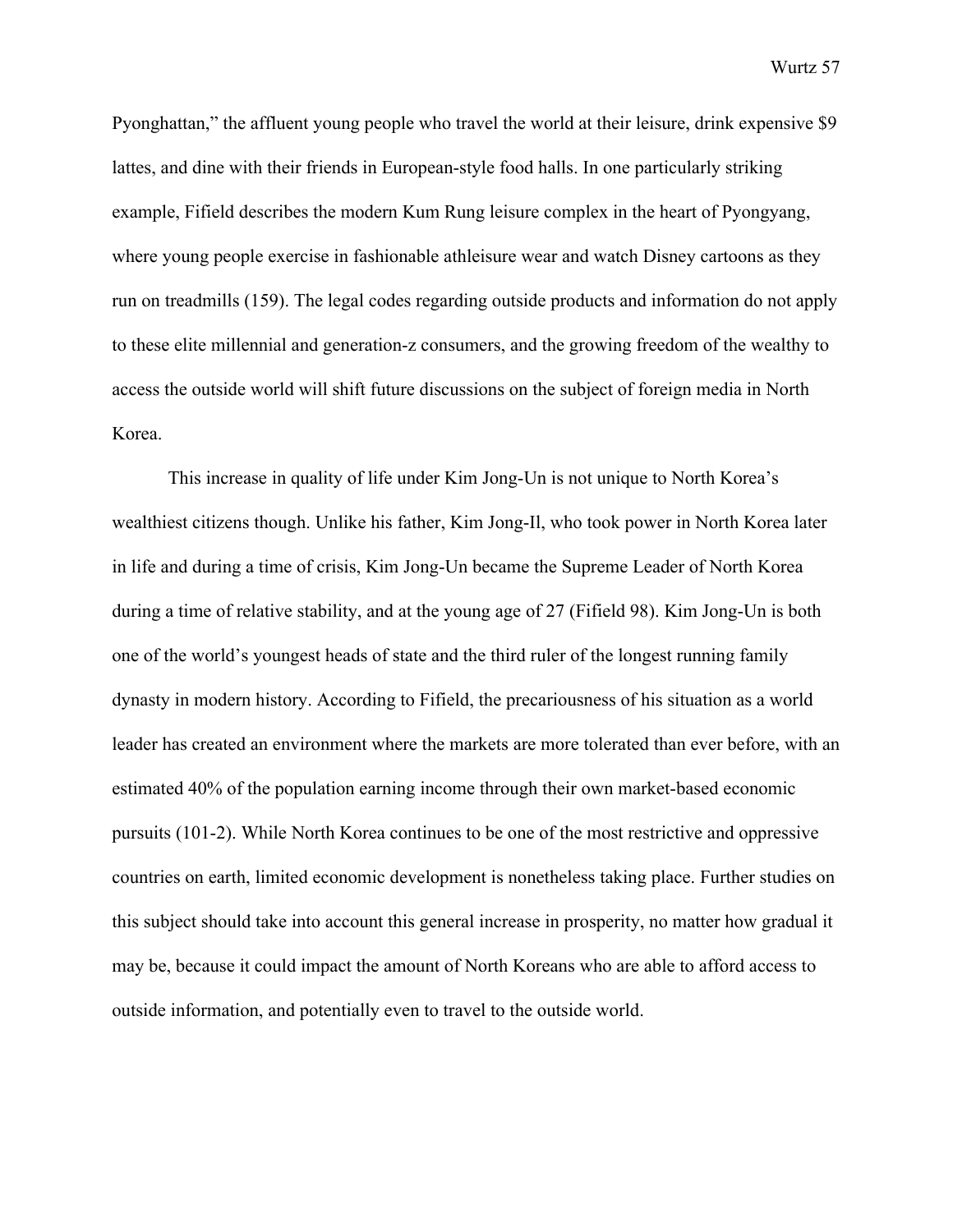Increased interactions between North Korea and some of its greatest enemies, such as South Korea and the United States, could also determine the future impact of foreign media in North Korea. In June 2018, President Donald Trump and Kim Jong-Un met at a historic diplomatic summit in Singapore, marking the first time that heads of state met from the two countries since the end of the Korean War in 1953 ("Timeline"). However, a subsequent meeting between the two leaders in Hanoi, Vietnam in 2019 ended early after rising tensions surrounding North Korean sanctions relief and American demands for denuclearization. Since then, the relationship between Trump and Kim has continued to waver, with the future looking increasingly uncertain. Relief in economic sanctions could further improve the quality of life for the average North Korean, contributing to the factors mentioned above, or it could lead to a greater hoarding of resources by the government and strengthen the hold of the Kim family dynasty across North Korea. Either outcome would have an impact on foreign media and North Korean perceptions of the state.

Another further line of study will be how the global pandemic of COVID-19, a new strain of coronavirus, will impact North Korea. As of March 9, 2020, North Korea had placed approximately 10,000 of its citizens and foreign nationals under mandatory quarantine. An estimated 4,000 individuals were released from quarantine after they failed to show symptoms of the virus, and official numbers from North Korean state media show the number of COVID-19 cases as zero (Koh). However, many experts believe that the government could be engaging in a massive cover-up to hide its outbreak from the rest of the world, with some reports suggesting that 200 North Korean soldiers have already died from the virus (Mahbubani).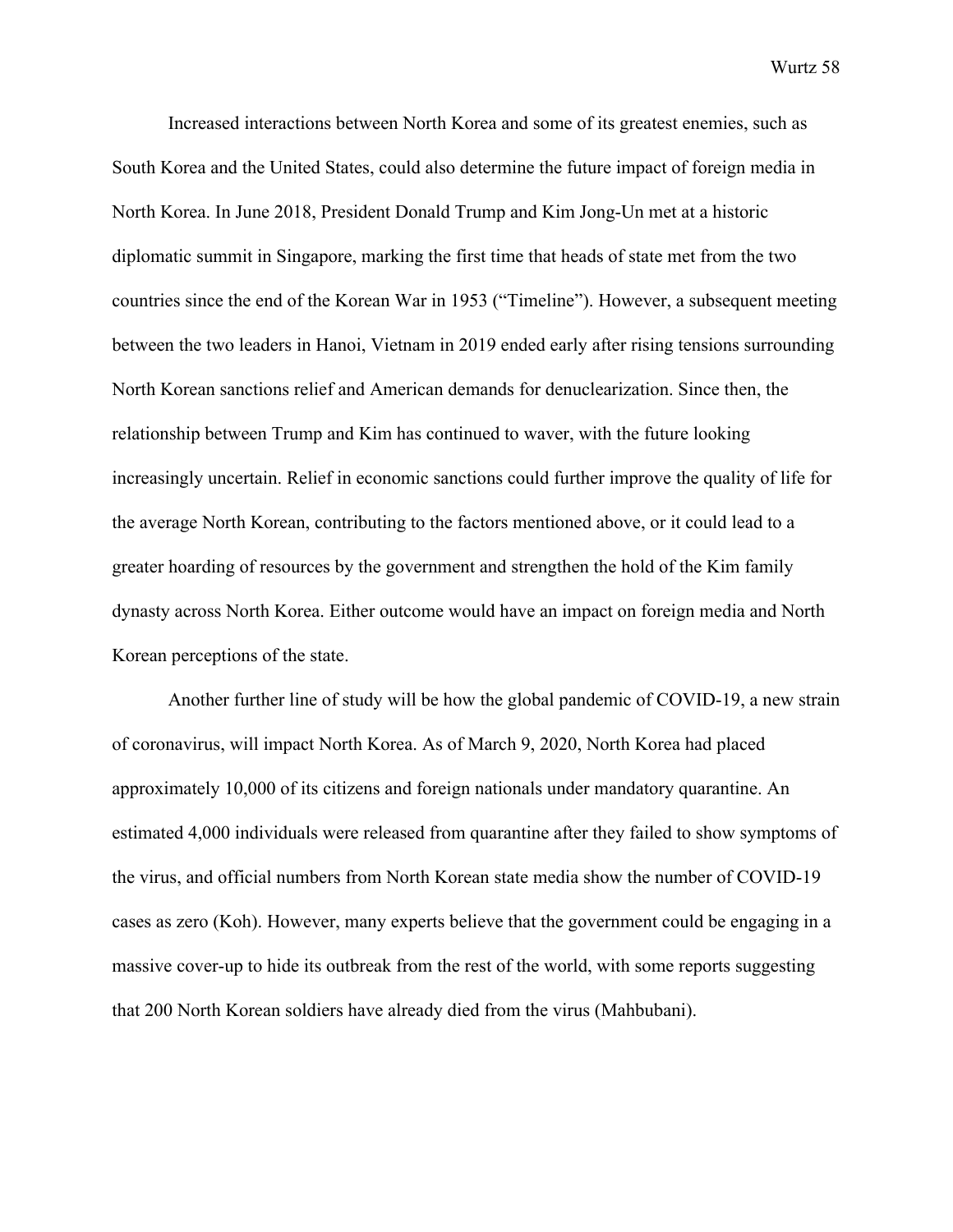Despite North Korea's attempts to downplay the virus and erase its impact, North Koreans will understand that something major is interrupting their daily lives when their loved ones and friends begin to die. Meanwhile, North Korea has already taken steps such as shutting its borders, closing schools and many public sites, and banning all tourism, but despite these measures, North Korea's weak healthcare system may not be able to cope with the impacts of the virus. Furthermore, an estimated 11 million North Koreans are malnourished, inhibiting the ability of North Koreans of all ages to recover from the virus (Terry). The COVID-19 pandemic will be Kim Jong-Un's greatest challenge of his rule so far, and if the outbreak has a similar effect on the country as the great famine of the 1990s, the impacts it has on foreign information dissemination and North Korean perceptions of the state and outside world could be extraordinary.

North Korea has simultaneously maintained its tight control on its population for three generations and changed more in the past decade than it has throughout its entire history. There are a number of social, political, economic, and medical factors currently in play that will require North Korea to continue this rapid adaptation to the 21st century world, or risk complete collapse. These massive global and national issues, however, do not detract from the ability of the North Korean people to demonstrate agency over their own lives and the future of their country. Illicit consumption of foreign media is just one way in which North Koreans gain information about the world outside their country and practice small, daily acts of civil disobedience to the state. The future of North Korea continues to be as uncertain and uncharted as ever before, but the impacts of foreign media are clear and cannot be undone, no matter the actions of the supreme leader.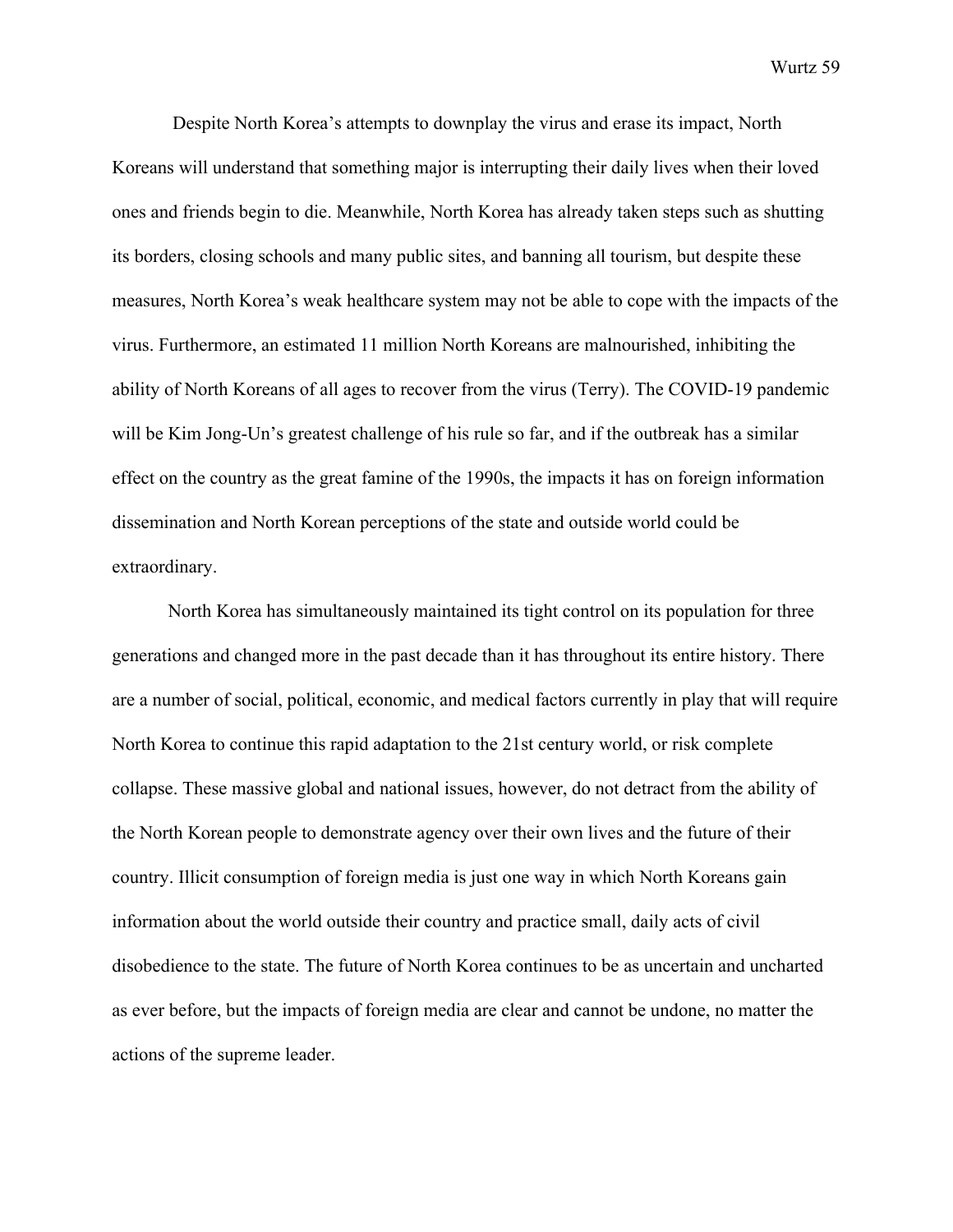#### Works Cited

Adams, Brad et. al. "You Cry at Night but Don't Know Why: Sexual Violence against Women in

North Korea." *Human Rights Watch*, Human Rights Watch, 2018. www.hrw.org/report/2018/11/01/you-cry-night-dont-know-why/sexual-violence-a gainst-women-north-korea. Accessed 4 Mar. 2020.

- Altheide, David. "Media Hegemony: A Failure of Perspective." *The Public Opinion Quarterly*, 48.2, Summer 1984, 476-490. *JSTOR*, www.jstor.org/stable/2749038. Accessed 19 Mar. 2020.
- Anguelov, Nikolay. "Popular culture in transitional societies: An Eastern European perspective." *South Korean Popular Culture and North Korea*. Ed. Youna Kim. Routledge, 2019.
- Appadurai, Arjun. "Disjuncture and Difference in the Global Economy." *The Media Studies Reader*. Ed. Laurie Ouellette, Routledge, 2013, 71-79.
- Baek, Jieun. *North Korea's Hidden Revolution: How the Information Underground is Transforming a Closed Society*. Yale University Press, 2016.
- Barthes, Roland. *Mythologies*. Translated by Richard Howard and Annette Lavers, Hill and Wang, 2013.
- Bates, Thomas R. "Gramsci and the Theory of Hegemony." *Journal of the History of Ideas*, 36.2, Apr.-Jun. 1975, 351-366. *JSTOR*, www.jstor.org/stable/2708933. Accessed 19 Mar. 2020.
- Chen, Steven. "Cultural technology: A framework for marketing cultural exports analysis of *Hallyu* (the Korean wave)." *International Marketing Review*, 33.1, 2016, 25-50.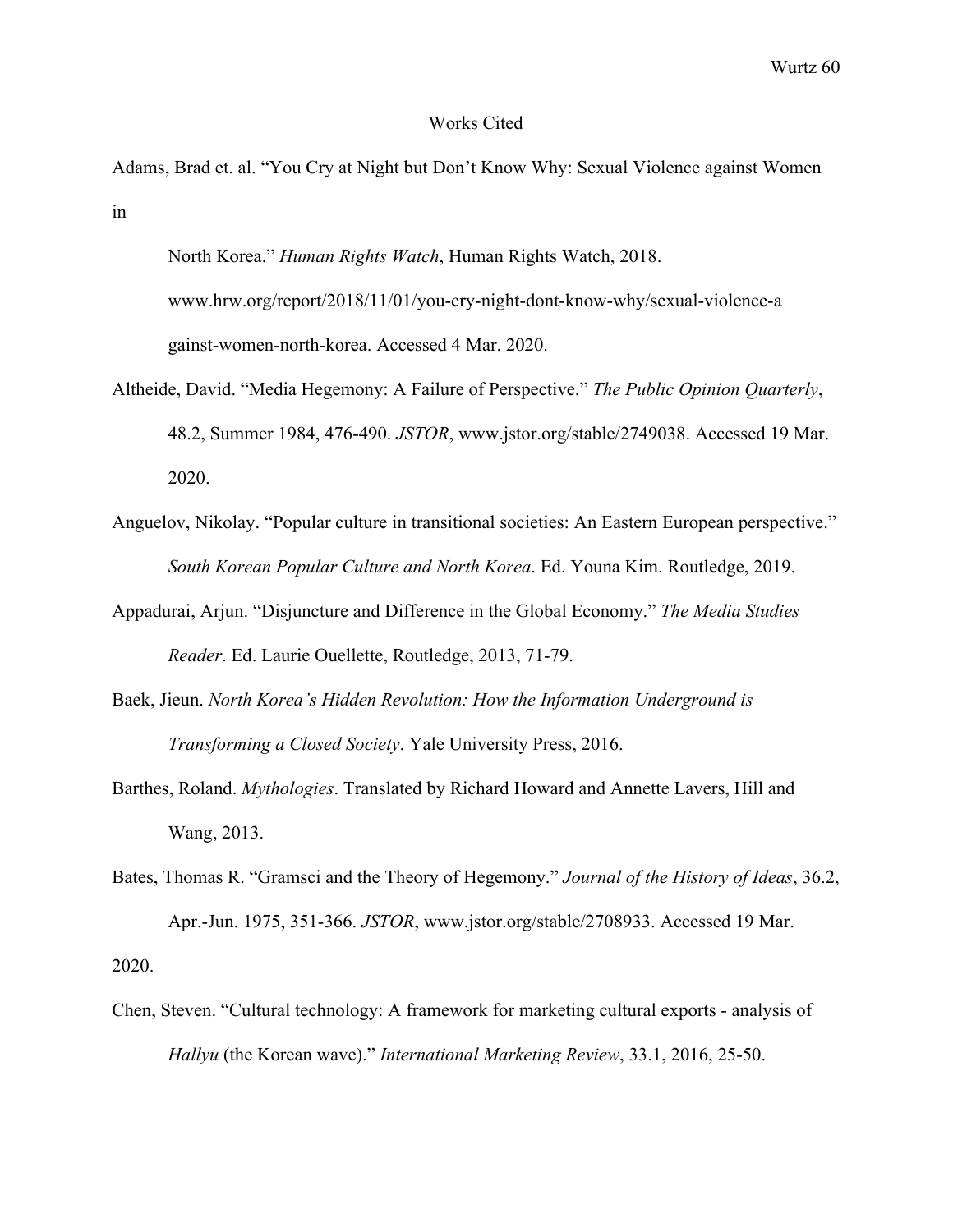ProQuest,

search-proquest-com.libproxy.bellarmine.edu/docview/2116836453?accountid=6 41. Accessed 12 Sept. 2018.

- Chua, Beng Huat and Koichi Iwabuchi. "East Asian TV Dramas: Identifications, Sentiments and Effects." *East Asian Pop Culture: Analysing the Korean Wave*. Ed. Chua Beng Huat and Koichi Iwabuchi. Aberdeen, Hong Kong University Press, 2008.
- Choe, Sang-Hun. "North Korea's Forbidden Love? Smuggled, Illegal Soap Operas." *The New York Times*, The New York Times Company, 24 Jan. 2015, www.nytimes.com/2015/01/25/world/north-koreas-forbidden-love-smuggled-ille Al-soap-operas.html. Accessed 25 Sept. 2019.
- Cussen, John. "On the Call to Dismiss North Korean Defectors' Memoirs and on Their Dark American Alternative." *Korean Studies*, vol. 40, 2016, 140-157. Project Muse, muse.jhu.edu/article/630924. Accessed 1 Oct. 2019.
- Fahy, Sandra. "Hallyu in the South, Hunger in the North: Alternative Imaginings of What Life Could Be." *South Korean Popular Culture and North Korea*. Ed. Youna Kim. Routledge, 2019.
- Fifield, Anna. *The Great Successor: The Divinely Perfect Destiny of Brilliant Comrade Kim Jong Un*. PublicAffairs, 2019.
- Fifield, Anna. "Prominent N. Korean defector Shin Dong-hyuk admits parts of his story are inaccurate." *The Washington Post*. The Washington Post, 17 Jan. 2015. www.washingtonpost.com/world/prominent-n-korean-defector-shin-dong-hyuk-a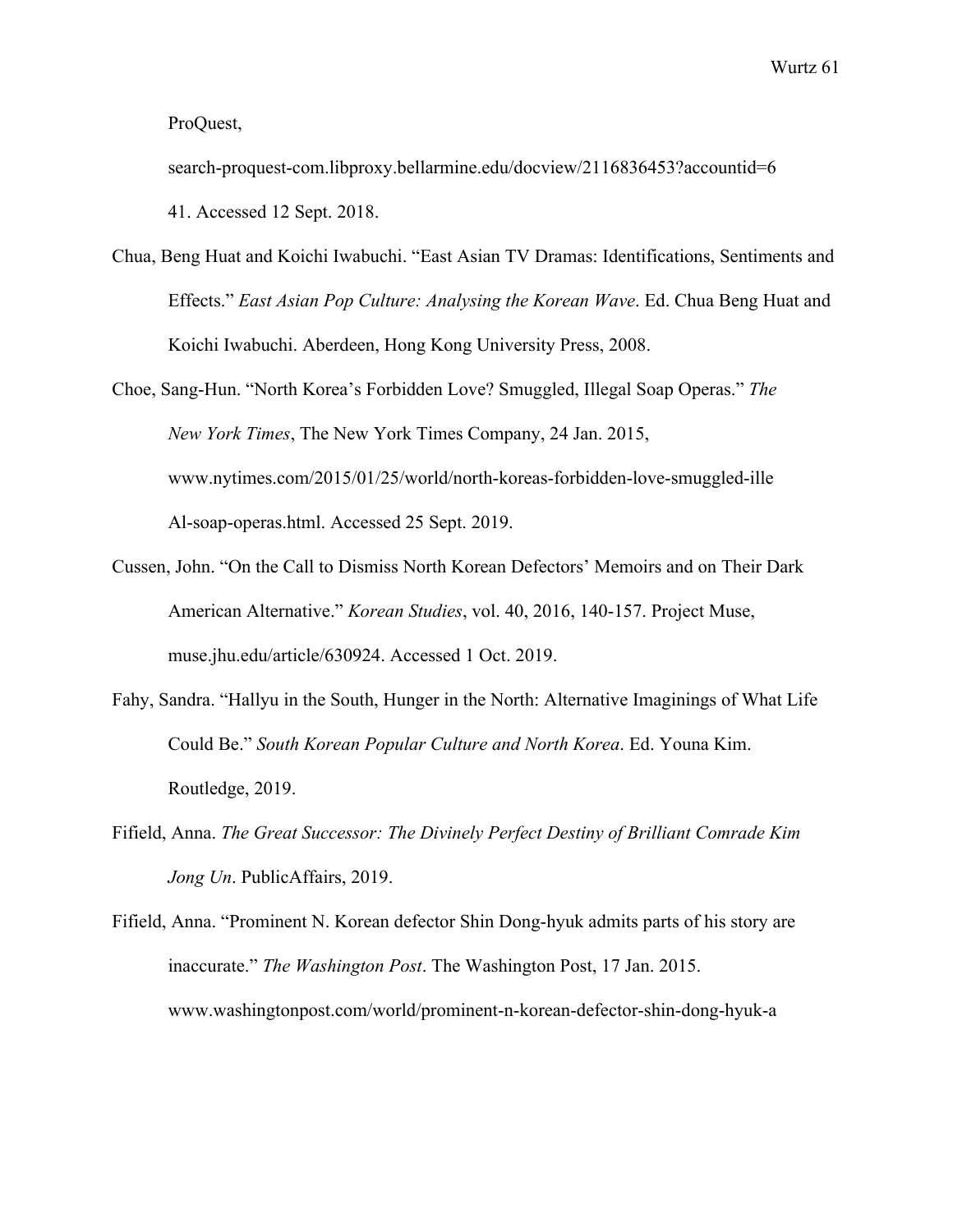mits-parts-of-story-are-inaccurate/2015/01/17/fc69278c-9dd5-11e4-bcfb-059ec7a93ddc\_ story.html. Accessed 27 Nov. 2019.

"Freedom of the Press 2017: North Korea Profile." *Freedom House*, Freedom House, 2018. www.freedomhouse.org/report/freedom-press/2017/north-korea. Accessed 25 Sept. 2019.

Fürsich, Elfriede. "Textual Analysis and Communication." *Oxford Bibliographies*. Oxford University Press, 25 Sept. 2018.

www.oxfordbibliographies.com/view/document/obo-9780199756841/obo-97801 9756841-0216.xml#firstMatch. Accessed 2 Feb. 2020.

Gyupchanova, Teodora. "Why fewer and fewer North Korean defectors are making it to South Korea." *NK News*, Korea Risk Group, 27 Feb. 2020. www.nknews.org/2020/02/why-fewer-and-fewer-north-korean-defectors-are-mak

ing-it-to-south-korea/. Accessed 17 Mar. 2020.

Hassig, Ralph and Kongdan Oh. *The Hidden People of North Korea: Everyday Life in the Hermit Kingdom*. Rowman and Littlefield Publishers, Inc., 2009.

Iwabuchi, Koichi. *Transnational Japan: Popular culture opens up cross-border dialogue in Asia*.

Tokyo, Iwanami Shoten, 2016.

- Jolley, Mary Ann. "The Strange Tale of Yeonmi Park." *The Diplomat*. Diplomat Media Inc., 10 Dec. 2014. www.thediplomat.com/2014/12/the-strange-tale-of-yeonmi-park/. Accessed 27 Nov. 2019.
- Kang, Ji-Min. "What Hanawon doesn't teach North Korean defectors." *NKNews*, Korea Risk Group (NK Consulting Inc.), 15 Jul. 2015.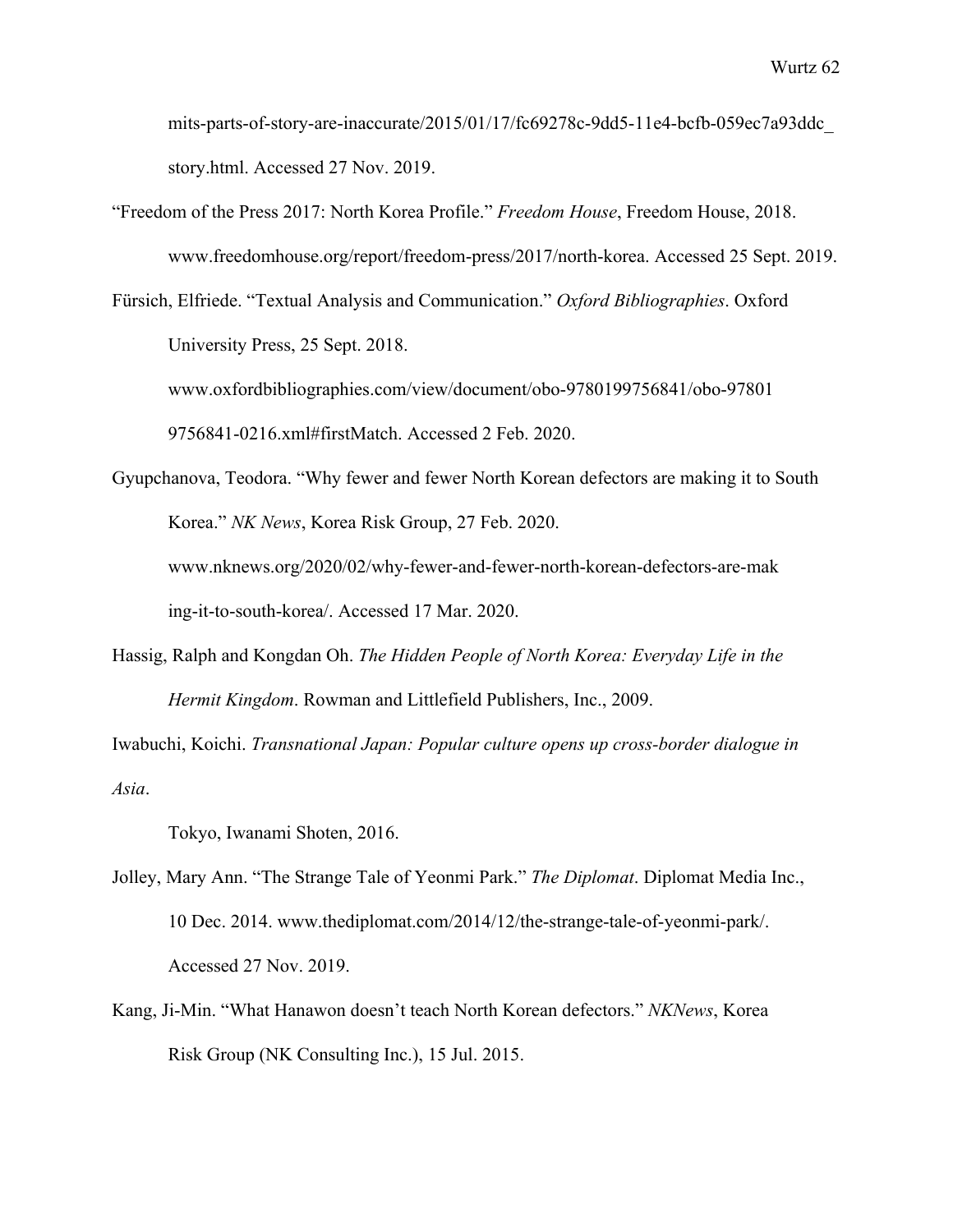www.nknews.org/2015/07/what-hanawon-doesnt-teach-north-korean-defectors/. Accessed 14 Oct. 2019.

Kelley, Caitlin. "BTS Lead The Growth Of Hallyu To Nearly 90 Million Fans Worldwide in 2018." *Forbes*. Forbes Media LLC, 11 Jan. 2019. www.forbes.com/sites/caitlinkelley/2019/01/11/bts-lead-growth-of-hallyu-90-mill ion-fans-2018/#4dc16b670bcb. Accessed 7 Nov. 2019.

- Kim, Christine. "North Korea conducts public executions for theft, watching South Korean media: report." *Reuters*, Reuters, 18 Jul. 2017. /www.reuters.com/article/us-northkorea-rights/north-korea-conducts-public-execut ons-for-theft-watching-south-korea-media-report-idUSKBN1A4035. Accessed 25 Sept. 2019.
- Kim, Suk-Young. "For the eyes of North Koreans? Politics of money and class in *Boys Over Flowers*." Ed. Youna Kim. *The Korean Wave: Korean Media Go Global*. Routledge, 2013.
- Kim, Suzy. "(Dis)Orienting North Korea." *Critical Asian Studies*, 42.3, 2010, pg. 481-495. *Taylor and Francis Online*, www-tandfonline-com.libproxy.bellarmine.edu/doi/pdf/10.1080/14672715.2010. 507397?needAccess=true. Accessed 6 Feb. 2020.
- Kim, Victoria. "She fled North Korea for a better life. How her lonely, impoverished death became political." *Los Angeles Times*, Los Angeles Times, 9 Sept. 2019. www.latimes.com/world-nation/story/2019-09-08/han-sung-ok-north-korea-refug e-death?fbclid=IwAR0kK-P2PuLScOGFbPEdM\_VAeSvDo4o7JZ7tQjYhf5wwrDW7f2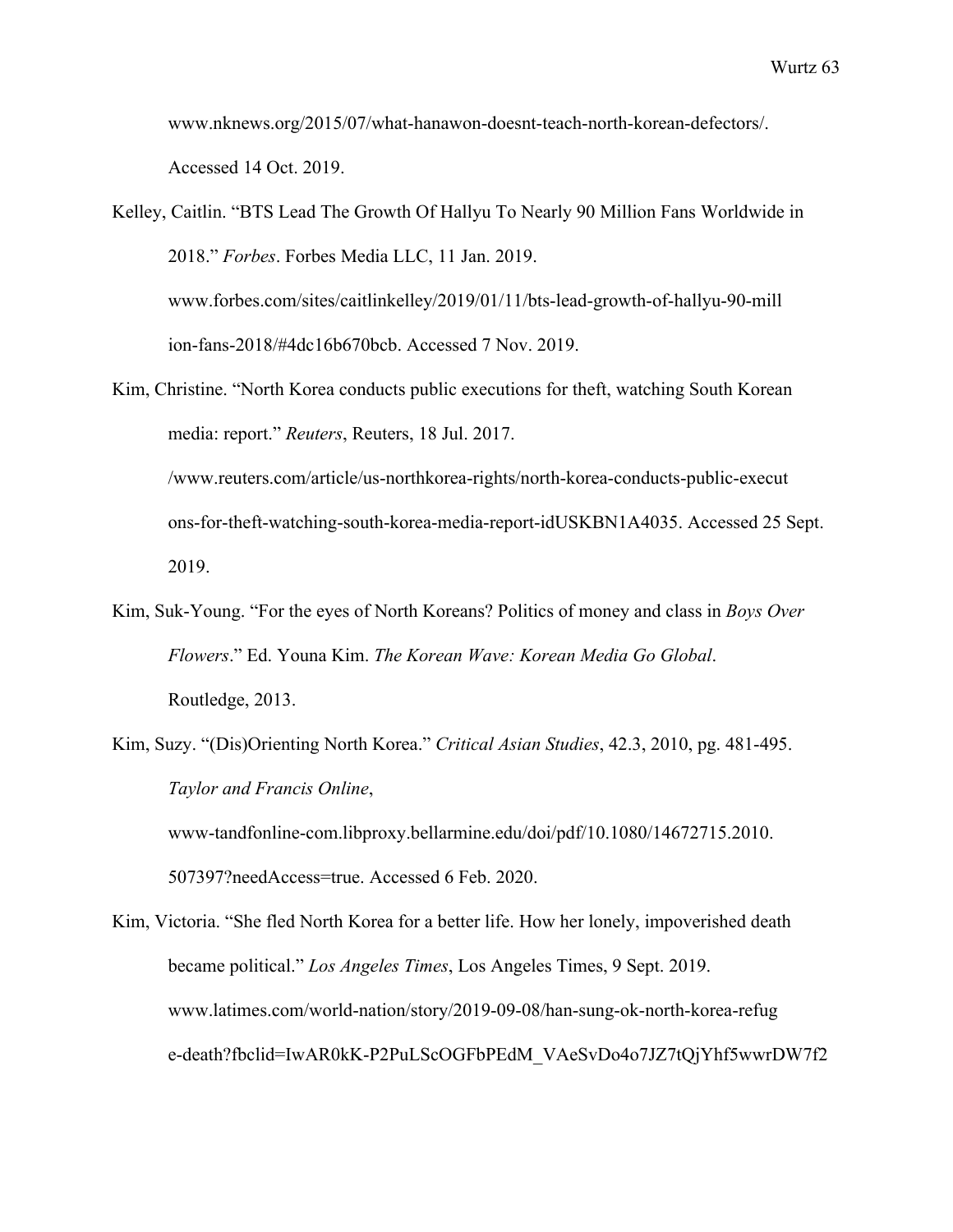EldA1JzU. Accessed 14 Oct. 2019.

- Kim, Youna. "Korean media in a digital cosmopolitan world." Ed. Youna Kim. *The Korean Wave: Korean Media Go Global*. Routledge, 2013.
- Koh, Byung-Joon. "N.K. quarantines about 10,000 people for potential infection by new coronavirus." *Yonhap News Agency*, Yonhap News Agency, 9 Mar. 2020, en.yna.co.kr/view/AEN20200309003700325. Accessed 18 Mar. 2020.
- "Korea, North." *The World Factbook*, Central Intelligence Agency, 2020. www.cia.gov/library/publications/the-world-factbook/geos/print\_kn.html/
- Kretchen, Nat and Jane Kim. "A Quiet Opening: North Koreans in a Changing Media Environment." *Intermedia*, May 2012. Accessed 20 Nov. 2018.
- Kretchen, Nat, Catherine Lee, and Seamus Tuohy. "Compromising Connectivity: Information Dynamics Between the State and Society in a Digitizing North Korea." *Intermedia*, 2017. Accessed 27 Nov. 2019.
- Kwan, Seung-Ho and Joseph Kim. "The cultural industry policies of the Korean government and the Korean Wave." *International Journal of Cultural Policy*, vol. 20, no. 4, 2014, 422-439. *Taylor & Francis Online*, www.tandfonline.com/doi/full/10.1080/10286632.2013.829052?scroll=top&nee Access=true. Accessed 10 Oct. 2019.
- Lankov, Andrei. *The Real North Korea: Life and Politics in the Failed Stalinist Utopia*. New York, Oxford University Press, 2013.
- Lin, Angel M. Y. and Avin Tong. "Crossing Boundaries: Male Consumption of Korean TV Dramas and Negotiation of Gender Relations in Modern Day Hong Kong." *Journal of*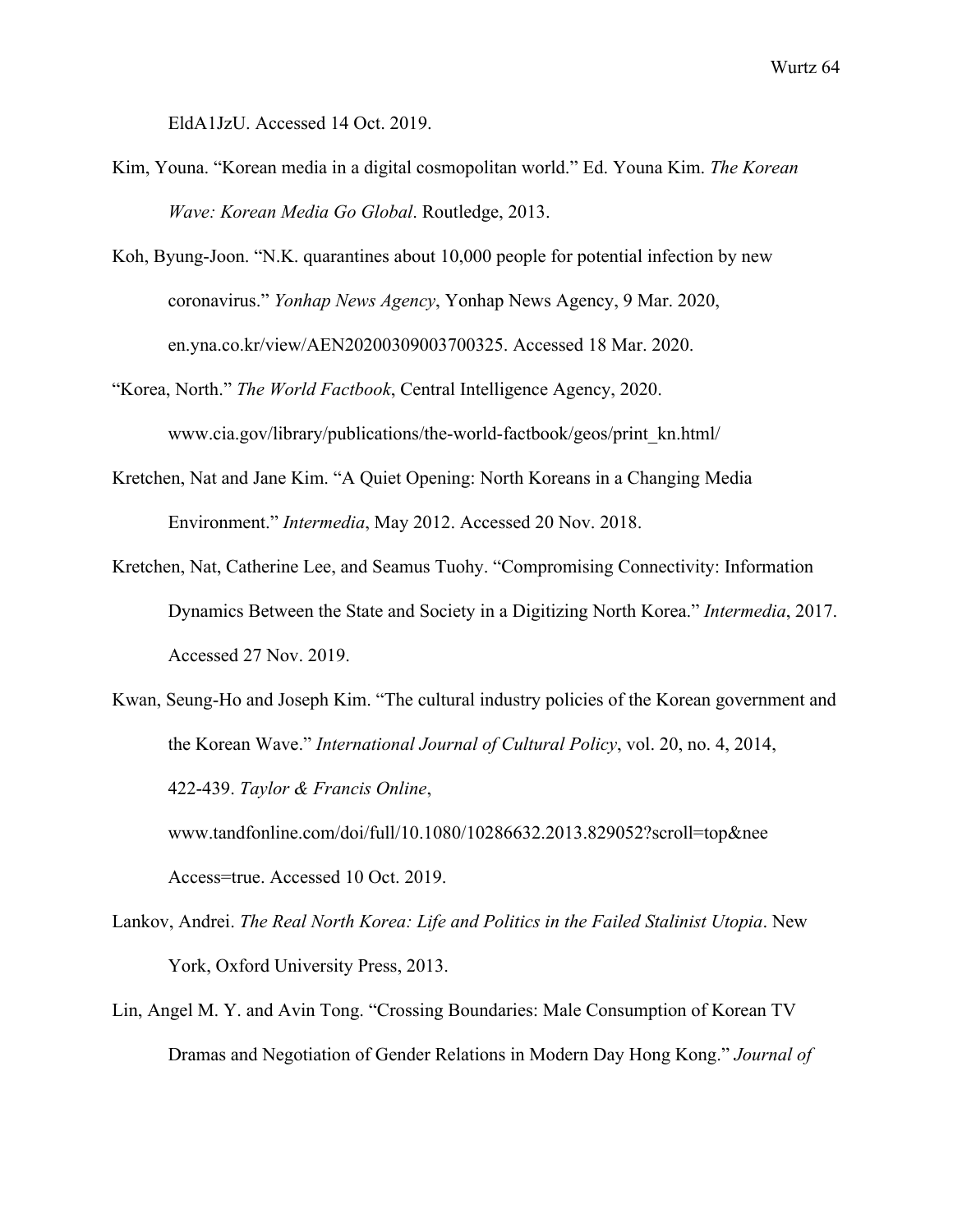*Gender Studies*, vol. 16, no. 3, 2007, 217-232. *Taylor and Francis Online*, www.tandfonline.com/doi/full/10.1080/09589230701562905. Accessed 9 Oct. 2019.

- Mahbubani, Rhea. "Almost 200 North Korean soldiers have reportedly died from the coronavirus, while thousands more are in quarantine. The government won't even acknowledge they exist." *Business Insider*, Insider, Inc., 9 Mar. 2020, www.businessinsider.com/almost-200-north-korean-soldiers-died-coronavirus-20 20-3. Accessed 18 Mar. 2020.
- Martin, Bradley K. "The problem with North Korea's celebrity defectors." *PRI*, Public Radio International, 22 Jan. 2015, www.pri.org/stories/2015-01-22/problem-north-korea-s-celebrity-defectors. Accessed 20 Oct. 2019.
- Nye Jr., Joseph S. *Soft Power: The Means to Success in World Politics*. PublicAffairs, 2004.
- Nye, Joseph and Youna Kim. "Soft power and the Korean Wave." Ed. Youna Kim. *The Korean Wave: Korean Media Go Global*. Routledge, 2013.
- Perlez, Jane and Su-Hyun Lee. "'We Are Ready to Die.' Five North Korean Defectors Who Never Made It." *The New York Times*, The New York Times Company, 18 Apr. 2018. www.nytimes.com/2018/03/25/world/asia/north-korea-defectors.html
- "Policy on North Korean Defectors." *Ministry of Unification*, Ministry of Unification, 2013. unikorea.go.kr/eng\_unikorea/relations/statistics/defectors/ Accessed 20 Feb. 2020.
- Ryang, Sonia. *North Korea: Toward a Better Understanding*. Lexington Books, 2009. E-Book, *EBSCOhost*,

search.ebscohost.com/login.aspx?direct=true&db=nlebk&AN=258484&site=ehost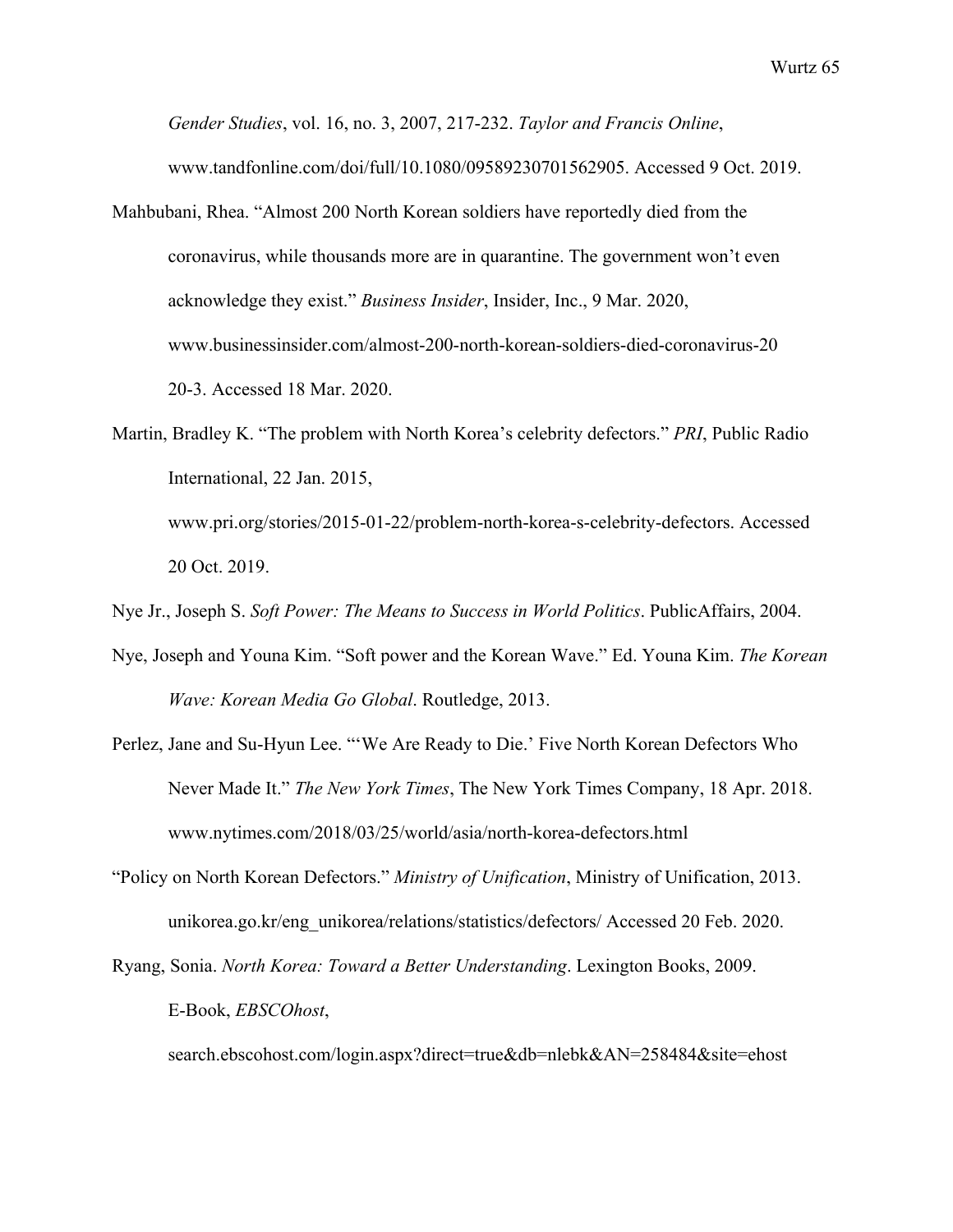-live&scope=site. Accessed 12 Feb. 2020.

Siriyuvusak, Ubonrat and Hyunjoon Shin. "Asianizing K-pop: production, consumption, and identification patterns among Thai youth." *Inter-Asia Cultural Studies*. vol. 8, no. 1, 2007, 109-136. *Taylor and Francis Online.* doi.org/10.1080/14649370601119113. Accessed 12 Oct. 2019.

Terry, Sue Mi. "Can North Korea Cope With the Coronavirus?" *Foreign Affairs*, Council on Foreign Relations, Inc., 3 Mar. 2020, www.foreignaffairs.com/articles/north-korea/2020-03-03/can-north-korea-cope-co ronavirus. Accessed 17 Mar. 2020

- Thae, Yong-Ho. "The Korean Wave as a powerful agent: Hidden stories from a North Korean defector." *South Korean Popular Culture and North Korea*. Ed. Youna Kim. Routledge, 2019.
- "Timeline: Ups and downs in Trump-Kim negotiations." *AP*, The Associated Press, 30 Jun. 2019, apnews.com/71b0caeadf2b4277977b68e4c4c72b8e. Accessed 17 Mar. 2020.
- United Nations, General Assembly, *Report of the commission of inquiry on human rights in the Democratic People's Republic of Korea*, A/HRC/25/63, 7 Feb. 2014. www.ohchr.org/EN/HRBodies/HRC/CoIDPRK/Pages/CommissionInquiryonHRi DPRK.aspx. Accessed 23 Sept. 2019.
- Yoon, Sunny. "Forbidden audience: Media reception and social change in North Korea." *Global Media and Communication*. 11.2, 2015, 167-184. *SAGE*. doi.10.1177/1742766515588418. Accessed 24 Oct. 2019.

Yoon, Tae-Jin and Bora Kang. "Emergence, Evolution, and Extension of '*Hallyu* Studies': What